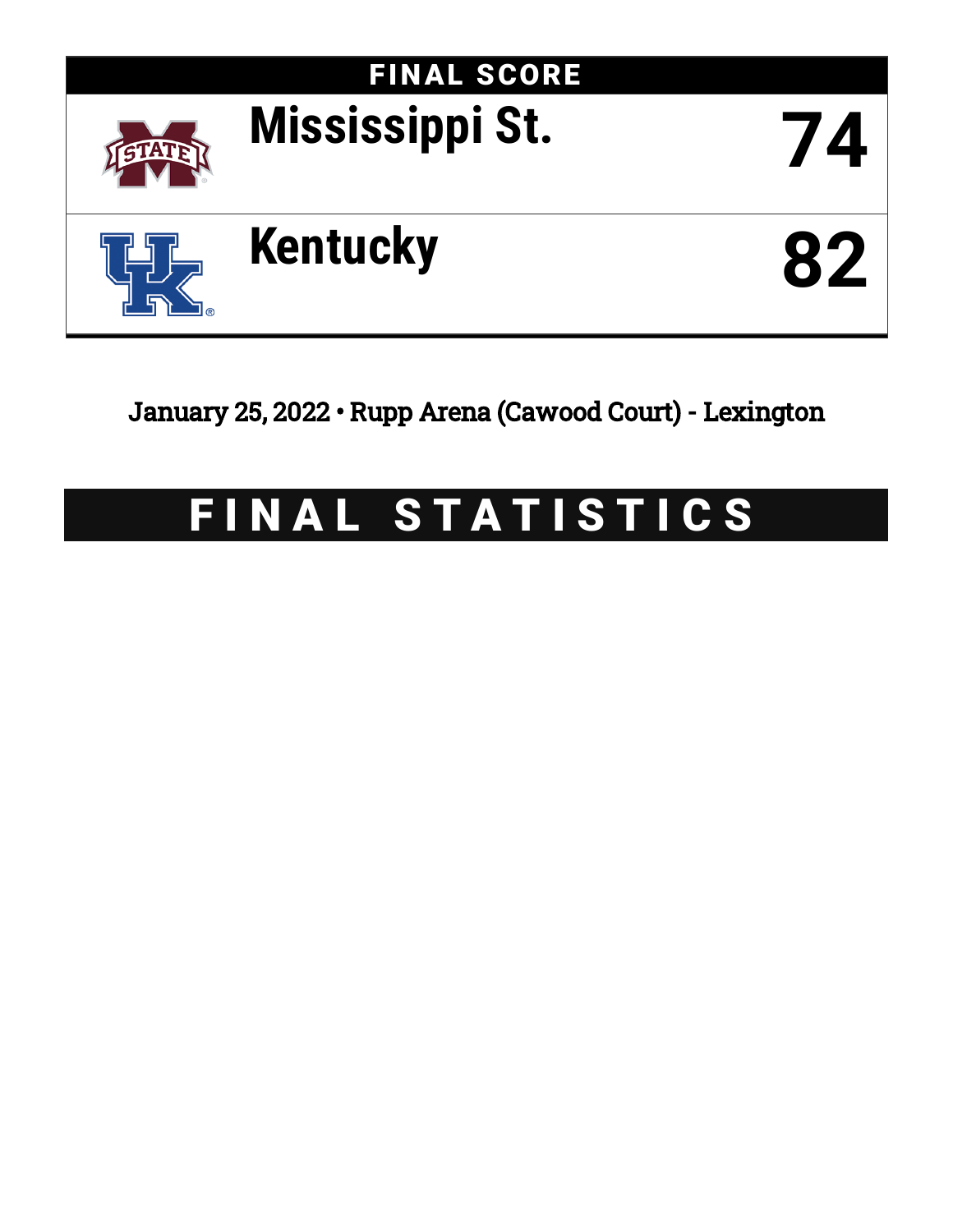### **Official Box Score Mississippi St. vs Kentucky Game Totals -- Final Statistics January 25, 2022 at Rupp Arena (Cawood Court) - Lexington**



### **Mississippi St. 74**

| No. | Plaver                   | S  | <b>Pts</b> | FG        | 3FG      | FT        | ΟR | DR             | TR                    | PF            | A               | TO | <b>B</b> lk  | Stl      | Min | $+/-$ |
|-----|--------------------------|----|------------|-----------|----------|-----------|----|----------------|-----------------------|---------------|-----------------|----|--------------|----------|-----|-------|
| 01  | <b>MOLINAR, IVERSON</b>  | G  | 30         | $13 - 21$ | $0 - 3$  | $4 - 4$   | 0  | 3              | 3                     | 2             | 3               | 3  | 2            | 3        | 36  | -8    |
| 03  | MOORE, SHAKEEL           | G  | 9          | $3 - 8$   | $3 - 4$  | $0 - 0$   | 0  | 3              | 3                     | $\mathcal{P}$ | 4               |    |              | 0        | 37  | -6    |
| 04  | MATTHEWS, CAMERON        | F  | 4          | $1-6$     | $0 - 1$  | $2 - 4$   | 2  | 6              | 8                     | 5             |                 | 0  | 0            | 4        | 33  | 4     |
| 10  | <b>BROOKS, GARRISON</b>  | F. | 11         | $4 - 10$  | $1 - 3$  | $2 - 8$   | 3  | $\overline{2}$ | 5                     | 3             | 1               | 3  | $\mathbf{0}$ | $\Omega$ | 30  | $-7$  |
| 13  | JEFFRIES, D.J.           | F  | 5          | 1-6       | $1 - 4$  | $2 - 2$   | 0  | 4              | 4                     | 3             | 1               | 2  | 0            | 0        | 33  | -11   |
| 00  | <b>WATTS, ROCKET</b>     | G  | 9          | $3-6$     | $1 - 4$  | $2 - 2$   | 0  | 2              | $\overline{2}$        | 0             | 1               | 0  | $\Omega$     | 0        | 17  | -4    |
| 02  | DAVIS, JAVIAN            | F  | 6          | $2 - 4$   | $0 - 0$  | $2 - 3$   | 2  |                | 3                     | 2             |                 | 2  | 0            | 0        | 28  | $-7$  |
| 11  | <b>GARCIA, ANDERSSON</b> | F. | $\Omega$   | $0 - 2$   | $0 - 0$  | $0 - 0$   | 0  | $\overline{2}$ | $\mathbf{2}^{\prime}$ | 2             | $\Omega$        | 0  | $\mathbf{0}$ | 0        | 9   | 2     |
| 20  | FOUNTAIN, DEREK          | F. | $\Omega$   | $0 - 0$   | $0 - 0$  | $0-0$     | 0  | 0              | 0                     | $\Omega$      | 0               | 0  | 0            | 0        |     | $-3$  |
|     | TEAM                     |    |            |           |          |           |    | 2              | 3                     | $\Omega$      |                 | 0  |              |          |     |       |
|     | <b>TOTALS</b>            |    |            | 74 27-63  | $6 - 19$ | $14 - 23$ | 8  | 25             | 33                    | 19            | 12 <sup>1</sup> | 11 | 3            |          | 224 |       |

| <b>Shooting By Period</b><br>Period | FG       | FG%   | 3FG      | 3FG%   | FT        | FT%   | Deadball Rebounds: 5,1<br>Last FG: 3rd-02:43              |
|-------------------------------------|----------|-------|----------|--------|-----------|-------|-----------------------------------------------------------|
| 1st Half                            | $8 - 27$ | 30%   | 1-6      | 17%    | 7-12      | 58%   | Biggest Run: 9-0                                          |
| 2nd Half                            | 18-29    | 62%   | $5 - 10$ | 50%    | 7-11      | 64%   | Largest lead: By 2 at 1st-17:35<br>Technical Fouls: None. |
| 3rd Half                            | $1 - 7$  | 14%   | $0 - 3$  | $00\%$ | $0 - 0$   | $0\%$ |                                                           |
| Game                                | 27-63    | 42.9% | $6 - 19$ | 31.6%  | $14 - 23$ | 60.9% |                                                           |

### **Kentucky 82**

| No. | Plaver                   | S  | Pts           | FG.      | 3FG      | FT        | OR             | DR | TR       | PF            | A            | TO | <b>B</b> lk    | Stl      | Min  | $+/-$        |
|-----|--------------------------|----|---------------|----------|----------|-----------|----------------|----|----------|---------------|--------------|----|----------------|----------|------|--------------|
| 02  | WHEELER, SAHVIR          | G  | 15            | $5 - 10$ | $0 - 2$  | $5 - 7$   |                | 0  | 0        | 3             | 6            | 2  | 0              |          | 32   |              |
| 10  | MINTZ, DAVION            | G  | 4             | $2 - 9$  | $0 - 3$  | $0 - 0$   | 0              | 2  | 2        | 4             | 4            | 2  | $\overline{0}$ |          | 35   | 13           |
| 12  | <b>BROOKS JR., KEION</b> | F  | 12.           | $5 - 10$ | $0 - 1$  | $2 - 2$   | 2              | 4  | 6        | 4             | 2            | 3  |                | 0        | 30   | 12           |
| 31  | <b>GRADY, KELLAN</b>     | G  | 18            | 7-16     | $4 - 11$ | $0 - 0$   | 0              | 2  | 2        | $\mathcal{P}$ | 2            | 2  | $\Omega$       | $\Omega$ | 43   | 4            |
| 34  | TSHIEBWE, OSCAR          | F. | 21            | $7 - 11$ | $0 - 0$  | $7 - 11$  | 7              | 15 | 22       | 3             | 1            | 4  |                | 3        | 37   | 8            |
| 00  | <b>TOPPIN, JACOB</b>     | F. | 3             | $1 - 2$  | 1-1      | $0 - 0$   | 0              | 2  | 2        | $\mathcal{P}$ | $\mathbf{0}$ | 1  | $\mathbf{0}$   | $\Omega$ | 15   | $-2$         |
| 04  | <b>COLLINS, DAIMION</b>  | F. | 0             | $0 - 0$  | $0 - 0$  | $0 - 0$   | 0              | 0  | $\Omega$ | 0             | 0            | 0  | $\Omega$       | 0        |      | 0            |
| 11  | ALLEN, DONTAIE           | G  | 5             | $2 - 6$  | $1 - 5$  | $0 - 0$   | $\overline{2}$ |    | 3        |               | $\Omega$     |    |                | 0        | 18   | 2            |
| 23  | <b>HOPKINS, BRYCE</b>    | F. | 2             | $1 - 1$  | $0 - 0$  | $0 - 0$   | 0              |    |          | 0             | 0            |    |                | 0        | 5    | 2            |
| 55  | <b>WARE, LANCE</b>       | F  | $\mathcal{P}$ | $1 - 1$  | $0 - 0$  | $0 - 0$   |                | 3  | 4        |               |              | 0  | 0              | 0        | 7    | $\mathbf{0}$ |
|     | <b>TEAM</b>              |    |               |          |          |           | 0              | 2  | 2        | $\Omega$      |              |    |                |          |      |              |
|     | <b>TOTALS</b>            |    |               | 82 31-66 | $6 - 23$ | $14 - 20$ | 12             | 32 | 44       | 20            | 16           | 17 | 4              | 5        | -224 |              |

| Game                                | $31 - 66$ | 47.0% | $6 - 23$ | 26.1% | 14-20    | 70.0% |
|-------------------------------------|-----------|-------|----------|-------|----------|-------|
| 3rd Half                            | 3-5       | 60%   | $2-3$    | 67%   | $2 - 4$  | 50%   |
| 2nd Half                            | $13 - 33$ | 39%   | $1 - 10$ | 10%   | $8 - 11$ | 73%   |
| 1st Half                            | 15-28     | 54%   | $3 - 10$ | 30%   | $4-5$    | 80%   |
| <b>Shooting By Period</b><br>Period | FG        | FG%   | 3FG      | 3FG%  | FT       | FT%   |

*Deadball Rebounds:* 3,0 *Last FG:* 3rd-01:13 *Biggest Run:* 8-0 *Largest lead:* By 16 at 2nd-16:50 *Technical Fouls:* None.

| Game Notes:                                      | <b>Score</b>                             | 1st | 2nd             | 3rd | тот | <b>Points</b>     | <b>MSU</b>     | <b>UKY</b>     |
|--------------------------------------------------|------------------------------------------|-----|-----------------|-----|-----|-------------------|----------------|----------------|
| Officials: Doug Shows, Anthony Jordan, Patrick   | <b>MSU</b>                               | 24  | 48              | 2   | 74  | In the Paint      | 38             | 36             |
| <b>Evans</b><br>Attendance: 18144                | UKY                                      | 37  | 35              | 10  | 82  | Off Turns         | 10             | 10             |
|                                                  |                                          |     |                 |     |     | 2nd Chance        |                | 13             |
| Start Time: 09:06 PM ET<br>End Time: 11:31 PM ET | MSU led for 0:08. UKY led for 39:52.     |     |                 |     |     | <b>Fast Break</b> |                | 13             |
| Game Duration: 2:24                              | Game was tied for 4:43.<br>Times tied: 6 |     | Lead Changes: 2 |     |     | Bench             | 15             | 12             |
| Conference Game;                                 |                                          |     |                 |     |     | Per Poss          | 1.000<br>35/74 | 1.065<br>38/77 |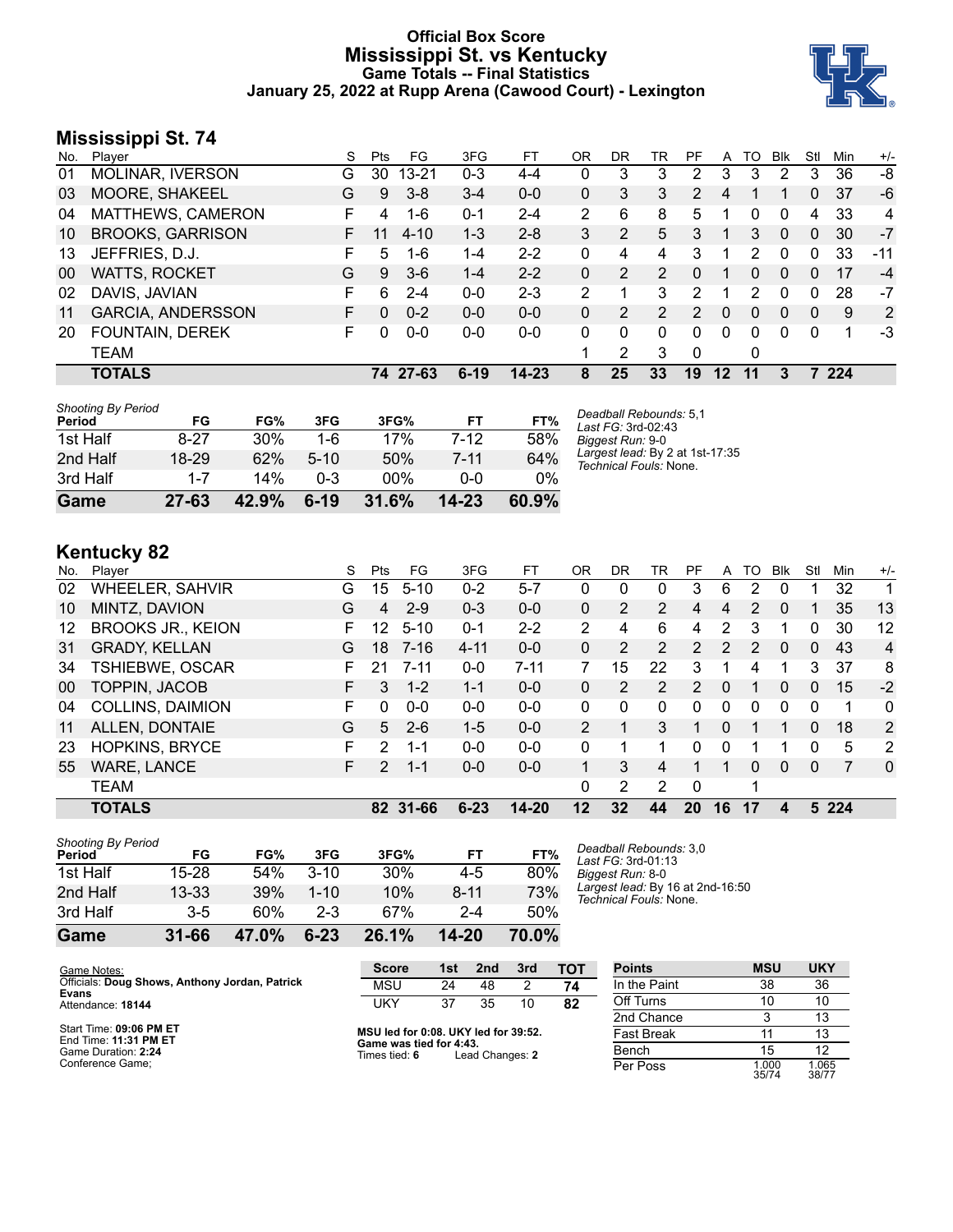### **Official Box Score Mississippi St. vs Kentucky First Half Statistics Only January 25, 2022 at Rupp Arena (Cawood Court) - Lexington**



### **Mississippi St. 24**

| No. | Plaver                   | S  | <b>Pts</b> | <b>FG</b> | 3FG     | <b>FT</b> | <b>OR</b> | <b>DR</b> | <b>TR</b> | PF             | A            | TO | <b>Blk</b> | Stl | Min | $+/-$        |
|-----|--------------------------|----|------------|-----------|---------|-----------|-----------|-----------|-----------|----------------|--------------|----|------------|-----|-----|--------------|
| 01  | <b>MOLINAR, IVERSON</b>  | G  | 8          | $3-5$     | $0-0$   | $2 - 2$   | 0         | 0         | 0         |                | 0            |    |            | 2   | 14  | $-7$         |
| 03  | MOORE, SHAKEEL           | G  | $\Omega$   | $0 - 4$   | $0 - 1$ | $0 - 0$   | $\Omega$  | $\Omega$  | 0         | 0              |              |    |            | 0   | 17  | $-13$        |
| 04  | MATTHEWS, CAMERON        | F. | 4          | $1 - 4$   | $0 - 0$ | $2 - 4$   |           | 1         | 2         |                |              | 0  | 0          | 4   | 15  | -6           |
| 10  | <b>BROOKS, GARRISON</b>  | F. | 6          | $2-6$     | $1 - 2$ | $1 - 3$   |           |           | 2         | $\overline{2}$ | $\Omega$     | 2  | $\Omega$   | 0   | 11  | $-12$        |
| 13  | JEFFRIES, D.J.           | F  | 0          | $0 - 2$   | $0 - 1$ | $0 - 0$   | 0         | 3         | 3         |                |              | 0  | 0          | 0   | 14  | $-13$        |
| 00  | <b>WATTS, ROCKET</b>     | G  | 4          | $1 - 3$   | $0 - 2$ | $2 - 2$   | 0         | 0         | 0         | 0              | $\mathbf{0}$ | 0  | 0          | 0   | 9   | -6           |
| 02  | DAVIS, JAVIAN            | F. | 2          | $1 - 2$   | $0 - 0$ | $0 - 1$   | 0         |           |           | 0              | 0            |    | 0          | 0   | 13  | -5           |
| 11  | <b>GARCIA, ANDERSSON</b> | F. | 0          | $0 - 1$   | $0 - 0$ | $0 - 0$   | 0         | 2         | 2         |                | $\Omega$     | 0  | 0          | 0   | 6   | $\mathbf{0}$ |
| -20 | FOUNTAIN, DEREK          | F. | $\Omega$   | $0 - 0$   | $0 - 0$ | $0 - 0$   | $\Omega$  | 0         | 0         | 0              | $\Omega$     | 0  | 0          | 0   |     | -3           |
|     | <b>TEAM</b>              |    |            |           |         |           | 0         |           |           | $\Omega$       |              | 0  |            |     |     |              |
|     | <b>TOTALS</b>            |    | 24         | $8 - 27$  | 1-6     | $7-12$    | 2         | 9         | 11        | 6              | 3            | 5  | 2          | 6   | 100 |              |

| <b>Shooting By Period</b><br>Period | FG        | FG%    | 3FG    | 3FG%  | FT.       | FT%   | Deadball Rebounds: 5,1<br>Last FG Half: MSU 2nd-00:58 |
|-------------------------------------|-----------|--------|--------|-------|-----------|-------|-------------------------------------------------------|
| 1st Half                            | 8-27      | $30\%$ | 1-6    | 17%   | 7-12      | .58%  |                                                       |
| Game                                | $27 - 63$ | 42.9%  | $6-19$ | 31.6% | $14 - 23$ | 60.9% |                                                       |

### **Kentucky 37**

| Player                   | S  | <b>Pts</b> | FG      | 3FG       | <b>FT</b> | <b>OR</b>    | <b>DR</b> | TR           | PF       | A            | <b>TO</b> | <b>B</b> lk  | Stl      | Min | $+/-$        |
|--------------------------|----|------------|---------|-----------|-----------|--------------|-----------|--------------|----------|--------------|-----------|--------------|----------|-----|--------------|
| WHEELER, SAHVIR          | G  | 5          | $2 - 2$ | $0-0$     | 1-1       | 0            | 0         | 0            | 2        |              | 0         | 0            | 0        |     | 6            |
| MINTZ, DAVION            | G  | 4          | $2 - 5$ | $0 - 2$   | $0 - 0$   | $\Omega$     | 0         | $\mathbf{0}$ | 3        | 3            |           | 0            | 0        | 17  | 10           |
| <b>BROOKS JR., KEION</b> | F  | 4          | $2 - 4$ | $0 - 0$   | $0-0$     | 1.           | 2         | 3            | 2        | 2            | 2         |              | 0        | 14  | 13           |
| <b>GRADY, KELLAN</b>     | G  | 5          | $2 - 6$ | $1 - 4$   | $0 - 0$   | 0            |           |              |          | $\mathbf{0}$ | 2         | $\mathbf{0}$ | 0        | 20  | 13           |
| <b>TSHIEBWE, OSCAR</b>   | F. | 9          | $3-5$   | $0 - 0$   | $3 - 4$   | 1.           | 11        | 12           | 0        | 1            | 3         |              |          | 17  | 10           |
| <b>TOPPIN, JACOB</b>     | F  | 3          | $1 - 1$ | $1 - 1$   | $0 - 0$   | 0            |           |              |          | $\Omega$     |           | $\Omega$     | 0        | 5   | $\mathbf{0}$ |
| <b>COLLINS, DAIMION</b>  | F. | 0          | $0 - 0$ | $0 - 0$   | $0-0$     | $\mathbf{0}$ | 0         | 0            | 0        | 0            | 0         | 0            | 0        | 1   | $\mathbf{0}$ |
| ALLEN, DONTAIE           | G  | 5          | $2 - 4$ | $1 - 3$   | $0 - 0$   | $\mathbf{1}$ |           | 2            | $\Omega$ | 0            | 0         | $\mathbf{0}$ | $\Omega$ | 11  | 8            |
| <b>HOPKINS, BRYCE</b>    | F  | 2          | $1 - 1$ | $0 - 0$   | $0 - 0$   | 0            |           |              | 0        | $\Omega$     |           |              | 0        | 5   | 2            |
| <b>WARE, LANCE</b>       | F  | $\Omega$   | $0 - 0$ | $0 - 0$   | $0 - 0$   | 0            | 0         | 0            |          | 0            | 0         | $\mathbf{0}$ | 0        | 3   | 3            |
| <b>TEAM</b>              |    |            |         |           |           | 0            | 2         | 2            | 0        |              | 1         |              |          |     |              |
| <b>TOTALS</b>            |    | 37         |         | $3 - 10$  | $4 - 5$   | 3            | 19        | 22           | 10       | 7            | 11        | 3            |          |     |              |
|                          |    |            |         | $15 - 28$ |           |              |           |              |          |              |           |              |          |     | 100          |

| <b>Shooting By Period</b><br>Period | FG    | FG%   | 3FG      | 3FG%  | FТ    | FT%   |
|-------------------------------------|-------|-------|----------|-------|-------|-------|
| 1st Half                            | 15-28 | 54%   | $3 - 10$ | 30%   | 4-5   | 80%   |
| Game                                | 31-66 | 47.0% | $6 - 23$ | 26.1% | 14-20 | 70.0% |

*Deadball Rebounds:* 3,0 *Last FG Half:* UKY 2nd-02:49

| Game Notes:                                      | <b>Score</b> | 1st | 2nd | 3rd | <b>TOT</b> | <b>Points (This Period)</b> | <b>MSU</b>     | <b>UKY</b>     |
|--------------------------------------------------|--------------|-----|-----|-----|------------|-----------------------------|----------------|----------------|
| Officials: Doug Shows, Anthony Jordan, Patrick   | <b>MSU</b>   | 24  | 48  |     | 74         | In the Paint                |                | 16             |
| Evans<br>Attendance: 18144                       | UKY          | 37  | 35  | 10  | 82         | Off Turns                   |                |                |
|                                                  |              |     |     |     |            | 2nd Chance                  |                |                |
| Start Time: 09:06 PM ET<br>End Time: 11:31 PM ET |              |     |     |     |            | Fast Break                  |                |                |
| Game Duration: 2:24                              |              |     |     |     |            | Bench                       |                | 10             |
| Conference Game:                                 |              |     |     |     |            | Per Poss                    | 0.686<br>12/35 | 0.974<br>17/38 |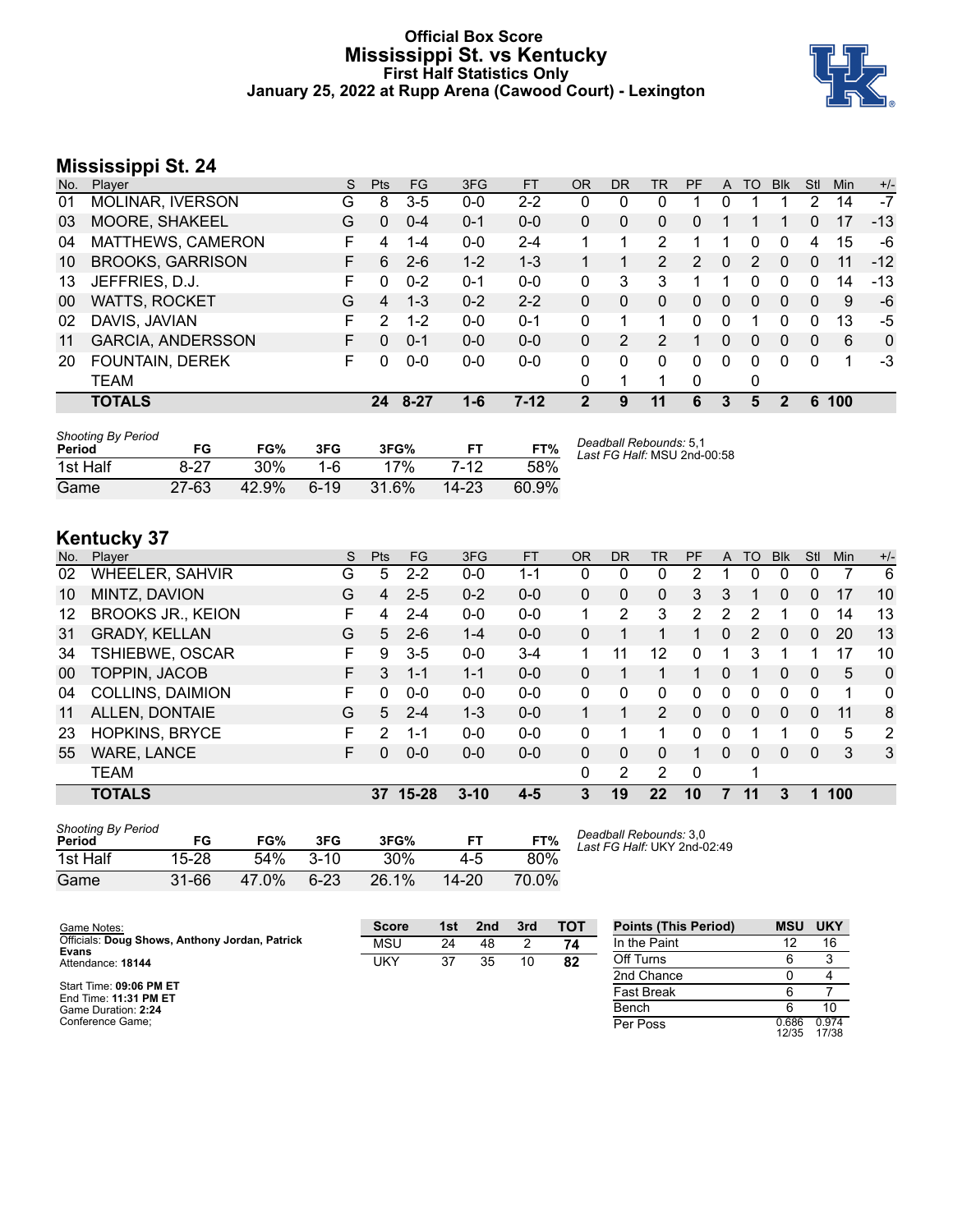### **Official Play-By-Play Mississippi St. vs Kentucky First Half January 25, 2022 at Rupp Arena (Cawood Court) - Lexington**



#### **Period 1**

<mark>Starters:</mark><br>Mississippi St.: 1 MOLINAR,IVERSON (G); 3 MOORE,SHAKEEL (G); 4 MATTHEWS,CAMERON (F); 10 BROOKS,GARRISON (F); 13 JEFFRIES,D.J. (F);<br>**Kentucky**: 2 WHEELER,SAHVIR (G); 10 MINTZ,DAVION (G); 12 BROOKS JR.,KEION (F);

| Time           | <b>VISITORS: Mississippi St.</b>        | <b>Score</b> | <b>Margin</b>  | <b>HOME: Kentucky</b>                                                     |
|----------------|-----------------------------------------|--------------|----------------|---------------------------------------------------------------------------|
| 19:39          |                                         | $2 - 0$      | H <sub>2</sub> | GOOD! JUMPER by BROOKS JR., KEION                                         |
| 19:39          |                                         |              |                | ASSIST by MINTZ, DAVION                                                   |
| 19:18          | MISSED JUMPER by BROOKS, GARRISON       |              |                |                                                                           |
| 19:16          |                                         |              |                | REBOUND (DEF) by TSHIEBWE, OSCAR                                          |
| 19:11          |                                         | $4-0$        | H4             | GOOD! LAYUP by WHEELER, SAHVIR [FB]                                       |
| 18:52          | GOOD! 3PTR by BROOKS, GARRISON          | $4 - 3$      | H <sub>1</sub> |                                                                           |
| 18:52          | ASSIST by JEFFRIES, D.J.                |              |                |                                                                           |
| 18:29          |                                         |              |                | MISSED JUMPER by TSHIEBWE, OSCAR                                          |
| 18:26          | REBOUND (DEF) by JEFFRIES, D.J.         |              |                |                                                                           |
| 18:17          |                                         |              |                | FOUL (PERSONAL) by MINTZ, DAVION                                          |
| 18:17          | MISSED FT by MATTHEWS, CAMERON          |              |                |                                                                           |
| 18:17          | REBOUND (OFF) by TEAM                   |              |                |                                                                           |
| 18:17          | GOOD! FT by MATTHEWS, CAMERON           | $4 - 4$      | T              |                                                                           |
| 17:48          |                                         |              |                | TURNOVER (LOSTBALL) by BROOKS JR., KEION                                  |
| 17:48          | STEAL by MATTHEWS, CAMERON              |              |                |                                                                           |
| 17:44<br>17:40 | MISSED 3PTR by JEFFRIES, D.J.           |              |                |                                                                           |
| 17:40          |                                         |              |                | REBOUND (DEF) by TSHIEBWE, OSCAR<br>TURNOVER (BADPASS) by TSHIEBWE, OSCAR |
| 17:40          | STEAL by MATTHEWS, CAMERON              |              |                |                                                                           |
| 17:35          | GOOD! LAYUP by MOLINAR, IVERSON [FB]    | $4 - 6$      | V <sub>2</sub> |                                                                           |
| 17:27          |                                         | $6-6$        | T              | GOOD! LAYUP by BROOKS JR., KEION [PNT]                                    |
| 17:27          |                                         |              |                | ASSIST by TSHIEBWE, OSCAR                                                 |
| 16:59          | MISSED 3PTR by BROOKS, GARRISON         |              |                |                                                                           |
| 16:56          |                                         |              |                | REBOUND (DEF) by BROOKS JR., KEION                                        |
| 16:52          |                                         | $9-6$        | H <sub>3</sub> | GOOD! 3PTR by GRADY, KELLAN                                               |
| 16:52          |                                         |              |                | ASSIST by WHEELER, SAHVIR                                                 |
| 16:47          | TIMEOUT 30SEC                           |              |                |                                                                           |
| 16:19          | MISSED JUMPER by MOORE, SHAKEEL         |              |                |                                                                           |
| 16:19          |                                         |              |                | BLOCK by TSHIEBWE, OSCAR                                                  |
| 16:12          |                                         |              |                | REBOUND (DEF) by TSHIEBWE, OSCAR                                          |
| 16:12          |                                         | $11-6$       | H <sub>5</sub> | GOOD! LAYUP by WHEELER, SAHVIR [FB/PNT]                                   |
| 16:12          | FOUL (PERSONAL) by MOLINAR, IVERSON     |              |                |                                                                           |
| 16:12          |                                         | $12-6$       | H <sub>6</sub> | GOOD! FT by WHEELER, SAHVIR [FB]                                          |
| 16:04          | GOOD! LAYUP by BROOKS, GARRISON [PNT]   | $12-8$       | H4             |                                                                           |
| 16:04          | ASSIST by MOORE, SHAKEEL                |              |                |                                                                           |
| 16:04          |                                         |              |                | FOUL (PERSONAL) by GRADY, KELLAN                                          |
| 16:04          | GOOD! FT by BROOKS, GARRISON            | $12-9$       | H <sub>3</sub> |                                                                           |
| 15:38          | FOUL (PERSONAL) by BROOKS, GARRISON     |              |                |                                                                           |
| 15:38          |                                         |              |                |                                                                           |
| 15:35          |                                         | $13-9$       | H4             | GOOD! FT by TSHIEBWE, OSCAR                                               |
| 15:35          |                                         | $14-9$       | H <sub>5</sub> | GOOD! FT by TSHIEBWE, OSCAR                                               |
| 15:14          | TURNOVER (LOSTBALL) by MOLINAR, IVERSON |              |                |                                                                           |
| 15:14          |                                         |              |                | STEAL by TSHIEBWE, OSCAR                                                  |
| 15:10          |                                         |              |                | MISSED 3PTR by GRADY, KELLAN                                              |
| 15:09          | REBOUND (DEF) by TEAM                   |              |                |                                                                           |
| 15:09          | SUB OUT: MOORE, SHAKEEL                 |              |                |                                                                           |
| 15:09          | SUB OUT: BROOKS, GARRISON               |              |                |                                                                           |
| 15:09          | SUB OUT: JEFFRIES, D.J.                 |              |                |                                                                           |
| 15:09          | SUB IN: WATTS, ROCKET                   |              |                |                                                                           |
| 15:09          | SUB IN: DAVIS, JAVIAN                   |              |                |                                                                           |
| 15:09          | SUB IN: GARCIA, ANDERSSON               |              |                |                                                                           |
| 14:56<br>14:53 | MISSED LAYUP by MATTHEWS, CAMERON       |              |                |                                                                           |
| 14:47          |                                         |              |                | REBOUND (DEF) by TSHIEBWE, OSCAR<br>MISSED LAYUP by BROOKS JR., KEION     |
| 14:45          |                                         |              |                | REBOUND (OFF) by TSHIEBWE, OSCAR                                          |
| 14:45          |                                         |              |                | TURNOVER (TRAVEL) by TSHIEBWE, OSCAR                                      |
| 14:22          | MISSED LAYUP by GARCIA, ANDERSSON       |              |                |                                                                           |
| 14:22          |                                         |              |                | REBOUND (DEF) by TSHIEBWE, OSCAR                                          |
| 14:22          | FOUL (PERSONAL) by GARCIA, ANDERSSON    |              |                |                                                                           |
| 14:03          |                                         | $16-9$       | H 7            | GOOD! JUMPER by TSHIEBWE, OSCAR                                           |
| 13:42          |                                         |              |                | FOUL (PERSONAL) by WHEELER, SAHVIR                                        |
| 13:40          |                                         |              |                | FOUL (PERSONAL) by WHEELER, SAHVIR                                        |
| 13:40          | GOOD! FT by WATTS, ROCKET               | $16-10$      | H 6            |                                                                           |
| 13:40          |                                         |              |                | SUB OUT: WHEELER, SAHVIR                                                  |
| 13:40          |                                         |              |                | SUB IN: HOPKINS, BRYCE                                                    |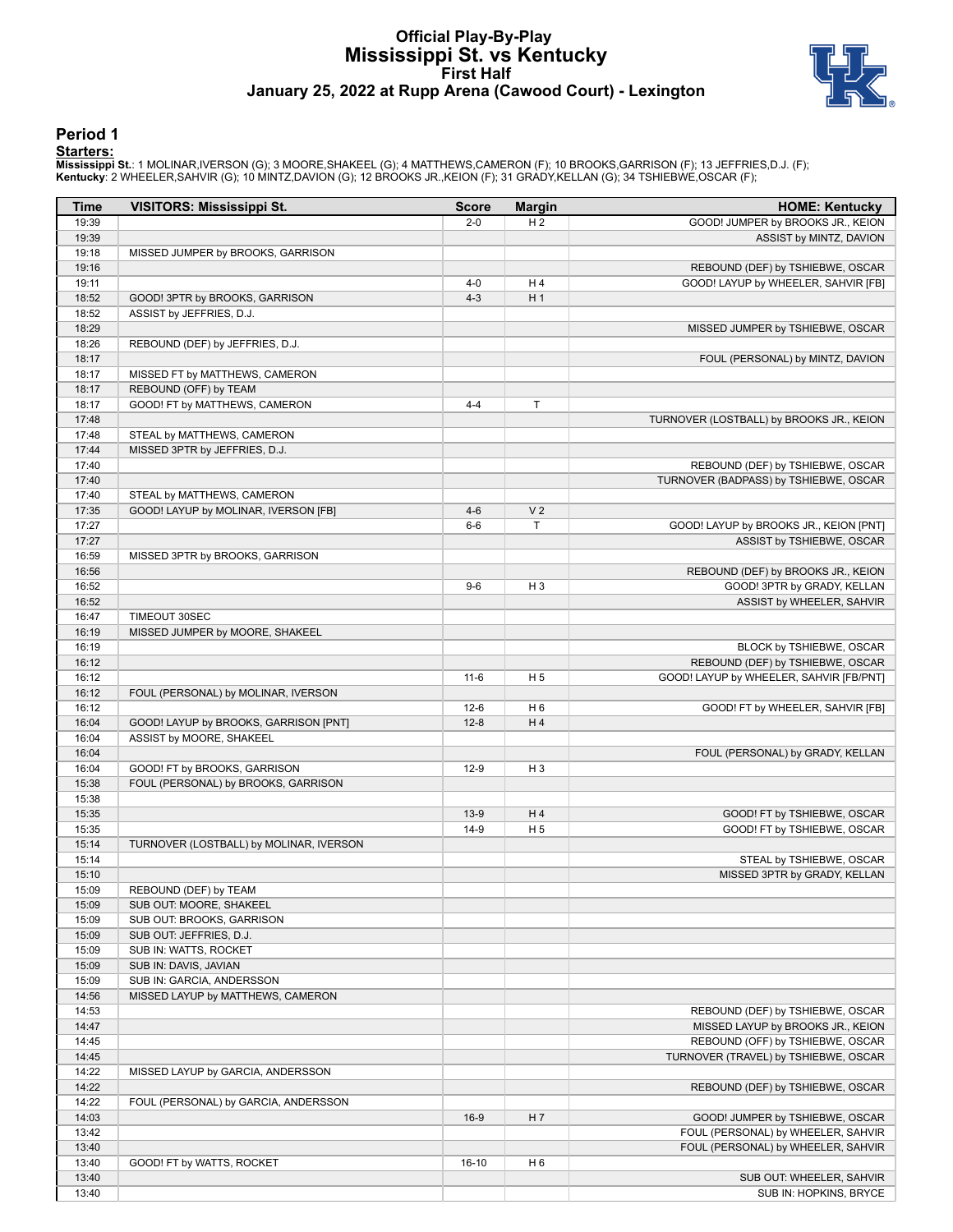| Time           | <b>VISITORS: Mississippi St.</b>                                       | <b>Score</b> | <b>Margin</b>  | <b>HOME: Kentucky</b>                          |
|----------------|------------------------------------------------------------------------|--------------|----------------|------------------------------------------------|
| 13:40          | GOOD! FT by WATTS, ROCKET                                              | $16 - 11$    | H <sub>5</sub> |                                                |
| 13:40          | SUB OUT: MOLINAR, IVERSON                                              |              |                |                                                |
| 13:40          | SUB OUT: MATTHEWS, CAMERON                                             |              |                |                                                |
| 13:40          | SUB IN: MOORE, SHAKEEL                                                 |              |                |                                                |
| 13:40<br>13:28 | SUB IN: BROOKS, GARRISON                                               |              |                |                                                |
| 13:24          | REBOUND (DEF) by BROOKS, GARRISON                                      |              |                | MISSED 3PTR by MINTZ, DAVION                   |
| 13:13          |                                                                        |              |                | SUB OUT: BROOKS JR., KEION                     |
| 13:13          |                                                                        |              |                | SUB IN: TOPPIN, JACOB                          |
| 13:09          | TURNOVER (TRAVEL) by BROOKS, GARRISON                                  |              |                |                                                |
| 12:48          |                                                                        |              |                | MISSED JUMPER by TSHIEBWE, OSCAR               |
| 12:45          | REBOUND (DEF) by GARCIA, ANDERSSON                                     |              |                |                                                |
| 12:39          | MISSED 3PTR by MOORE, SHAKEEL                                          |              |                |                                                |
| 12:33<br>12:19 | REBOUND (OFF) by BROOKS, GARRISON<br>MISSED JUMPER by BROOKS, GARRISON |              |                |                                                |
| 12:17          |                                                                        |              |                | REBOUND (DEF) by TSHIEBWE, OSCAR               |
| 12:12          |                                                                        | $18 - 11$    | H 7            | GOOD! JUMPER by MINTZ, DAVION [FB]             |
| 11:42          | GOOD! JUMPER by WATTS, ROCKET                                          | 18-13        | H <sub>5</sub> |                                                |
| 11:17          |                                                                        |              |                | MISSED 3PTR by GRADY, KELLAN                   |
| 11:13          | REBOUND (DEF) by GARCIA, ANDERSSON                                     |              |                |                                                |
| 11:09<br>11:09 | TURNOVER (BADPASS) by MOORE, SHAKEEL                                   |              |                | SUB OUT: TOPPIN, JACOB                         |
| 11:09          |                                                                        |              |                | SUB OUT: TSHIEBWE, OSCAR                       |
| 11:09          |                                                                        |              |                | SUB IN: COLLINS, DAIMION                       |
| 11:09          |                                                                        |              |                | SUB IN: WARE, LANCE                            |
| 11:09          | SUB OUT: GARCIA, ANDERSSON                                             |              |                |                                                |
| 11:09          | SUB IN: JEFFRIES, D.J.                                                 |              |                |                                                |
| 11:09          |                                                                        |              |                |                                                |
| 10:42<br>10:38 | REBOUND (DEF) by JEFFRIES, D.J.                                        |              |                | MISSED 3PTR by GRADY, KELLAN                   |
| 10:30          |                                                                        |              |                | FOUL (PERSONAL) by WARE, LANCE                 |
| 10:30          | MISSED FT by BROOKS, GARRISON                                          |              |                |                                                |
| 10:30          | REBOUND (OFF) by TEAM                                                  |              |                |                                                |
| 10:30          |                                                                        |              |                | SUB OUT: COLLINS, DAIMION                      |
| 10:30          |                                                                        |              |                | SUB OUT: HOPKINS, BRYCE                        |
| 10:30<br>10:30 |                                                                        |              |                | SUB OUT: WARE, LANCE<br>SUB IN: ALLEN, DONTAIE |
| 10:30          |                                                                        |              |                | SUB IN: BROOKS JR., KEION                      |
| 10:30          |                                                                        |              |                | SUB IN: TSHIEBWE, OSCAR                        |
| 10:30          | MISSED FT by BROOKS, GARRISON                                          |              |                |                                                |
| 10:30          |                                                                        |              |                | REBOUND (DEF) by TSHIEBWE, OSCAR               |
| 10:22          |                                                                        | $20-13$      | H <sub>7</sub> | GOOD! DUNK by TSHIEBWE, OSCAR [PNT]            |
| 10:22<br>10:02 | MISSED 3PTR by WATTS, ROCKET                                           |              |                | ASSIST by MINTZ, DAVION                        |
| 09:58          |                                                                        |              |                | REBOUND (DEF) by TSHIEBWE, OSCAR               |
| 09:51          |                                                                        | 22-13        | H 9            | GOOD! JUMPER by MINTZ, DAVION                  |
| 09:49          | TIMEOUT 30SEC                                                          |              |                |                                                |
| 09:49          | SUB OUT: WATTS, ROCKET                                                 |              |                |                                                |
| 09:49          | SUB OUT: DAVIS, JAVIAN                                                 |              |                |                                                |
| 09:49<br>09:49 | SUB IN: MOLINAR, IVERSON<br>SUB IN: MATTHEWS, CAMERON                  |              |                |                                                |
| 09:32          | MISSED LAYUP by MOORE, SHAKEEL                                         |              |                |                                                |
| 09:29          |                                                                        |              |                | REBOUND (DEF) by BROOKS JR., KEION             |
| 09:21          | FOUL (PERSONAL) by BROOKS, GARRISON                                    |              |                |                                                |
| 09:21          |                                                                        | $23-13$      | H 10           | GOOD! FT by TSHIEBWE, OSCAR                    |
| 09:21          | SUB OUT: BROOKS, GARRISON                                              |              |                |                                                |
| 09:21<br>09:21 | SUB IN: DAVIS, JAVIAN                                                  |              |                | MISSED FT by TSHIEBWE, OSCAR                   |
| 09:21          | REBOUND (DEF) by JEFFRIES, D.J.                                        |              |                |                                                |
| 09:12          | MISSED JUMPER by MOLINAR, IVERSON                                      |              |                |                                                |
| 09:12          |                                                                        |              |                | REBOUND (DEF) by TEAM                          |
| 09:12          |                                                                        |              |                | BLOCK by BROOKS JR., KEION                     |
| 08:49          |                                                                        |              |                | TURNOVER (BADPASS) by GRADY, KELLAN            |
| 08:25<br>08:23 | MISSED LAYUP by JEFFRIES, D.J.                                         |              |                | REBOUND (DEF) by TSHIEBWE, OSCAR               |
| 08:13          | FOUL (PERSONAL) by MATTHEWS, CAMERON                                   |              |                |                                                |
| 07:58          |                                                                        |              |                | MISSED JUMPER by GRADY, KELLAN                 |
| 07:54          |                                                                        |              |                | REBOUND (OFF) by ALLEN, DONTAIE                |
| 07:54          |                                                                        | $25-13$      | H 12           | <b>GOOD! DUNK by ALLEN, DONTAIE</b>            |
| 07:50          |                                                                        |              |                | FOUL (PERSONAL) by BROOKS JR., KEION           |
| 07:50<br>07:50 | SUB OUT: MOORE, SHAKEEL                                                |              |                |                                                |
| 07:50          | SUB OUT: JEFFRIES, D.J.                                                |              |                |                                                |
| 07:50          | SUB IN: WATTS, ROCKET                                                  |              |                |                                                |
| 07:50          | SUB IN: GARCIA, ANDERSSON                                              |              |                |                                                |
| 07:50          | GOOD! FT by MOLINAR, IVERSON                                           | $25 - 14$    | H 11           |                                                |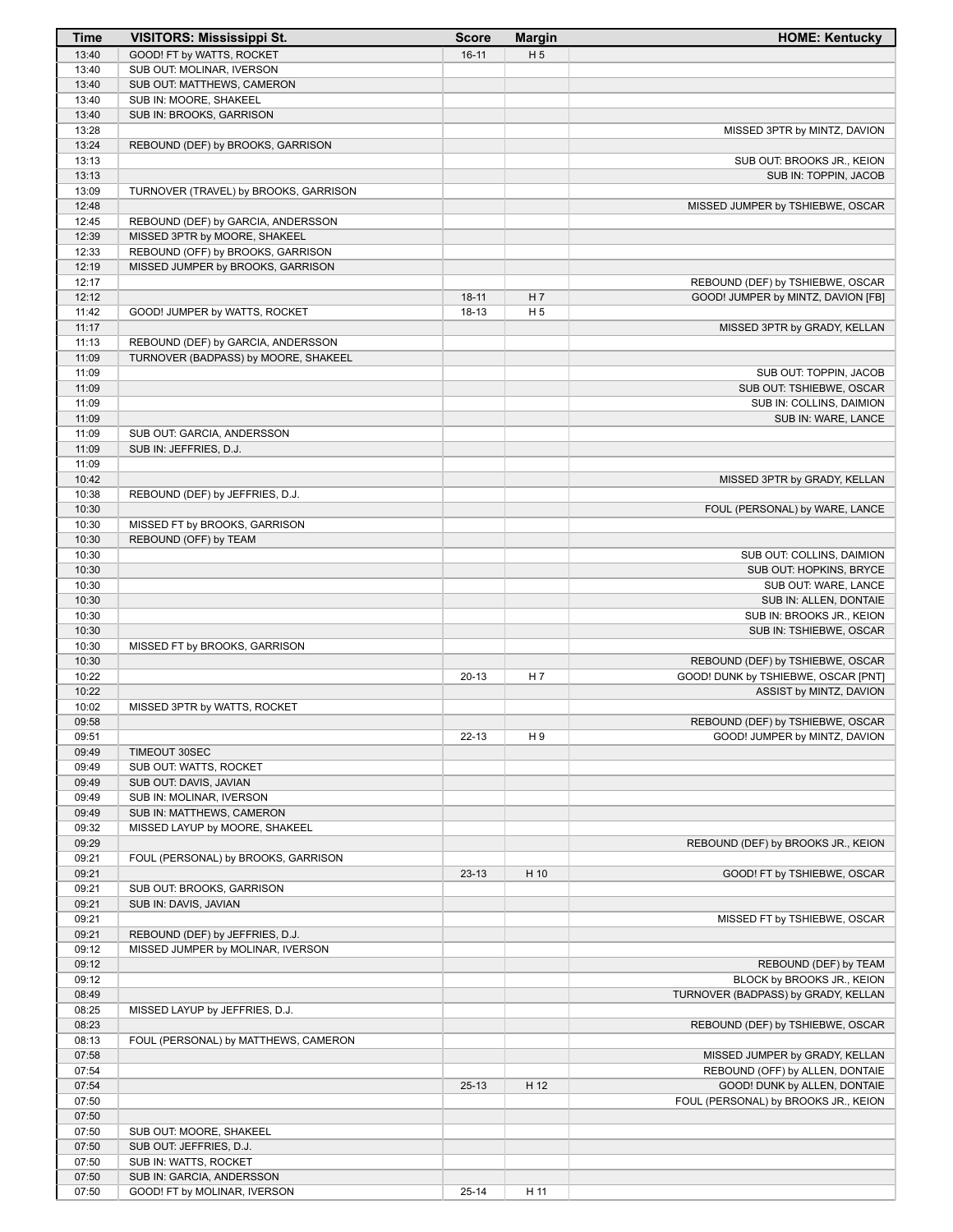| Time           | <b>VISITORS: Mississippi St.</b>                                        | <b>Score</b> | <b>Margin</b> | <b>HOME: Kentucky</b>                                         |
|----------------|-------------------------------------------------------------------------|--------------|---------------|---------------------------------------------------------------|
| 07:50          | GOOD! FT by MOLINAR, IVERSON                                            | $25 - 15$    | H 10          |                                                               |
| 07:44          |                                                                         |              |               | FOUL (OFF) by MINTZ, DAVION                                   |
| 07:44          |                                                                         |              |               | TURNOVER (OFFENSIVE) by MINTZ, DAVION                         |
| 07:44          |                                                                         |              |               | SUB OUT: MINTZ, DAVION                                        |
| 07:44          |                                                                         |              |               | SUB IN: WHEELER, SAHVIR                                       |
| 07:22          | MISSED 3PTR by WATTS, ROCKET                                            |              |               |                                                               |
| 07:20          |                                                                         |              |               | REBOUND (DEF) by TEAM                                         |
| 07:07          |                                                                         |              |               | MISSED 3PTR by ALLEN, DONTAIE                                 |
| 07:04          | REBOUND (DEF) by MATTHEWS, CAMERON                                      |              |               |                                                               |
| 06:56          | MISSED LAYUP by DAVIS, JAVIAN                                           |              |               |                                                               |
| 06:54          |                                                                         |              |               | REBOUND (DEF) by TSHIEBWE, OSCAR                              |
| 06:45          |                                                                         |              |               | TURNOVER (LOSTBALL) by BROOKS JR., KEION                      |
| 06:45<br>06:41 | STEAL by MOLINAR, IVERSON                                               |              |               | SUB OUT: WHEELER, SAHVIR                                      |
| 06:41          |                                                                         |              |               | SUB IN: MINTZ, DAVION                                         |
| 06:13          |                                                                         | $27 - 15$    | H 12          | GOOD! LAYUP by TSHIEBWE, OSCAR [PNT]                          |
| 05:50          |                                                                         |              |               | FOUL (PERSONAL) by BROOKS JR., KEION                          |
| 05:50          | MISSED FT by MATTHEWS, CAMERON                                          |              |               |                                                               |
| 05:50          | REBOUND (OFF) by TEAM                                                   |              |               |                                                               |
| 05:50          |                                                                         |              |               | SUB OUT: BROOKS JR., KEION                                    |
| 05:50          |                                                                         |              |               | SUB IN: TOPPIN, JACOB                                         |
| 05:50          | SUB OUT: MOLINAR, IVERSON                                               |              |               |                                                               |
| 05:50          | SUB OUT: DAVIS, JAVIAN                                                  |              |               |                                                               |
| 05:50          | SUB OUT: GARCIA, ANDERSSON                                              |              |               |                                                               |
| 05:50          | SUB IN: MOORE, SHAKEEL                                                  |              |               |                                                               |
| 05:50          | SUB IN: BROOKS, GARRISON                                                |              |               |                                                               |
| 05:50          | SUB IN: JEFFRIES, D.J.                                                  |              |               |                                                               |
| 05:50<br>05:32 | GOOD! FT by MATTHEWS, CAMERON                                           | $27-16$      | H 11          | TURNOVER (LOSTBALL) by TSHIEBWE, OSCAR                        |
| 05:32          | STEAL by MATTHEWS, CAMERON                                              |              |               |                                                               |
| 05:27          | MISSED LAYUP by MATTHEWS, CAMERON                                       |              |               |                                                               |
| 05:25          |                                                                         |              |               | REBOUND (DEF) by TSHIEBWE, OSCAR                              |
| 05:21          | FOUL (PERSONAL) by JEFFRIES, D.J.                                       |              |               |                                                               |
| 05:19          | SUB OUT: MATTHEWS, CAMERON                                              |              |               |                                                               |
| 05:19          | SUB IN: FOUNTAIN, DEREK                                                 |              |               |                                                               |
| 05:04          |                                                                         |              |               | MISSED 3PTR by MINTZ, DAVION                                  |
| 05:00          | REBOUND (DEF) by TEAM                                                   |              |               |                                                               |
| 04:49          | MISSED JUMPER by BROOKS, GARRISON                                       |              |               |                                                               |
| 04:45          |                                                                         |              |               | REBOUND (DEF) by ALLEN, DONTAIE                               |
| 04:39          |                                                                         | $30 - 16$    | H 14          | GOOD! 3PTR by TOPPIN, JACOB                                   |
| 04:39          |                                                                         |              |               | ASSIST by MINTZ, DAVION                                       |
| 04:03<br>04:03 | TURNOVER (TRAVEL) by BROOKS, GARRISON<br>SUB OUT: WATTS, ROCKET         |              |               |                                                               |
| 04:03          | SUB OUT: BROOKS, GARRISON                                               |              |               |                                                               |
| 04:03          | SUB OUT: FOUNTAIN, DEREK                                                |              |               |                                                               |
| 04:03          | SUB IN: MOLINAR, IVERSON                                                |              |               |                                                               |
| 04:03          | SUB IN: DAVIS, JAVIAN                                                   |              |               |                                                               |
| 04:03          | SUB IN: MATTHEWS, CAMERON                                               |              |               |                                                               |
| 03:39          |                                                                         |              |               | MISSED JUMPER by MINTZ, DAVION                                |
| 03:39          | BLOCK by MOLINAR, IVERSON                                               |              |               |                                                               |
| 03:34          | REBOUND (DEF) by DAVIS, JAVIAN                                          |              |               |                                                               |
| 03:32          | GOOD! LAYUP by MOLINAR, IVERSON [FB/PNT]                                | $30 - 18$    | H 12          |                                                               |
| 03:03          |                                                                         |              |               |                                                               |
| 02:58          |                                                                         |              |               |                                                               |
|                |                                                                         |              |               | MISSED 3PTR by ALLEN, DONTAIE                                 |
| 02:58          | BLOCK by MOORE, SHAKEEL                                                 |              |               |                                                               |
| 02:53          |                                                                         |              |               | REBOUND (OFF) by TEAM                                         |
| 02:53          |                                                                         |              |               | TURNOVER (SHOTCLOCK) by TEAM                                  |
| 02:45          | MISSED JUMPER by MOORE, SHAKEEL                                         |              |               |                                                               |
| 02:42<br>02:34 |                                                                         |              |               | REBOUND (DEF) by TOPPIN, JACOB<br>FOUL (OFF) by TOPPIN, JACOB |
| 02:34          |                                                                         |              |               | TURNOVER (OFFENSIVE) by TOPPIN, JACOB                         |
| 02:29          |                                                                         |              |               | SUB OUT: TOPPIN, JACOB                                        |
| 02:29          |                                                                         |              |               | SUB IN: BROOKS JR., KEION                                     |
| 02:18          | GOOD! LAYUP by DAVIS, JAVIAN [PNT]                                      | $30 - 20$    | H 10          |                                                               |
| 02:18          | ASSIST by MATTHEWS, CAMERON                                             |              |               |                                                               |
| 02:18          |                                                                         |              |               | FOUL (PERSONAL) by MINTZ, DAVION                              |
| 02:18          |                                                                         |              |               | SUB OUT: MINTZ, DAVION                                        |
| 02:18          |                                                                         |              |               | SUB OUT: TSHIEBWE, OSCAR                                      |
| 02:18          |                                                                         |              |               | SUB IN: HOPKINS, BRYCE                                        |
| 02:18          |                                                                         |              |               | SUB IN: WARE, LANCE                                           |
| 02:18          | MISSED FT by DAVIS, JAVIAN                                              |              |               |                                                               |
| 02:18<br>02:18 | REBOUND (OFF) by MATTHEWS, CAMERON<br>MISSED LAYUP by MATTHEWS, CAMERON |              |               |                                                               |
| 02:18          |                                                                         |              |               | REBOUND (DEF) by HOPKINS, BRYCE                               |
| 01:55          |                                                                         | 32-20        | H 12          | GOOD! LAYUP by GRADY, KELLAN [PNT]                            |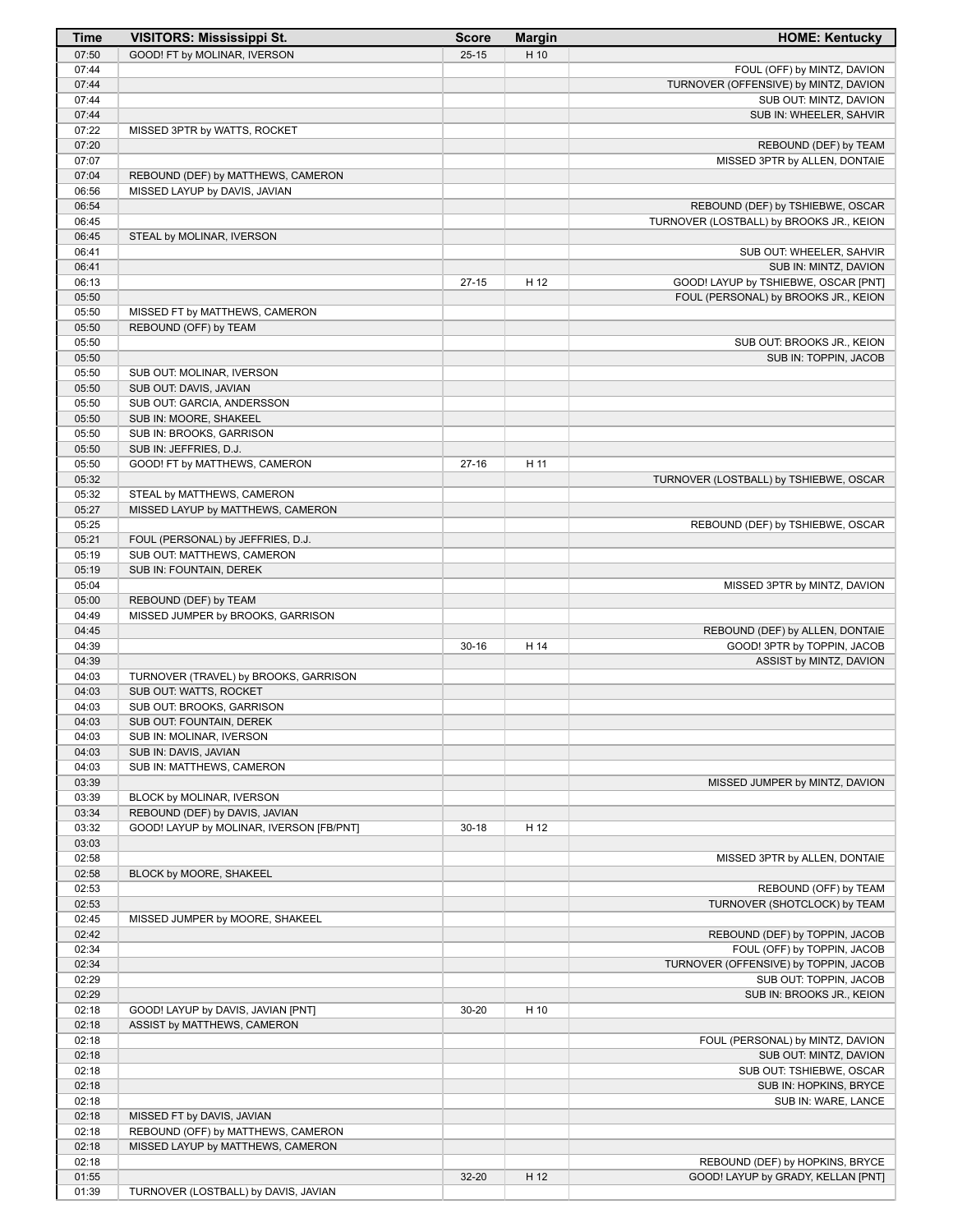| <b>Time</b> | <b>VISITORS: Mississippi St.</b>         | <b>Score</b> | <b>Margin</b> | <b>HOME: Kentucky</b>                |
|-------------|------------------------------------------|--------------|---------------|--------------------------------------|
| 01:29       |                                          | $35 - 20$    | H 15          | GOOD! 3PTR by ALLEN, DONTAIE         |
| 01:29       |                                          |              |               | ASSIST by BROOKS JR., KEION          |
| 01:04       | GOOD! LAYUP by MOLINAR, IVERSON [PNT]    | $35 - 22$    | H 13          |                                      |
| 00:47       |                                          |              |               | TURNOVER (BADPASS) by GRADY, KELLAN  |
| 00:47       | STEAL by MATTHEWS, CAMERON               |              |               |                                      |
| 00:43       | GOOD! DUNK by MATTHEWS, CAMERON [FB/PNT] | $35 - 24$    | H 11          |                                      |
| 00:21       |                                          |              |               | TURNOVER (BADPASS) by HOPKINS, BRYCE |
| 00:21       | STEAL by MOLINAR, IVERSON                |              |               |                                      |
| 00:17       | MISSED LAYUP by MOLINAR, IVERSON         |              |               |                                      |
| 00:17       |                                          |              |               | BLOCK by HOPKINS, BRYCE              |
| 00:12       |                                          |              |               | REBOUND (DEF) by GRADY, KELLAN       |
| 00:08       |                                          |              |               | MISSED LAYUP by BROOKS JR., KEION    |
| 00:05       |                                          |              |               | REBOUND (OFF) by BROOKS JR., KEION   |
| 00:04       |                                          | $37 - 24$    | H 13          | GOOD! DUNK by HOPKINS, BRYCE [PNT]   |
| 00:04       |                                          |              |               | ASSIST by BROOKS JR., KEION          |

### **Mississippi St. 24, Kentucky 37**

| <b>Points (This Period)</b> | <b>MSU</b>     | <b>UKY</b>     |
|-----------------------------|----------------|----------------|
| In the Paint                | 12             | 16             |
| Off Turns                   |                | ີ              |
| 2nd Chance                  |                |                |
| <b>Fast Break</b>           |                |                |
| Bench                       |                | 10             |
| Per Poss                    | 0.686<br>12/35 | 0.974<br>17/38 |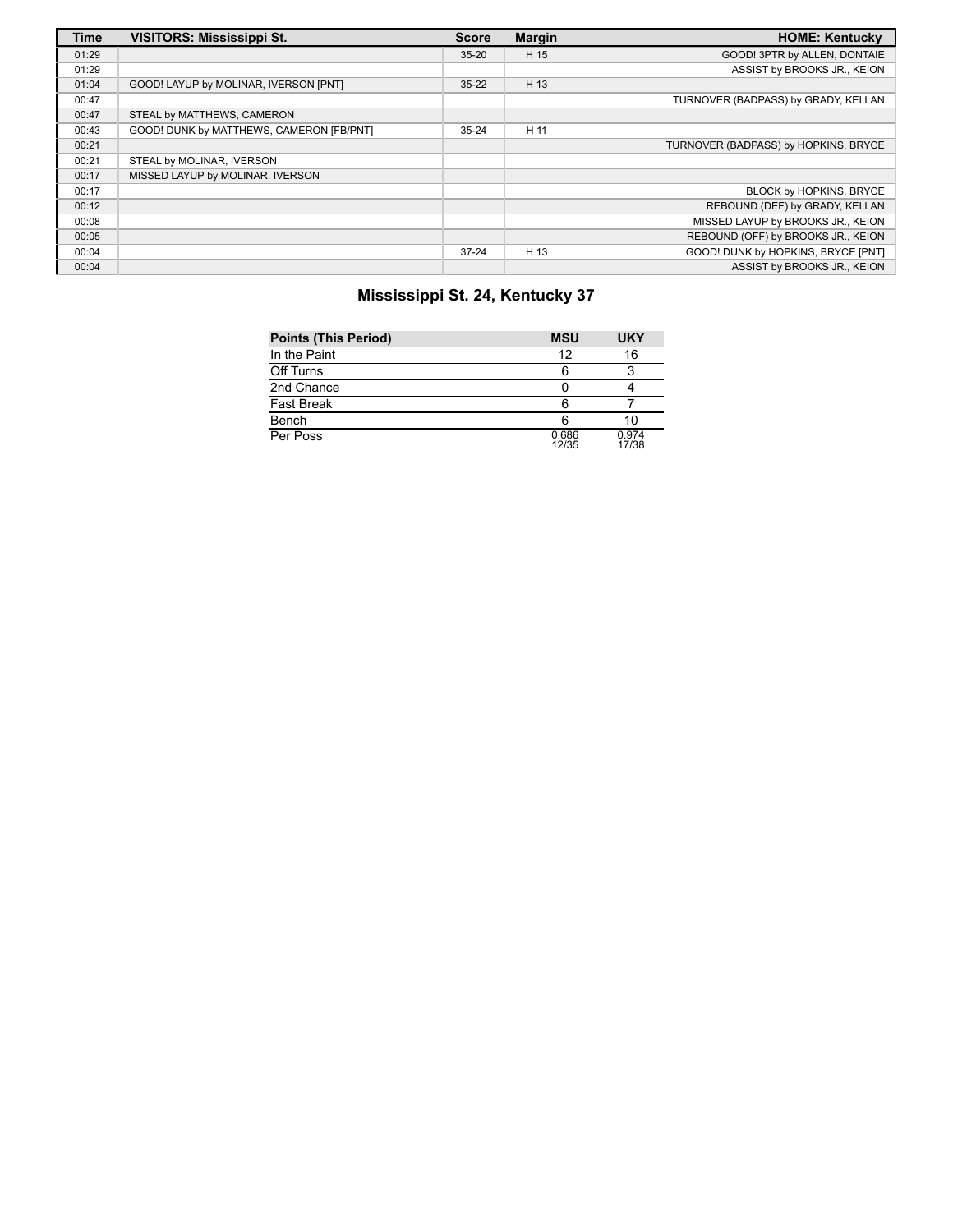### **Official Box Score Mississippi St. vs Kentucky Second Half Statistics Only January 25, 2022 at Rupp Arena (Cawood Court) - Lexington**



### **Mississippi St. 48**

| No. | Plaver                   | S. | <b>Pts</b> | <b>FG</b> | 3FG     | <b>FT</b> | <b>OR</b> | <b>DR</b> | <b>TR</b> | PF             | A            | TO | <b>Blk</b>   | Stl      | Min          | $+/-$          |
|-----|--------------------------|----|------------|-----------|---------|-----------|-----------|-----------|-----------|----------------|--------------|----|--------------|----------|--------------|----------------|
| 01  | <b>MOLINAR, IVERSON</b>  | G  | 20         | $9 - 13$  | $0 - 2$ | $2 - 2$   | 0         | 2         | 2         |                | 3            | 2  |              |          | 17           | 7              |
| 03  | MOORE, SHAKEEL           | G  | 9          | $3 - 4$   | $3 - 3$ | $0 - 0$   | 0         | 2         | 2         | $\overline{2}$ | 3            | 0  | $\mathbf{0}$ | $\Omega$ | 16           | 13             |
| 04  | MATTHEWS, CAMERON        | F. | 0          | $0 - 1$   | $0 - 0$ | $0 - 0$   | 1.        | 5         | 6         | 2              | 0            | 0  | 0            | 0        | 13           | 17             |
| 10  | <b>BROOKS, GARRISON</b>  | F. | 5          | $2 - 4$   | $0 - 1$ | $1 - 5$   | 2         |           | 3         | 1              | 1            | 0  | $\mathbf{0}$ | $\Omega$ | 18           | 7              |
| 13  | JEFFRIES, D.J.           | F. | 5          | $1 - 2$   | $1 - 2$ | $2 - 2$   | 0         |           | 1         | $\overline{2}$ | $\mathbf{0}$ | 2  | 0            | $\Omega$ | 15           | 6              |
| 00  | <b>WATTS, ROCKET</b>     | G  | 5          | $2 - 3$   | $1 - 2$ | $0 - 0$   | 0         | 2         | 2         | 0              | 1            | 0  | $\Omega$     | $\Omega$ | 7            | 6              |
| 02  | DAVIS, JAVIAN            | F. | 4          | $1 - 1$   | $0-0$   | $2 - 2$   | 0         | 0         | 0         | 2              |              |    | 0            | 0        | 11           | 5              |
| 11  | <b>GARCIA, ANDERSSON</b> | F. | $\Omega$   | $0 - 1$   | $0 - 0$ | $0 - 0$   | $\Omega$  | 0         | 0         |                | $\mathbf{0}$ | 0  | $\mathbf{0}$ | 0        | 3            | $\overline{4}$ |
| -20 | <b>FOUNTAIN, DEREK</b>   | F. | 0          | $0-0$     | $0 - 0$ | $0 - 0$   | 0         | 0         | 0         | 0              | $\Omega$     | 0  | 0            | 0        | $\mathbf{0}$ | $\mathbf{0}$   |
|     | <b>TEAM</b>              |    |            |           |         |           |           | $\Omega$  |           | 0              |              | 0  |              |          |              |                |
|     | <b>TOTALS</b>            |    | 48.        | $18 - 29$ | $5-10$  | $7 - 11$  | 4         | 13        | 17        | 11             | 9            | 5  |              |          | 100          |                |

| <b>Shooting By Period</b><br>Period | FG    | FG%   | 3FG    | 3FG%  | FT.       | FT%   | Deadball Rebounds: 5,1<br>Last FG Half: MSU 3rd-02:43 |
|-------------------------------------|-------|-------|--------|-------|-----------|-------|-------------------------------------------------------|
| 2nd Half                            | 18-29 | 62%   | $5-10$ | 50%   | 7-11      | 64%   |                                                       |
| Game                                | 27-63 | 42.9% | $6-19$ | 31.6% | $14 - 23$ | 60.9% |                                                       |

### **Kentucky 35**

| No. | Plaver                   | S  | <b>Pts</b>    | <b>FG</b> | 3FG      | <b>FT</b> | <b>OR</b>    | <b>DR</b> | TR       | PF       | A | TO | <b>B</b> lk  | Stl      | Min      | $+/-$        |
|-----|--------------------------|----|---------------|-----------|----------|-----------|--------------|-----------|----------|----------|---|----|--------------|----------|----------|--------------|
| 02  | WHEELER, SAHVIR          | G  | 8             | 3-7       | $0 - 2$  | $2 - 2$   | 0            | 0         | 0        |          | 3 | 2  | 0            | 0        | 20       | $-13$        |
| 10  | MINTZ, DAVION            | G  | 0             | $0 - 4$   | $0 - 1$  | $0 - 0$   | $\Omega$     |           |          |          | 1 |    | 0            |          | 15       | $-3$         |
| 12  | <b>BROOKS JR., KEION</b> | F  | 8             | $3-6$     | $0 - 1$  | $2 - 2$   | 1            |           | 2        | 2        | 0 |    | 0            | 0        | 11       | -9           |
| 31  | <b>GRADY, KELLAN</b>     | G  | 5             | $2 - 6$   | $1 - 4$  | $0-0$     | 0            |           |          |          | 2 | 0  | $\mathbf{0}$ | 0        | 18       | $-17$        |
| 34  | TSHIEBWE, OSCAR          | F. | 12            | $4-6$     | $0 - 0$  | $4 - 7$   | 5            | 2         |          | 3        | 0 | 1  | 0            | 2        | 15       | $-10$        |
| 00  | <b>TOPPIN, JACOB</b>     | F. | $\Omega$      | $0 - 1$   | $0 - 0$  | $0 - 0$   | $\Omega$     |           |          |          | 0 | 0  | $\Omega$     | $\Omega$ | 9        | $-4$         |
| 04  | <b>COLLINS, DAIMION</b>  | F  | 0             | $0 - 0$   | $0 - 0$  | $0 - 0$   | $\Omega$     | $\Omega$  | $\Omega$ | 0        | 0 | 0  | 0            | 0        | $\Omega$ | $\mathbf{0}$ |
| 11  | ALLEN, DONTAIE           | G  | 0             | $0 - 2$   | $0 - 2$  | $0-0$     |              | 0         |          |          | 0 |    |              | 0        | 7        | -6           |
| 23  | <b>HOPKINS, BRYCE</b>    | F. | 0             | $0 - 0$   | $0 - 0$  | $0 - 0$   | 0            | 0         | 0        | 0        | 0 | 0  | 0            | 0        | 0        | $\mathbf{0}$ |
| 55  | <b>WARE, LANCE</b>       | F. | $\mathcal{P}$ | $1 - 1$   | $0 - 0$  | $0-0$     | $\mathbf 1$  | 3         | 4        | 0        | 1 | 0  | $\Omega$     | 0        | 5        | $-3$         |
|     | <b>TEAM</b>              |    |               |           |          |           | $\mathbf{0}$ | 0         | 0        | $\Omega$ |   | 0  |              |          |          |              |
|     | <b>TOTALS</b>            |    | 35            | $13 - 33$ | $1 - 10$ | $8 - 11$  | 8            | 9         | 17       | 10       |   | 6  |              | 3        | 100      |              |

| <b>Shooting By Period</b><br>Period | FG        | FG%   | 3FG      | 3FG%  |          | FT%   |
|-------------------------------------|-----------|-------|----------|-------|----------|-------|
| 2nd Half                            | 13-33     | 39%   | $1 - 10$ | 10%   | $8 - 11$ | 73%   |
| Game                                | $31 - 66$ | 47.0% | $6-23$   | 26.1% | 14-20    | 70.0% |

*Deadball Rebounds:* 3,0 *Last FG Half:* UKY 3rd-01:13

| Game Notes:                                      | <b>Score</b> | 1st | 2nd | 3rd | <b>TOT</b> | <b>Points (This Period)</b> | <b>MSU</b>    | <b>UKY</b>    |
|--------------------------------------------------|--------------|-----|-----|-----|------------|-----------------------------|---------------|---------------|
| Officials: Doug Shows, Anthony Jordan, Patrick   | <b>MSU</b>   | 24  | 48  | 2   | 74         | In the Paint                | 24            | 18            |
| <b>Evans</b><br>Attendance: 18144                | UKY          | 37  | 35  | 10  | 82         | Off Turns                   |               |               |
|                                                  |              |     |     |     |            | 2nd Chance                  |               | 8             |
| Start Time: 09:06 PM ET<br>End Time: 11:31 PM ET |              |     |     |     |            | <b>Fast Break</b>           |               | 6             |
| Game Duration: 2:24                              |              |     |     |     |            | Bench                       |               |               |
| Conference Game:                                 |              |     |     |     |            | Per Poss                    | .412<br>22/34 | .000<br>17/35 |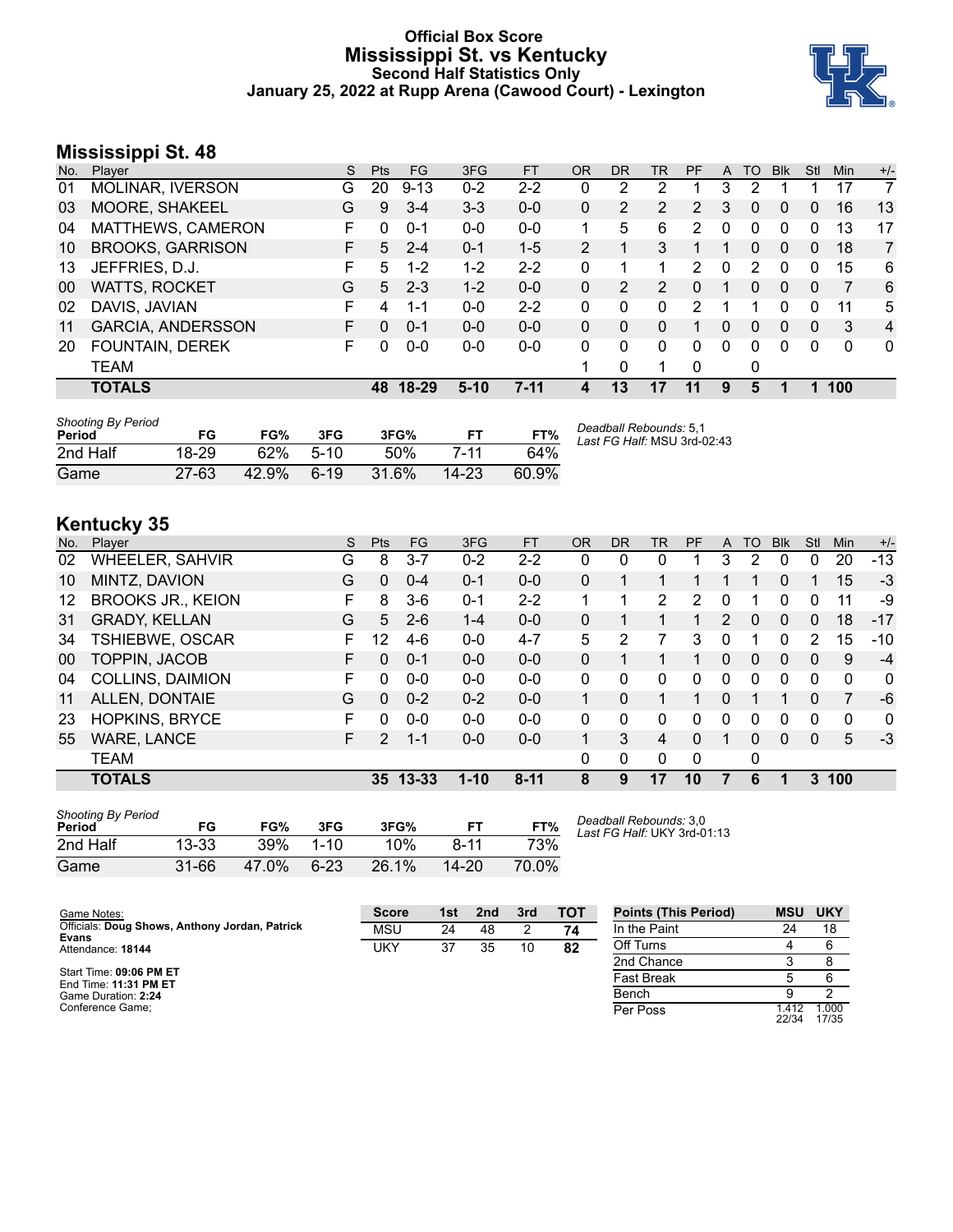### **Official Play-By-Play Mississippi St. vs Kentucky Second Half January 25, 2022 at Rupp Arena (Cawood Court) - Lexington**



#### **Period 2**

#### **Starters:**

Mississippi St.: 1 MOLINAR,IVERSON (G); 3 MOORE,SHAKEEL (G); 4 MATTHEWS,CAMERON (F); 10 BROOKS,GARRISON (F); 13 JEFFRIES,D.J. (F);<br>Kentucky: 2 WHEELER,SAHVIR (G); 10 MINTZ,DAVION (G); 12 BROOKS JR.,KEION (F); 31 GRADY,KELL

| Time           | <b>VISITORS: Mississippi St.</b>                                     | <b>Score</b> | <b>Margin</b> | <b>HOME: Kentucky</b>                                    |
|----------------|----------------------------------------------------------------------|--------------|---------------|----------------------------------------------------------|
| 20:00          |                                                                      |              |               | SUB OUT: ALLEN, DONTAIE                                  |
| 20:00          |                                                                      |              |               | SUB OUT: HOPKINS, BRYCE                                  |
| 20:00          |                                                                      |              |               | SUB OUT: WARE, LANCE                                     |
| 20:00          |                                                                      |              |               | SUB IN: WHEELER, SAHVIR                                  |
| 20:00          |                                                                      |              |               | SUB IN: MINTZ, DAVION                                    |
| 20:00          |                                                                      |              |               | SUB IN: TSHIEBWE, OSCAR                                  |
| 20:00          | SUB OUT: DAVIS, JAVIAN                                               |              |               |                                                          |
| 20:00          | SUB IN: BROOKS, GARRISON                                             |              |               |                                                          |
| 19:49          | MISSED LAYUP by MOORE, SHAKEEL                                       |              |               |                                                          |
| 19:47          | REBOUND (OFF) by MATTHEWS, CAMERON                                   |              |               |                                                          |
| 19:46          | MISSED LAYUP by MATTHEWS, CAMERON                                    |              |               |                                                          |
| 19:44          | REBOUND (OFF) by BROOKS, GARRISON                                    |              |               |                                                          |
| 19:44          |                                                                      |              |               | FOUL (PERSONAL) by BROOKS JR., KEION                     |
| 19:44          | MISSED FT by BROOKS, GARRISON                                        |              |               |                                                          |
| 19:44          | REBOUND (OFF) by TEAM                                                |              |               |                                                          |
| 19:44          |                                                                      |              |               | SUB OUT: BROOKS JR., KEION                               |
| 19:44          |                                                                      |              |               | SUB IN: TOPPIN, JACOB                                    |
| 19:44          | GOOD! FT by BROOKS, GARRISON [FB]                                    | $37 - 25$    | H 12          |                                                          |
| 19:17          |                                                                      | 39-25        | H 14          | GOOD! LAYUP by WHEELER, SAHVIR [PNT]                     |
| 19:00          | TURNOVER (BADPASS) by JEFFRIES, D.J.                                 |              |               |                                                          |
| 19:00          |                                                                      |              |               | STEAL by TSHIEBWE, OSCAR                                 |
| 18:57          | FOUL (PERSONAL) by JEFFRIES, D.J.                                    |              |               |                                                          |
| 18:57          |                                                                      |              |               | MISSED FT by TSHIEBWE, OSCAR                             |
| 18:57          |                                                                      |              |               | REBOUND (OFF) by TEAM                                    |
| 18:57          |                                                                      | 40-25        | H 15          | GOOD! FT by TSHIEBWE, OSCAR [FB]                         |
| 18:50          |                                                                      |              |               | MISSED 3PTR by WHEELER, SAHVIR                           |
| 18:50          | BLOCK by MOLINAR, IVERSON                                            |              |               |                                                          |
| 18:50          | REBOUND (DEF) by MATTHEWS, CAMERON                                   |              |               |                                                          |
| 18:49          |                                                                      |              |               | FOUL (PERSONAL) by TOPPIN, JACOB                         |
| 18:18          | GOOD! LAYUP by BROOKS, GARRISON [PNT]                                | 40-27        | H 13          |                                                          |
| 18:18          | ASSIST by MOLINAR, IVERSON                                           |              |               |                                                          |
| 18:18          |                                                                      |              |               | FOUL (PERSONAL) by TSHIEBWE, OSCAR                       |
| 18:18          |                                                                      |              |               | SUB OUT: TSHIEBWE, OSCAR                                 |
| 18:18          |                                                                      |              |               | SUB IN: WARE, LANCE                                      |
| 18:18          | MISSED FT by BROOKS, GARRISON                                        |              |               |                                                          |
| 18:18          |                                                                      |              |               | REBOUND (DEF) by WARE, LANCE                             |
| 18:10          |                                                                      |              |               | TURNOVER (LOSTBALL) by WHEELER, SAHVIR                   |
| 18:10<br>18:07 | STEAL by MOLINAR, IVERSON<br>TURNOVER (LOSTBALL) by MOLINAR, IVERSON |              |               |                                                          |
| 18:07          |                                                                      |              |               |                                                          |
| 18:04          |                                                                      | 42-27        | H 15          | STEAL by MINTZ, DAVION<br>GOOD! DUNK by WARE, LANCE [FB] |
| 18:04          |                                                                      |              |               | ASSIST by MINTZ, DAVION                                  |
| 18:04          | TURNOVER (TRAVEL) by JEFFRIES, D.J.                                  |              |               |                                                          |
| 17:46          |                                                                      |              |               | MISSED LAYUP by WHEELER, SAHVIR                          |
|                | REBOUND (DEF) by MOLINAR, IVERSON                                    |              |               |                                                          |
| 17:42<br>17:39 | MISSED JUMPER by MOLINAR, IVERSON                                    |              |               |                                                          |
| 17:36          | REBOUND (OFF) by BROOKS, GARRISON                                    |              |               |                                                          |
| 17:34          | MISSED LAYUP by BROOKS, GARRISON                                     |              |               |                                                          |
| 17:32          |                                                                      |              |               | REBOUND (DEF) by WARE, LANCE                             |
| 17:18          | FOUL (PERSONAL) by JEFFRIES, D.J.                                    |              |               |                                                          |
| 17:18          | SUB OUT: JEFFRIES, D.J.                                              |              |               |                                                          |
| 17:18          | SUB IN: GARCIA, ANDERSSON                                            |              |               |                                                          |
| 17:08          |                                                                      |              |               | MISSED JUMPER by MINTZ, DAVION                           |
| 17:04          | REBOUND (DEF) by MOLINAR, IVERSON                                    |              |               |                                                          |
| 17:03          | GOOD! LAYUP by MOLINAR, IVERSON [FB/PNT]                             | 42-29        | H 13          |                                                          |
| 16:54          |                                                                      |              |               | MISSED LAYUP by MINTZ, DAVION                            |
| 16:52          |                                                                      |              |               | REBOUND (OFF) by WARE, LANCE                             |
| 16:50          |                                                                      | 45-29        | H 16          | GOOD! 3PTR by GRADY, KELLAN                              |
| 16:50          |                                                                      |              |               | ASSIST by WARE, LANCE                                    |
| 16:32          | GOOD! LAYUP by MOLINAR, IVERSON [PNT]                                | 45-31        | H 14          |                                                          |
| 16:32          | ASSIST by BROOKS, GARRISON                                           |              |               |                                                          |
| 16:10          | FOUL (PERSONAL) by GARCIA, ANDERSSON                                 |              |               |                                                          |
| 16:10          |                                                                      |              |               | SUB OUT: TOPPIN, JACOB                                   |
| 16:10          |                                                                      |              |               | SUB OUT: MINTZ, DAVION                                   |
| 16:10          |                                                                      |              |               | SUB OUT: WARE, LANCE                                     |
|                |                                                                      |              |               |                                                          |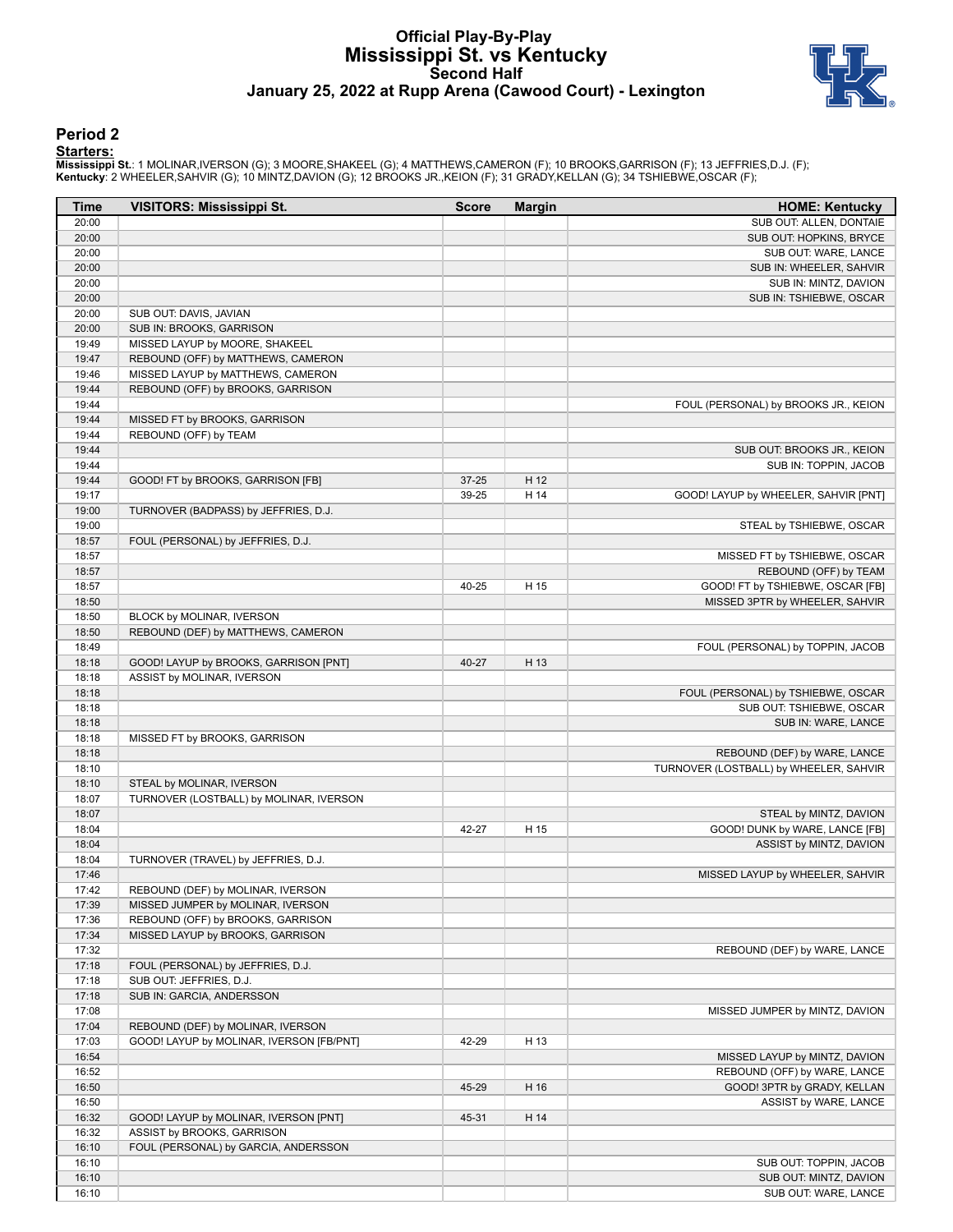| Time           | <b>VISITORS: Mississippi St.</b>       | <b>Score</b> | <b>Margin</b> | <b>HOME: Kentucky</b>                     |
|----------------|----------------------------------------|--------------|---------------|-------------------------------------------|
| 16:10          |                                        |              |               | SUB IN: ALLEN, DONTAIE                    |
| 16:10          |                                        |              |               | SUB IN: BROOKS JR., KEION                 |
| 16:10          |                                        |              |               | SUB IN: TSHIEBWE, OSCAR                   |
| 16:10          | SUB OUT: MOLINAR, IVERSON              |              |               |                                           |
| 16:10          | SUB OUT: BROOKS, GARRISON              |              |               |                                           |
| 16:10          | SUB IN: WATTS, ROCKET                  |              |               |                                           |
| 16:10          | SUB IN: DAVIS, JAVIAN                  |              |               |                                           |
| 16:01          |                                        |              |               | MISSED 3PTR by BROOKS JR., KEION          |
| 15:58          | REBOUND (DEF) by MOORE, SHAKEEL        |              |               |                                           |
| 15:42          | GOOD! DUNK by DAVIS, JAVIAN [PNT]      | 45-33        | H 12          |                                           |
| 15:42          | ASSIST by MOORE, SHAKEEL               |              |               |                                           |
| 15:24          | FOUL (PERSONAL) by MATTHEWS, CAMERON   |              |               |                                           |
| 15:24          |                                        |              |               |                                           |
| 15:24          |                                        | 46-33        | H 13          | GOOD! FT by BROOKS JR., KEION             |
| 15:24          |                                        | 47-33        | H 14          | GOOD! FT by BROOKS JR., KEION             |
| 14:57          | GOOD! 3PTR by WATTS, ROCKET            | 47-36        | H 11          |                                           |
| 14:47          |                                        |              |               | FOUL (OFF) by BROOKS JR., KEION           |
| 14:47          |                                        |              |               | TURNOVER (OFFENSIVE) by BROOKS JR., KEION |
| 14:47          |                                        |              |               | SUB OUT: BROOKS JR., KEION                |
| 14:47          |                                        |              |               | SUB IN: TOPPIN, JACOB                     |
| 14:47          | SUB OUT: MOORE, SHAKEEL                |              |               |                                           |
| 14:47          | SUB OUT: MATTHEWS, CAMERON             |              |               |                                           |
| 14:47          | SUB IN: MOLINAR, IVERSON               |              |               |                                           |
| 14:47          | SUB IN: BROOKS, GARRISON               |              |               |                                           |
| 14:33          | MISSED JUMPER by GARCIA, ANDERSSON     |              |               |                                           |
| 14:29          |                                        |              |               | REBOUND (DEF) by TSHIEBWE, OSCAR          |
| 14:18          |                                        |              |               | TURNOVER (BADPASS) by TSHIEBWE, OSCAR     |
| 14:18          |                                        |              |               | SUB OUT: GRADY, KELLAN                    |
| 14:18          |                                        |              |               | SUB IN: MINTZ, DAVION                     |
| 14:18          | SUB OUT: GARCIA, ANDERSSON             |              |               |                                           |
| 14:18          | SUB IN: JEFFRIES, D.J.                 |              |               |                                           |
| 13:47          | GOOD! LAYUP by MOLINAR, IVERSON [PNT]  | 47-38        | H9            |                                           |
| 13:30          |                                        |              |               | MISSED 3PTR by MINTZ, DAVION              |
| 13:27          |                                        |              |               | REBOUND (OFF) by TSHIEBWE, OSCAR          |
| 13:26          |                                        | 49-38        | H 11          | GOOD! LAYUP by TSHIEBWE, OSCAR [PNT]      |
| 13:07          | MISSED 3PTR by MOLINAR, IVERSON        |              |               |                                           |
| 13:03          |                                        |              |               | REBOUND (DEF) by MINTZ, DAVION            |
| 12:54          |                                        |              |               | MISSED LAYUP by TSHIEBWE, OSCAR           |
| 12:49          |                                        |              |               | REBOUND (OFF) by TSHIEBWE, OSCAR          |
| 12:49          |                                        | 51-38        | H 13          | GOOD! LAYUP by TSHIEBWE, OSCAR            |
| 12:32          | MISSED 3PTR by WATTS, ROCKET           |              |               |                                           |
| 12:29          |                                        |              |               | REBOUND (DEF) by TOPPIN, JACOB            |
| 12:25          |                                        | 53-38        | H 15          | GOOD! JUMPER by WHEELER, SAHVIR [FB]      |
| 12:23          | <b>TIMEOUT 30SEC</b>                   |              |               |                                           |
| 12:23          |                                        |              |               | SUB OUT: MINTZ, DAVION                    |
| 12:23          |                                        |              |               | SUB IN: GRADY, KELLAN                     |
| 12:23          | SUB OUT: DAVIS, JAVIAN                 |              |               |                                           |
| 12:23          | SUB IN: MATTHEWS, CAMERON              |              |               |                                           |
| 12:10          | MISSED 3PTR by MOLINAR, IVERSON        |              |               |                                           |
| 12:10          |                                        |              |               | BLOCK by ALLEN, DONTAIE                   |
| 12:07          | REBOUND (OFF) by TEAM                  |              |               |                                           |
| 12:07          |                                        |              |               | FOUL (PERSONAL) by WHEELER, SAHVIR        |
| 12:07          | GOOD! LAYUP by MOLINAR, IVERSON [PNT]  | 53-40        | H 13          |                                           |
| 12:07          | ASSIST by WATTS, ROCKET                |              |               |                                           |
| 11:34          |                                        |              |               | MISSED 3PTR by ALLEN, DONTAIE             |
| 11:31          |                                        |              |               | REBOUND (OFF) by TSHIEBWE, OSCAR          |
| 11:29          |                                        |              |               | MISSED LAYUP by TSHIEBWE, OSCAR           |
| 11:26          |                                        |              |               | REBOUND (OFF) by TSHIEBWE, OSCAR          |
| 11:20          |                                        |              |               | MISSED 3PTR by WHEELER, SAHVIR            |
| 11:16          | REBOUND (DEF) by WATTS, ROCKET         |              |               |                                           |
| 11:09          | GOOD! LAYUP by WATTS, ROCKET           | 53-42        | H 11          |                                           |
| 11:02          |                                        |              |               | MISSED 3PTR by ALLEN, DONTAIE             |
| 10:59          | REBOUND (DEF) by WATTS, ROCKET         |              |               |                                           |
| 10:55          |                                        |              |               | FOUL (PERSONAL) by TSHIEBWE, OSCAR        |
| 10:55          |                                        |              |               |                                           |
| 10:55          |                                        |              |               | SUB OUT: ALLEN, DONTAIE                   |
| 10:55          |                                        |              |               | SUB IN: MINTZ, DAVION                     |
| 10:55          | SUB OUT: WATTS, ROCKET                 |              |               |                                           |
| 10:55          | SUB IN: MOORE, SHAKEEL                 |              |               |                                           |
| 10:55          | MISSED FT by BROOKS, GARRISON          |              |               |                                           |
| 10:55          | REBOUND (OFF) by TEAM                  |              |               |                                           |
| 10:55<br>10:55 | MISSED FT by BROOKS, GARRISON          |              |               | REBOUND (DEF) by TSHIEBWE, OSCAR          |
| 10:29          |                                        |              |               | MISSED JUMPER by GRADY, KELLAN            |
| 10:27          | REBOUND (DEF) by MATTHEWS, CAMERON     |              |               |                                           |
| 10:14          | GOOD! JUMPER by BROOKS, GARRISON [PNT] | 53-44        | H 9           |                                           |
|                |                                        |              |               |                                           |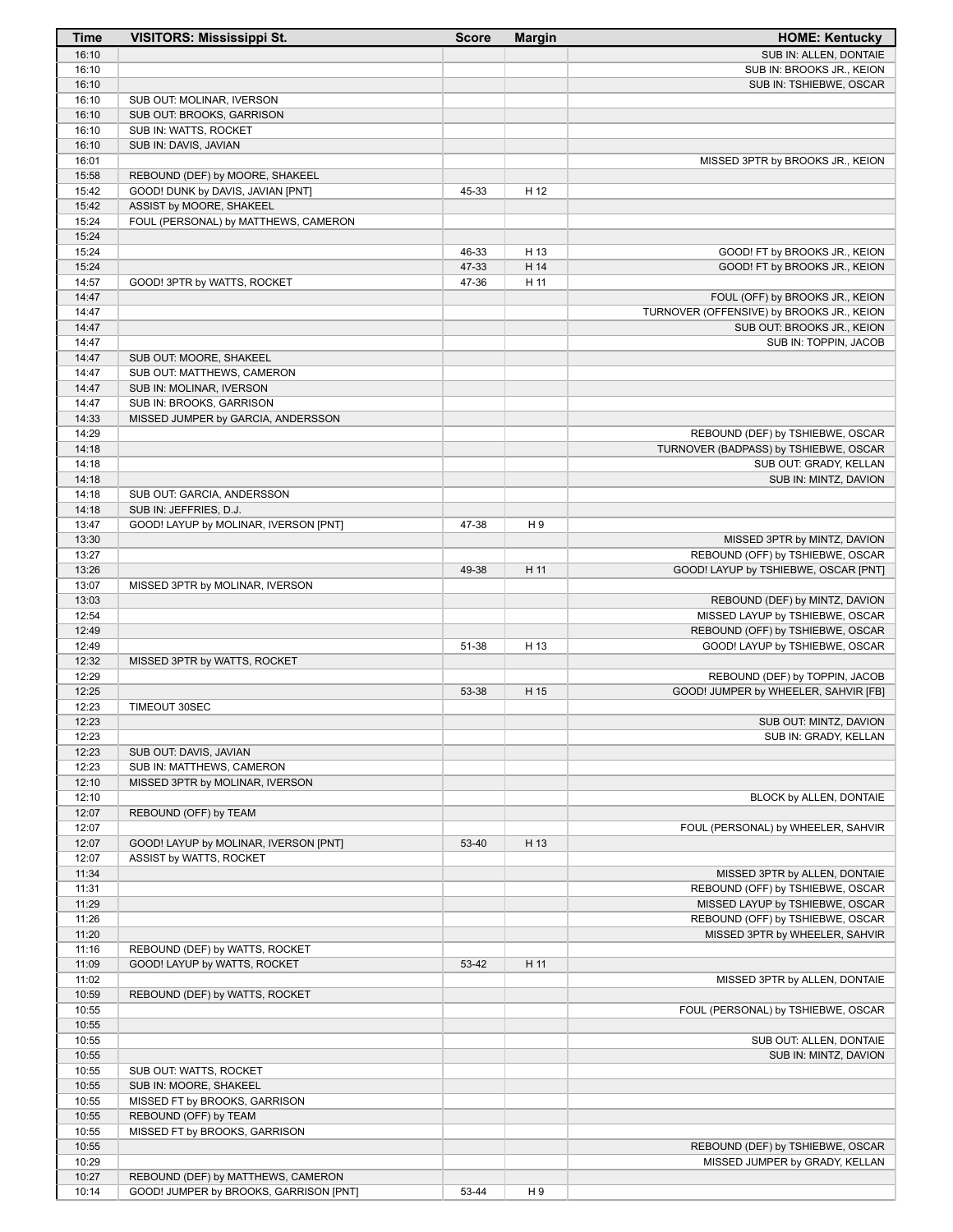| FOUL (PERSONAL) by MATTHEWS, CAMERON<br>09:44<br>SUB OUT: BROOKS, GARRISON<br>09:44<br>SUB IN: DAVIS, JAVIAN<br>09:44<br>09:32<br>MISSED JUMPER by TOPPIN, JACOB<br>09:29<br>REBOUND (DEF) by MATTHEWS, CAMERON<br>GOOD! 3PTR by JEFFRIES, D.J.<br>H <sub>6</sub><br>09:25<br>53-47<br>09:25<br>ASSIST by MOLINAR, IVERSON<br>09:25<br>SUB OUT: TOPPIN, JACOB<br>09:25<br>SUB IN: BROOKS JR., KEION<br>09:25<br>SUB OUT: MATTHEWS, CAMERON<br>09:25<br>SUB IN: BROOKS, GARRISON<br>09:10<br>55-47<br>H <sub>8</sub><br>GOOD! JUMPER by GRADY, KELLAN<br>ASSIST by WHEELER, SAHVIR<br>09:10<br>08:42<br>MISSED 3PTR by BROOKS, GARRISON<br>REBOUND (DEF) by GRADY, KELLAN<br>08:39<br>TURNOVER (OUTOFBOUNDS) by MINTZ, DAVION<br>08:32<br>08:32<br>SUB OUT: TSHIEBWE, OSCAR<br>08:32<br>SUB IN: WARE, LANCE<br>08:15<br>MISSED JUMPER by MOLINAR, IVERSON<br>08:13<br>REBOUND (DEF) by WARE, LANCE<br>08:07<br>H 10<br>GOOD! DUNK by BROOKS JR., KEION [PNT]<br>57-47<br>08:07<br>ASSIST by WHEELER, SAHVIR<br>07:51<br>GOOD! 3PTR by MOORE, SHAKEEL<br>57-50<br>H <sub>7</sub><br>07:51<br>ASSIST by MOLINAR, IVERSON<br>07:39<br>MISSED JUMPER by MINTZ, DAVION<br>07:36<br>REBOUND (DEF) by BROOKS, GARRISON<br>07:33<br>MISSED 3PTR by JEFFRIES, D.J.<br>07:30<br>REBOUND (DEF) by BROOKS JR., KEION<br>07:09<br>H9<br>59-50<br>GOOD! JUMPER by BROOKS JR., KEION [PNT]<br>07:09<br>ASSIST by GRADY, KELLAN<br>06:49<br>GOOD! LAYUP by MOLINAR, IVERSON<br>59-52<br>H <sub>7</sub><br>ASSIST by DAVIS, JAVIAN<br>06:49<br>06:34<br>MISSED JUMPER by BROOKS JR., KEION<br>06:31<br>REBOUND (DEF) by MOORE, SHAKEEL<br>06:26<br>H4<br>GOOD! 3PTR by MOORE, SHAKEEL<br>59-55<br>06:22<br>TIMEOUT 30SEC<br>06:22<br>SUB OUT: MINTZ, DAVION<br>06:22<br>SUB IN: ALLEN, DONTAIE<br>06:22<br>SUB OUT: MOLINAR, IVERSON<br>06:22<br>SUB OUT: JEFFRIES, D.J.<br>06:22<br>SUB IN: WATTS, ROCKET<br>06:22<br>SUB IN: MATTHEWS, CAMERON<br>06:08<br>TURNOVER (BADPASS) by WHEELER, SAHVIR<br>06:08<br>SUB OUT: WARE, LANCE<br>SUB IN: TSHIEBWE, OSCAR<br>06:08<br>05:54<br>FOUL (PERSONAL) by TSHIEBWE, OSCAR<br>05:54<br>GOOD! FT by DAVIS, JAVIAN<br>59-56<br>$H_3$<br>GOOD! FT by DAVIS, JAVIAN<br>H <sub>2</sub><br>05:54<br>59-57<br>05:39<br>FOUL (PERSONAL) by MOORE, SHAKEEL<br>05:27<br>H 4<br>GOOD! JUMPER by BROOKS JR., KEION<br>61-57<br>05:27<br>ASSIST by WHEELER, SAHVIR<br>05:12<br>GOOD! 3PTR by MOORE, SHAKEEL<br>61-60<br>H 1<br>04:54<br>MISSED 3PTR by GRADY, KELLAN<br>04:51<br>REBOUND (OFF) by ALLEN, DONTAIE<br>04:36<br>FOUL (OFF) by ALLEN, DONTAIE<br>04:36<br>TURNOVER (OFFENSIVE) by ALLEN, DONTAIE<br>04:36<br>SUB OUT: ALLEN, DONTAIE<br>04:36<br>SUB IN: MINTZ, DAVION<br>04:36<br>SUB OUT: WATTS, ROCKET<br>04:36<br>SUB OUT: MATTHEWS, CAMERON<br>04:36<br>SUB IN: MOLINAR, IVERSON<br>04:36<br>SUB IN: JEFFRIES, D.J.<br>04:24<br>TURNOVER (BADPASS) by MOLINAR, IVERSON<br>04:24<br>STEAL by TSHIEBWE, OSCAR<br>04:24<br>FOUL (PERSONAL) by BROOKS, GARRISON<br>04:24<br>H <sub>2</sub><br>62-60<br>GOOD! FT by TSHIEBWE, OSCAR [FB]<br>04:24<br>MISSED FT by TSHIEBWE, OSCAR<br>04:24<br>REBOUND (OFF) by BROOKS JR., KEION<br>04:22<br>MISSED 3PTR by GRADY, KELLAN<br>04:20<br>REBOUND (DEF) by JEFFRIES, D.J.<br>04:20<br>FOUL (PERSONAL) by MINTZ, DAVION<br>H <sub>1</sub><br>04:16<br>GOOD! FT by JEFFRIES, D.J. [FB]<br>62-61<br>$\mathsf T$<br>04:16<br>GOOD! FT by JEFFRIES, D.J. [FB]<br>62-62<br>04:04<br>H <sub>2</sub><br>64-62<br>GOOD! DUNK by TSHIEBWE, OSCAR [PNT]<br>04:04<br>ASSIST by GRADY, KELLAN<br>03:45<br>T<br>GOOD! LAYUP by MOLINAR, IVERSON [PNT]<br>64-64 | Time | <b>VISITORS: Mississippi St.</b> | <b>Score</b> | <b>Margin</b> | <b>HOME: Kentucky</b> |
|-----------------------------------------------------------------------------------------------------------------------------------------------------------------------------------------------------------------------------------------------------------------------------------------------------------------------------------------------------------------------------------------------------------------------------------------------------------------------------------------------------------------------------------------------------------------------------------------------------------------------------------------------------------------------------------------------------------------------------------------------------------------------------------------------------------------------------------------------------------------------------------------------------------------------------------------------------------------------------------------------------------------------------------------------------------------------------------------------------------------------------------------------------------------------------------------------------------------------------------------------------------------------------------------------------------------------------------------------------------------------------------------------------------------------------------------------------------------------------------------------------------------------------------------------------------------------------------------------------------------------------------------------------------------------------------------------------------------------------------------------------------------------------------------------------------------------------------------------------------------------------------------------------------------------------------------------------------------------------------------------------------------------------------------------------------------------------------------------------------------------------------------------------------------------------------------------------------------------------------------------------------------------------------------------------------------------------------------------------------------------------------------------------------------------------------------------------------------------------------------------------------------------------------------------------------------------------------------------------------------------------------------------------------------------------------------------------------------------------------------------------------------------------------------------------------------------------------------------------------------------------------------------------------------------------------------------------------------------------------------------------------------------------------------------------------------------------------------------------------------------------------------------------------------------------------------------------------------------------------------------------------------------------------------------------------------------------------------------------------------------------------------------------------------------------------------------------------------------------------------------------------------------------------------------------------------------------------------------------------------------|------|----------------------------------|--------------|---------------|-----------------------|
|                                                                                                                                                                                                                                                                                                                                                                                                                                                                                                                                                                                                                                                                                                                                                                                                                                                                                                                                                                                                                                                                                                                                                                                                                                                                                                                                                                                                                                                                                                                                                                                                                                                                                                                                                                                                                                                                                                                                                                                                                                                                                                                                                                                                                                                                                                                                                                                                                                                                                                                                                                                                                                                                                                                                                                                                                                                                                                                                                                                                                                                                                                                                                                                                                                                                                                                                                                                                                                                                                                                                                                                                                       |      |                                  |              |               |                       |
|                                                                                                                                                                                                                                                                                                                                                                                                                                                                                                                                                                                                                                                                                                                                                                                                                                                                                                                                                                                                                                                                                                                                                                                                                                                                                                                                                                                                                                                                                                                                                                                                                                                                                                                                                                                                                                                                                                                                                                                                                                                                                                                                                                                                                                                                                                                                                                                                                                                                                                                                                                                                                                                                                                                                                                                                                                                                                                                                                                                                                                                                                                                                                                                                                                                                                                                                                                                                                                                                                                                                                                                                                       |      |                                  |              |               |                       |
|                                                                                                                                                                                                                                                                                                                                                                                                                                                                                                                                                                                                                                                                                                                                                                                                                                                                                                                                                                                                                                                                                                                                                                                                                                                                                                                                                                                                                                                                                                                                                                                                                                                                                                                                                                                                                                                                                                                                                                                                                                                                                                                                                                                                                                                                                                                                                                                                                                                                                                                                                                                                                                                                                                                                                                                                                                                                                                                                                                                                                                                                                                                                                                                                                                                                                                                                                                                                                                                                                                                                                                                                                       |      |                                  |              |               |                       |
|                                                                                                                                                                                                                                                                                                                                                                                                                                                                                                                                                                                                                                                                                                                                                                                                                                                                                                                                                                                                                                                                                                                                                                                                                                                                                                                                                                                                                                                                                                                                                                                                                                                                                                                                                                                                                                                                                                                                                                                                                                                                                                                                                                                                                                                                                                                                                                                                                                                                                                                                                                                                                                                                                                                                                                                                                                                                                                                                                                                                                                                                                                                                                                                                                                                                                                                                                                                                                                                                                                                                                                                                                       |      |                                  |              |               |                       |
|                                                                                                                                                                                                                                                                                                                                                                                                                                                                                                                                                                                                                                                                                                                                                                                                                                                                                                                                                                                                                                                                                                                                                                                                                                                                                                                                                                                                                                                                                                                                                                                                                                                                                                                                                                                                                                                                                                                                                                                                                                                                                                                                                                                                                                                                                                                                                                                                                                                                                                                                                                                                                                                                                                                                                                                                                                                                                                                                                                                                                                                                                                                                                                                                                                                                                                                                                                                                                                                                                                                                                                                                                       |      |                                  |              |               |                       |
|                                                                                                                                                                                                                                                                                                                                                                                                                                                                                                                                                                                                                                                                                                                                                                                                                                                                                                                                                                                                                                                                                                                                                                                                                                                                                                                                                                                                                                                                                                                                                                                                                                                                                                                                                                                                                                                                                                                                                                                                                                                                                                                                                                                                                                                                                                                                                                                                                                                                                                                                                                                                                                                                                                                                                                                                                                                                                                                                                                                                                                                                                                                                                                                                                                                                                                                                                                                                                                                                                                                                                                                                                       |      |                                  |              |               |                       |
|                                                                                                                                                                                                                                                                                                                                                                                                                                                                                                                                                                                                                                                                                                                                                                                                                                                                                                                                                                                                                                                                                                                                                                                                                                                                                                                                                                                                                                                                                                                                                                                                                                                                                                                                                                                                                                                                                                                                                                                                                                                                                                                                                                                                                                                                                                                                                                                                                                                                                                                                                                                                                                                                                                                                                                                                                                                                                                                                                                                                                                                                                                                                                                                                                                                                                                                                                                                                                                                                                                                                                                                                                       |      |                                  |              |               |                       |
|                                                                                                                                                                                                                                                                                                                                                                                                                                                                                                                                                                                                                                                                                                                                                                                                                                                                                                                                                                                                                                                                                                                                                                                                                                                                                                                                                                                                                                                                                                                                                                                                                                                                                                                                                                                                                                                                                                                                                                                                                                                                                                                                                                                                                                                                                                                                                                                                                                                                                                                                                                                                                                                                                                                                                                                                                                                                                                                                                                                                                                                                                                                                                                                                                                                                                                                                                                                                                                                                                                                                                                                                                       |      |                                  |              |               |                       |
|                                                                                                                                                                                                                                                                                                                                                                                                                                                                                                                                                                                                                                                                                                                                                                                                                                                                                                                                                                                                                                                                                                                                                                                                                                                                                                                                                                                                                                                                                                                                                                                                                                                                                                                                                                                                                                                                                                                                                                                                                                                                                                                                                                                                                                                                                                                                                                                                                                                                                                                                                                                                                                                                                                                                                                                                                                                                                                                                                                                                                                                                                                                                                                                                                                                                                                                                                                                                                                                                                                                                                                                                                       |      |                                  |              |               |                       |
|                                                                                                                                                                                                                                                                                                                                                                                                                                                                                                                                                                                                                                                                                                                                                                                                                                                                                                                                                                                                                                                                                                                                                                                                                                                                                                                                                                                                                                                                                                                                                                                                                                                                                                                                                                                                                                                                                                                                                                                                                                                                                                                                                                                                                                                                                                                                                                                                                                                                                                                                                                                                                                                                                                                                                                                                                                                                                                                                                                                                                                                                                                                                                                                                                                                                                                                                                                                                                                                                                                                                                                                                                       |      |                                  |              |               |                       |
|                                                                                                                                                                                                                                                                                                                                                                                                                                                                                                                                                                                                                                                                                                                                                                                                                                                                                                                                                                                                                                                                                                                                                                                                                                                                                                                                                                                                                                                                                                                                                                                                                                                                                                                                                                                                                                                                                                                                                                                                                                                                                                                                                                                                                                                                                                                                                                                                                                                                                                                                                                                                                                                                                                                                                                                                                                                                                                                                                                                                                                                                                                                                                                                                                                                                                                                                                                                                                                                                                                                                                                                                                       |      |                                  |              |               |                       |
|                                                                                                                                                                                                                                                                                                                                                                                                                                                                                                                                                                                                                                                                                                                                                                                                                                                                                                                                                                                                                                                                                                                                                                                                                                                                                                                                                                                                                                                                                                                                                                                                                                                                                                                                                                                                                                                                                                                                                                                                                                                                                                                                                                                                                                                                                                                                                                                                                                                                                                                                                                                                                                                                                                                                                                                                                                                                                                                                                                                                                                                                                                                                                                                                                                                                                                                                                                                                                                                                                                                                                                                                                       |      |                                  |              |               |                       |
|                                                                                                                                                                                                                                                                                                                                                                                                                                                                                                                                                                                                                                                                                                                                                                                                                                                                                                                                                                                                                                                                                                                                                                                                                                                                                                                                                                                                                                                                                                                                                                                                                                                                                                                                                                                                                                                                                                                                                                                                                                                                                                                                                                                                                                                                                                                                                                                                                                                                                                                                                                                                                                                                                                                                                                                                                                                                                                                                                                                                                                                                                                                                                                                                                                                                                                                                                                                                                                                                                                                                                                                                                       |      |                                  |              |               |                       |
|                                                                                                                                                                                                                                                                                                                                                                                                                                                                                                                                                                                                                                                                                                                                                                                                                                                                                                                                                                                                                                                                                                                                                                                                                                                                                                                                                                                                                                                                                                                                                                                                                                                                                                                                                                                                                                                                                                                                                                                                                                                                                                                                                                                                                                                                                                                                                                                                                                                                                                                                                                                                                                                                                                                                                                                                                                                                                                                                                                                                                                                                                                                                                                                                                                                                                                                                                                                                                                                                                                                                                                                                                       |      |                                  |              |               |                       |
|                                                                                                                                                                                                                                                                                                                                                                                                                                                                                                                                                                                                                                                                                                                                                                                                                                                                                                                                                                                                                                                                                                                                                                                                                                                                                                                                                                                                                                                                                                                                                                                                                                                                                                                                                                                                                                                                                                                                                                                                                                                                                                                                                                                                                                                                                                                                                                                                                                                                                                                                                                                                                                                                                                                                                                                                                                                                                                                                                                                                                                                                                                                                                                                                                                                                                                                                                                                                                                                                                                                                                                                                                       |      |                                  |              |               |                       |
|                                                                                                                                                                                                                                                                                                                                                                                                                                                                                                                                                                                                                                                                                                                                                                                                                                                                                                                                                                                                                                                                                                                                                                                                                                                                                                                                                                                                                                                                                                                                                                                                                                                                                                                                                                                                                                                                                                                                                                                                                                                                                                                                                                                                                                                                                                                                                                                                                                                                                                                                                                                                                                                                                                                                                                                                                                                                                                                                                                                                                                                                                                                                                                                                                                                                                                                                                                                                                                                                                                                                                                                                                       |      |                                  |              |               |                       |
|                                                                                                                                                                                                                                                                                                                                                                                                                                                                                                                                                                                                                                                                                                                                                                                                                                                                                                                                                                                                                                                                                                                                                                                                                                                                                                                                                                                                                                                                                                                                                                                                                                                                                                                                                                                                                                                                                                                                                                                                                                                                                                                                                                                                                                                                                                                                                                                                                                                                                                                                                                                                                                                                                                                                                                                                                                                                                                                                                                                                                                                                                                                                                                                                                                                                                                                                                                                                                                                                                                                                                                                                                       |      |                                  |              |               |                       |
|                                                                                                                                                                                                                                                                                                                                                                                                                                                                                                                                                                                                                                                                                                                                                                                                                                                                                                                                                                                                                                                                                                                                                                                                                                                                                                                                                                                                                                                                                                                                                                                                                                                                                                                                                                                                                                                                                                                                                                                                                                                                                                                                                                                                                                                                                                                                                                                                                                                                                                                                                                                                                                                                                                                                                                                                                                                                                                                                                                                                                                                                                                                                                                                                                                                                                                                                                                                                                                                                                                                                                                                                                       |      |                                  |              |               |                       |
|                                                                                                                                                                                                                                                                                                                                                                                                                                                                                                                                                                                                                                                                                                                                                                                                                                                                                                                                                                                                                                                                                                                                                                                                                                                                                                                                                                                                                                                                                                                                                                                                                                                                                                                                                                                                                                                                                                                                                                                                                                                                                                                                                                                                                                                                                                                                                                                                                                                                                                                                                                                                                                                                                                                                                                                                                                                                                                                                                                                                                                                                                                                                                                                                                                                                                                                                                                                                                                                                                                                                                                                                                       |      |                                  |              |               |                       |
|                                                                                                                                                                                                                                                                                                                                                                                                                                                                                                                                                                                                                                                                                                                                                                                                                                                                                                                                                                                                                                                                                                                                                                                                                                                                                                                                                                                                                                                                                                                                                                                                                                                                                                                                                                                                                                                                                                                                                                                                                                                                                                                                                                                                                                                                                                                                                                                                                                                                                                                                                                                                                                                                                                                                                                                                                                                                                                                                                                                                                                                                                                                                                                                                                                                                                                                                                                                                                                                                                                                                                                                                                       |      |                                  |              |               |                       |
|                                                                                                                                                                                                                                                                                                                                                                                                                                                                                                                                                                                                                                                                                                                                                                                                                                                                                                                                                                                                                                                                                                                                                                                                                                                                                                                                                                                                                                                                                                                                                                                                                                                                                                                                                                                                                                                                                                                                                                                                                                                                                                                                                                                                                                                                                                                                                                                                                                                                                                                                                                                                                                                                                                                                                                                                                                                                                                                                                                                                                                                                                                                                                                                                                                                                                                                                                                                                                                                                                                                                                                                                                       |      |                                  |              |               |                       |
|                                                                                                                                                                                                                                                                                                                                                                                                                                                                                                                                                                                                                                                                                                                                                                                                                                                                                                                                                                                                                                                                                                                                                                                                                                                                                                                                                                                                                                                                                                                                                                                                                                                                                                                                                                                                                                                                                                                                                                                                                                                                                                                                                                                                                                                                                                                                                                                                                                                                                                                                                                                                                                                                                                                                                                                                                                                                                                                                                                                                                                                                                                                                                                                                                                                                                                                                                                                                                                                                                                                                                                                                                       |      |                                  |              |               |                       |
|                                                                                                                                                                                                                                                                                                                                                                                                                                                                                                                                                                                                                                                                                                                                                                                                                                                                                                                                                                                                                                                                                                                                                                                                                                                                                                                                                                                                                                                                                                                                                                                                                                                                                                                                                                                                                                                                                                                                                                                                                                                                                                                                                                                                                                                                                                                                                                                                                                                                                                                                                                                                                                                                                                                                                                                                                                                                                                                                                                                                                                                                                                                                                                                                                                                                                                                                                                                                                                                                                                                                                                                                                       |      |                                  |              |               |                       |
|                                                                                                                                                                                                                                                                                                                                                                                                                                                                                                                                                                                                                                                                                                                                                                                                                                                                                                                                                                                                                                                                                                                                                                                                                                                                                                                                                                                                                                                                                                                                                                                                                                                                                                                                                                                                                                                                                                                                                                                                                                                                                                                                                                                                                                                                                                                                                                                                                                                                                                                                                                                                                                                                                                                                                                                                                                                                                                                                                                                                                                                                                                                                                                                                                                                                                                                                                                                                                                                                                                                                                                                                                       |      |                                  |              |               |                       |
|                                                                                                                                                                                                                                                                                                                                                                                                                                                                                                                                                                                                                                                                                                                                                                                                                                                                                                                                                                                                                                                                                                                                                                                                                                                                                                                                                                                                                                                                                                                                                                                                                                                                                                                                                                                                                                                                                                                                                                                                                                                                                                                                                                                                                                                                                                                                                                                                                                                                                                                                                                                                                                                                                                                                                                                                                                                                                                                                                                                                                                                                                                                                                                                                                                                                                                                                                                                                                                                                                                                                                                                                                       |      |                                  |              |               |                       |
|                                                                                                                                                                                                                                                                                                                                                                                                                                                                                                                                                                                                                                                                                                                                                                                                                                                                                                                                                                                                                                                                                                                                                                                                                                                                                                                                                                                                                                                                                                                                                                                                                                                                                                                                                                                                                                                                                                                                                                                                                                                                                                                                                                                                                                                                                                                                                                                                                                                                                                                                                                                                                                                                                                                                                                                                                                                                                                                                                                                                                                                                                                                                                                                                                                                                                                                                                                                                                                                                                                                                                                                                                       |      |                                  |              |               |                       |
|                                                                                                                                                                                                                                                                                                                                                                                                                                                                                                                                                                                                                                                                                                                                                                                                                                                                                                                                                                                                                                                                                                                                                                                                                                                                                                                                                                                                                                                                                                                                                                                                                                                                                                                                                                                                                                                                                                                                                                                                                                                                                                                                                                                                                                                                                                                                                                                                                                                                                                                                                                                                                                                                                                                                                                                                                                                                                                                                                                                                                                                                                                                                                                                                                                                                                                                                                                                                                                                                                                                                                                                                                       |      |                                  |              |               |                       |
|                                                                                                                                                                                                                                                                                                                                                                                                                                                                                                                                                                                                                                                                                                                                                                                                                                                                                                                                                                                                                                                                                                                                                                                                                                                                                                                                                                                                                                                                                                                                                                                                                                                                                                                                                                                                                                                                                                                                                                                                                                                                                                                                                                                                                                                                                                                                                                                                                                                                                                                                                                                                                                                                                                                                                                                                                                                                                                                                                                                                                                                                                                                                                                                                                                                                                                                                                                                                                                                                                                                                                                                                                       |      |                                  |              |               |                       |
|                                                                                                                                                                                                                                                                                                                                                                                                                                                                                                                                                                                                                                                                                                                                                                                                                                                                                                                                                                                                                                                                                                                                                                                                                                                                                                                                                                                                                                                                                                                                                                                                                                                                                                                                                                                                                                                                                                                                                                                                                                                                                                                                                                                                                                                                                                                                                                                                                                                                                                                                                                                                                                                                                                                                                                                                                                                                                                                                                                                                                                                                                                                                                                                                                                                                                                                                                                                                                                                                                                                                                                                                                       |      |                                  |              |               |                       |
|                                                                                                                                                                                                                                                                                                                                                                                                                                                                                                                                                                                                                                                                                                                                                                                                                                                                                                                                                                                                                                                                                                                                                                                                                                                                                                                                                                                                                                                                                                                                                                                                                                                                                                                                                                                                                                                                                                                                                                                                                                                                                                                                                                                                                                                                                                                                                                                                                                                                                                                                                                                                                                                                                                                                                                                                                                                                                                                                                                                                                                                                                                                                                                                                                                                                                                                                                                                                                                                                                                                                                                                                                       |      |                                  |              |               |                       |
|                                                                                                                                                                                                                                                                                                                                                                                                                                                                                                                                                                                                                                                                                                                                                                                                                                                                                                                                                                                                                                                                                                                                                                                                                                                                                                                                                                                                                                                                                                                                                                                                                                                                                                                                                                                                                                                                                                                                                                                                                                                                                                                                                                                                                                                                                                                                                                                                                                                                                                                                                                                                                                                                                                                                                                                                                                                                                                                                                                                                                                                                                                                                                                                                                                                                                                                                                                                                                                                                                                                                                                                                                       |      |                                  |              |               |                       |
|                                                                                                                                                                                                                                                                                                                                                                                                                                                                                                                                                                                                                                                                                                                                                                                                                                                                                                                                                                                                                                                                                                                                                                                                                                                                                                                                                                                                                                                                                                                                                                                                                                                                                                                                                                                                                                                                                                                                                                                                                                                                                                                                                                                                                                                                                                                                                                                                                                                                                                                                                                                                                                                                                                                                                                                                                                                                                                                                                                                                                                                                                                                                                                                                                                                                                                                                                                                                                                                                                                                                                                                                                       |      |                                  |              |               |                       |
|                                                                                                                                                                                                                                                                                                                                                                                                                                                                                                                                                                                                                                                                                                                                                                                                                                                                                                                                                                                                                                                                                                                                                                                                                                                                                                                                                                                                                                                                                                                                                                                                                                                                                                                                                                                                                                                                                                                                                                                                                                                                                                                                                                                                                                                                                                                                                                                                                                                                                                                                                                                                                                                                                                                                                                                                                                                                                                                                                                                                                                                                                                                                                                                                                                                                                                                                                                                                                                                                                                                                                                                                                       |      |                                  |              |               |                       |
|                                                                                                                                                                                                                                                                                                                                                                                                                                                                                                                                                                                                                                                                                                                                                                                                                                                                                                                                                                                                                                                                                                                                                                                                                                                                                                                                                                                                                                                                                                                                                                                                                                                                                                                                                                                                                                                                                                                                                                                                                                                                                                                                                                                                                                                                                                                                                                                                                                                                                                                                                                                                                                                                                                                                                                                                                                                                                                                                                                                                                                                                                                                                                                                                                                                                                                                                                                                                                                                                                                                                                                                                                       |      |                                  |              |               |                       |
|                                                                                                                                                                                                                                                                                                                                                                                                                                                                                                                                                                                                                                                                                                                                                                                                                                                                                                                                                                                                                                                                                                                                                                                                                                                                                                                                                                                                                                                                                                                                                                                                                                                                                                                                                                                                                                                                                                                                                                                                                                                                                                                                                                                                                                                                                                                                                                                                                                                                                                                                                                                                                                                                                                                                                                                                                                                                                                                                                                                                                                                                                                                                                                                                                                                                                                                                                                                                                                                                                                                                                                                                                       |      |                                  |              |               |                       |
|                                                                                                                                                                                                                                                                                                                                                                                                                                                                                                                                                                                                                                                                                                                                                                                                                                                                                                                                                                                                                                                                                                                                                                                                                                                                                                                                                                                                                                                                                                                                                                                                                                                                                                                                                                                                                                                                                                                                                                                                                                                                                                                                                                                                                                                                                                                                                                                                                                                                                                                                                                                                                                                                                                                                                                                                                                                                                                                                                                                                                                                                                                                                                                                                                                                                                                                                                                                                                                                                                                                                                                                                                       |      |                                  |              |               |                       |
|                                                                                                                                                                                                                                                                                                                                                                                                                                                                                                                                                                                                                                                                                                                                                                                                                                                                                                                                                                                                                                                                                                                                                                                                                                                                                                                                                                                                                                                                                                                                                                                                                                                                                                                                                                                                                                                                                                                                                                                                                                                                                                                                                                                                                                                                                                                                                                                                                                                                                                                                                                                                                                                                                                                                                                                                                                                                                                                                                                                                                                                                                                                                                                                                                                                                                                                                                                                                                                                                                                                                                                                                                       |      |                                  |              |               |                       |
|                                                                                                                                                                                                                                                                                                                                                                                                                                                                                                                                                                                                                                                                                                                                                                                                                                                                                                                                                                                                                                                                                                                                                                                                                                                                                                                                                                                                                                                                                                                                                                                                                                                                                                                                                                                                                                                                                                                                                                                                                                                                                                                                                                                                                                                                                                                                                                                                                                                                                                                                                                                                                                                                                                                                                                                                                                                                                                                                                                                                                                                                                                                                                                                                                                                                                                                                                                                                                                                                                                                                                                                                                       |      |                                  |              |               |                       |
|                                                                                                                                                                                                                                                                                                                                                                                                                                                                                                                                                                                                                                                                                                                                                                                                                                                                                                                                                                                                                                                                                                                                                                                                                                                                                                                                                                                                                                                                                                                                                                                                                                                                                                                                                                                                                                                                                                                                                                                                                                                                                                                                                                                                                                                                                                                                                                                                                                                                                                                                                                                                                                                                                                                                                                                                                                                                                                                                                                                                                                                                                                                                                                                                                                                                                                                                                                                                                                                                                                                                                                                                                       |      |                                  |              |               |                       |
|                                                                                                                                                                                                                                                                                                                                                                                                                                                                                                                                                                                                                                                                                                                                                                                                                                                                                                                                                                                                                                                                                                                                                                                                                                                                                                                                                                                                                                                                                                                                                                                                                                                                                                                                                                                                                                                                                                                                                                                                                                                                                                                                                                                                                                                                                                                                                                                                                                                                                                                                                                                                                                                                                                                                                                                                                                                                                                                                                                                                                                                                                                                                                                                                                                                                                                                                                                                                                                                                                                                                                                                                                       |      |                                  |              |               |                       |
|                                                                                                                                                                                                                                                                                                                                                                                                                                                                                                                                                                                                                                                                                                                                                                                                                                                                                                                                                                                                                                                                                                                                                                                                                                                                                                                                                                                                                                                                                                                                                                                                                                                                                                                                                                                                                                                                                                                                                                                                                                                                                                                                                                                                                                                                                                                                                                                                                                                                                                                                                                                                                                                                                                                                                                                                                                                                                                                                                                                                                                                                                                                                                                                                                                                                                                                                                                                                                                                                                                                                                                                                                       |      |                                  |              |               |                       |
|                                                                                                                                                                                                                                                                                                                                                                                                                                                                                                                                                                                                                                                                                                                                                                                                                                                                                                                                                                                                                                                                                                                                                                                                                                                                                                                                                                                                                                                                                                                                                                                                                                                                                                                                                                                                                                                                                                                                                                                                                                                                                                                                                                                                                                                                                                                                                                                                                                                                                                                                                                                                                                                                                                                                                                                                                                                                                                                                                                                                                                                                                                                                                                                                                                                                                                                                                                                                                                                                                                                                                                                                                       |      |                                  |              |               |                       |
|                                                                                                                                                                                                                                                                                                                                                                                                                                                                                                                                                                                                                                                                                                                                                                                                                                                                                                                                                                                                                                                                                                                                                                                                                                                                                                                                                                                                                                                                                                                                                                                                                                                                                                                                                                                                                                                                                                                                                                                                                                                                                                                                                                                                                                                                                                                                                                                                                                                                                                                                                                                                                                                                                                                                                                                                                                                                                                                                                                                                                                                                                                                                                                                                                                                                                                                                                                                                                                                                                                                                                                                                                       |      |                                  |              |               |                       |
|                                                                                                                                                                                                                                                                                                                                                                                                                                                                                                                                                                                                                                                                                                                                                                                                                                                                                                                                                                                                                                                                                                                                                                                                                                                                                                                                                                                                                                                                                                                                                                                                                                                                                                                                                                                                                                                                                                                                                                                                                                                                                                                                                                                                                                                                                                                                                                                                                                                                                                                                                                                                                                                                                                                                                                                                                                                                                                                                                                                                                                                                                                                                                                                                                                                                                                                                                                                                                                                                                                                                                                                                                       |      |                                  |              |               |                       |
|                                                                                                                                                                                                                                                                                                                                                                                                                                                                                                                                                                                                                                                                                                                                                                                                                                                                                                                                                                                                                                                                                                                                                                                                                                                                                                                                                                                                                                                                                                                                                                                                                                                                                                                                                                                                                                                                                                                                                                                                                                                                                                                                                                                                                                                                                                                                                                                                                                                                                                                                                                                                                                                                                                                                                                                                                                                                                                                                                                                                                                                                                                                                                                                                                                                                                                                                                                                                                                                                                                                                                                                                                       |      |                                  |              |               |                       |
|                                                                                                                                                                                                                                                                                                                                                                                                                                                                                                                                                                                                                                                                                                                                                                                                                                                                                                                                                                                                                                                                                                                                                                                                                                                                                                                                                                                                                                                                                                                                                                                                                                                                                                                                                                                                                                                                                                                                                                                                                                                                                                                                                                                                                                                                                                                                                                                                                                                                                                                                                                                                                                                                                                                                                                                                                                                                                                                                                                                                                                                                                                                                                                                                                                                                                                                                                                                                                                                                                                                                                                                                                       |      |                                  |              |               |                       |
|                                                                                                                                                                                                                                                                                                                                                                                                                                                                                                                                                                                                                                                                                                                                                                                                                                                                                                                                                                                                                                                                                                                                                                                                                                                                                                                                                                                                                                                                                                                                                                                                                                                                                                                                                                                                                                                                                                                                                                                                                                                                                                                                                                                                                                                                                                                                                                                                                                                                                                                                                                                                                                                                                                                                                                                                                                                                                                                                                                                                                                                                                                                                                                                                                                                                                                                                                                                                                                                                                                                                                                                                                       |      |                                  |              |               |                       |
|                                                                                                                                                                                                                                                                                                                                                                                                                                                                                                                                                                                                                                                                                                                                                                                                                                                                                                                                                                                                                                                                                                                                                                                                                                                                                                                                                                                                                                                                                                                                                                                                                                                                                                                                                                                                                                                                                                                                                                                                                                                                                                                                                                                                                                                                                                                                                                                                                                                                                                                                                                                                                                                                                                                                                                                                                                                                                                                                                                                                                                                                                                                                                                                                                                                                                                                                                                                                                                                                                                                                                                                                                       |      |                                  |              |               |                       |
|                                                                                                                                                                                                                                                                                                                                                                                                                                                                                                                                                                                                                                                                                                                                                                                                                                                                                                                                                                                                                                                                                                                                                                                                                                                                                                                                                                                                                                                                                                                                                                                                                                                                                                                                                                                                                                                                                                                                                                                                                                                                                                                                                                                                                                                                                                                                                                                                                                                                                                                                                                                                                                                                                                                                                                                                                                                                                                                                                                                                                                                                                                                                                                                                                                                                                                                                                                                                                                                                                                                                                                                                                       |      |                                  |              |               |                       |
|                                                                                                                                                                                                                                                                                                                                                                                                                                                                                                                                                                                                                                                                                                                                                                                                                                                                                                                                                                                                                                                                                                                                                                                                                                                                                                                                                                                                                                                                                                                                                                                                                                                                                                                                                                                                                                                                                                                                                                                                                                                                                                                                                                                                                                                                                                                                                                                                                                                                                                                                                                                                                                                                                                                                                                                                                                                                                                                                                                                                                                                                                                                                                                                                                                                                                                                                                                                                                                                                                                                                                                                                                       |      |                                  |              |               |                       |
|                                                                                                                                                                                                                                                                                                                                                                                                                                                                                                                                                                                                                                                                                                                                                                                                                                                                                                                                                                                                                                                                                                                                                                                                                                                                                                                                                                                                                                                                                                                                                                                                                                                                                                                                                                                                                                                                                                                                                                                                                                                                                                                                                                                                                                                                                                                                                                                                                                                                                                                                                                                                                                                                                                                                                                                                                                                                                                                                                                                                                                                                                                                                                                                                                                                                                                                                                                                                                                                                                                                                                                                                                       |      |                                  |              |               |                       |
|                                                                                                                                                                                                                                                                                                                                                                                                                                                                                                                                                                                                                                                                                                                                                                                                                                                                                                                                                                                                                                                                                                                                                                                                                                                                                                                                                                                                                                                                                                                                                                                                                                                                                                                                                                                                                                                                                                                                                                                                                                                                                                                                                                                                                                                                                                                                                                                                                                                                                                                                                                                                                                                                                                                                                                                                                                                                                                                                                                                                                                                                                                                                                                                                                                                                                                                                                                                                                                                                                                                                                                                                                       |      |                                  |              |               |                       |
|                                                                                                                                                                                                                                                                                                                                                                                                                                                                                                                                                                                                                                                                                                                                                                                                                                                                                                                                                                                                                                                                                                                                                                                                                                                                                                                                                                                                                                                                                                                                                                                                                                                                                                                                                                                                                                                                                                                                                                                                                                                                                                                                                                                                                                                                                                                                                                                                                                                                                                                                                                                                                                                                                                                                                                                                                                                                                                                                                                                                                                                                                                                                                                                                                                                                                                                                                                                                                                                                                                                                                                                                                       |      |                                  |              |               |                       |
|                                                                                                                                                                                                                                                                                                                                                                                                                                                                                                                                                                                                                                                                                                                                                                                                                                                                                                                                                                                                                                                                                                                                                                                                                                                                                                                                                                                                                                                                                                                                                                                                                                                                                                                                                                                                                                                                                                                                                                                                                                                                                                                                                                                                                                                                                                                                                                                                                                                                                                                                                                                                                                                                                                                                                                                                                                                                                                                                                                                                                                                                                                                                                                                                                                                                                                                                                                                                                                                                                                                                                                                                                       |      |                                  |              |               |                       |
|                                                                                                                                                                                                                                                                                                                                                                                                                                                                                                                                                                                                                                                                                                                                                                                                                                                                                                                                                                                                                                                                                                                                                                                                                                                                                                                                                                                                                                                                                                                                                                                                                                                                                                                                                                                                                                                                                                                                                                                                                                                                                                                                                                                                                                                                                                                                                                                                                                                                                                                                                                                                                                                                                                                                                                                                                                                                                                                                                                                                                                                                                                                                                                                                                                                                                                                                                                                                                                                                                                                                                                                                                       |      |                                  |              |               |                       |
|                                                                                                                                                                                                                                                                                                                                                                                                                                                                                                                                                                                                                                                                                                                                                                                                                                                                                                                                                                                                                                                                                                                                                                                                                                                                                                                                                                                                                                                                                                                                                                                                                                                                                                                                                                                                                                                                                                                                                                                                                                                                                                                                                                                                                                                                                                                                                                                                                                                                                                                                                                                                                                                                                                                                                                                                                                                                                                                                                                                                                                                                                                                                                                                                                                                                                                                                                                                                                                                                                                                                                                                                                       |      |                                  |              |               |                       |
|                                                                                                                                                                                                                                                                                                                                                                                                                                                                                                                                                                                                                                                                                                                                                                                                                                                                                                                                                                                                                                                                                                                                                                                                                                                                                                                                                                                                                                                                                                                                                                                                                                                                                                                                                                                                                                                                                                                                                                                                                                                                                                                                                                                                                                                                                                                                                                                                                                                                                                                                                                                                                                                                                                                                                                                                                                                                                                                                                                                                                                                                                                                                                                                                                                                                                                                                                                                                                                                                                                                                                                                                                       |      |                                  |              |               |                       |
|                                                                                                                                                                                                                                                                                                                                                                                                                                                                                                                                                                                                                                                                                                                                                                                                                                                                                                                                                                                                                                                                                                                                                                                                                                                                                                                                                                                                                                                                                                                                                                                                                                                                                                                                                                                                                                                                                                                                                                                                                                                                                                                                                                                                                                                                                                                                                                                                                                                                                                                                                                                                                                                                                                                                                                                                                                                                                                                                                                                                                                                                                                                                                                                                                                                                                                                                                                                                                                                                                                                                                                                                                       |      |                                  |              |               |                       |
|                                                                                                                                                                                                                                                                                                                                                                                                                                                                                                                                                                                                                                                                                                                                                                                                                                                                                                                                                                                                                                                                                                                                                                                                                                                                                                                                                                                                                                                                                                                                                                                                                                                                                                                                                                                                                                                                                                                                                                                                                                                                                                                                                                                                                                                                                                                                                                                                                                                                                                                                                                                                                                                                                                                                                                                                                                                                                                                                                                                                                                                                                                                                                                                                                                                                                                                                                                                                                                                                                                                                                                                                                       |      |                                  |              |               |                       |
|                                                                                                                                                                                                                                                                                                                                                                                                                                                                                                                                                                                                                                                                                                                                                                                                                                                                                                                                                                                                                                                                                                                                                                                                                                                                                                                                                                                                                                                                                                                                                                                                                                                                                                                                                                                                                                                                                                                                                                                                                                                                                                                                                                                                                                                                                                                                                                                                                                                                                                                                                                                                                                                                                                                                                                                                                                                                                                                                                                                                                                                                                                                                                                                                                                                                                                                                                                                                                                                                                                                                                                                                                       |      |                                  |              |               |                       |
|                                                                                                                                                                                                                                                                                                                                                                                                                                                                                                                                                                                                                                                                                                                                                                                                                                                                                                                                                                                                                                                                                                                                                                                                                                                                                                                                                                                                                                                                                                                                                                                                                                                                                                                                                                                                                                                                                                                                                                                                                                                                                                                                                                                                                                                                                                                                                                                                                                                                                                                                                                                                                                                                                                                                                                                                                                                                                                                                                                                                                                                                                                                                                                                                                                                                                                                                                                                                                                                                                                                                                                                                                       |      |                                  |              |               |                       |
|                                                                                                                                                                                                                                                                                                                                                                                                                                                                                                                                                                                                                                                                                                                                                                                                                                                                                                                                                                                                                                                                                                                                                                                                                                                                                                                                                                                                                                                                                                                                                                                                                                                                                                                                                                                                                                                                                                                                                                                                                                                                                                                                                                                                                                                                                                                                                                                                                                                                                                                                                                                                                                                                                                                                                                                                                                                                                                                                                                                                                                                                                                                                                                                                                                                                                                                                                                                                                                                                                                                                                                                                                       |      |                                  |              |               |                       |
|                                                                                                                                                                                                                                                                                                                                                                                                                                                                                                                                                                                                                                                                                                                                                                                                                                                                                                                                                                                                                                                                                                                                                                                                                                                                                                                                                                                                                                                                                                                                                                                                                                                                                                                                                                                                                                                                                                                                                                                                                                                                                                                                                                                                                                                                                                                                                                                                                                                                                                                                                                                                                                                                                                                                                                                                                                                                                                                                                                                                                                                                                                                                                                                                                                                                                                                                                                                                                                                                                                                                                                                                                       |      |                                  |              |               |                       |
|                                                                                                                                                                                                                                                                                                                                                                                                                                                                                                                                                                                                                                                                                                                                                                                                                                                                                                                                                                                                                                                                                                                                                                                                                                                                                                                                                                                                                                                                                                                                                                                                                                                                                                                                                                                                                                                                                                                                                                                                                                                                                                                                                                                                                                                                                                                                                                                                                                                                                                                                                                                                                                                                                                                                                                                                                                                                                                                                                                                                                                                                                                                                                                                                                                                                                                                                                                                                                                                                                                                                                                                                                       |      |                                  |              |               |                       |
|                                                                                                                                                                                                                                                                                                                                                                                                                                                                                                                                                                                                                                                                                                                                                                                                                                                                                                                                                                                                                                                                                                                                                                                                                                                                                                                                                                                                                                                                                                                                                                                                                                                                                                                                                                                                                                                                                                                                                                                                                                                                                                                                                                                                                                                                                                                                                                                                                                                                                                                                                                                                                                                                                                                                                                                                                                                                                                                                                                                                                                                                                                                                                                                                                                                                                                                                                                                                                                                                                                                                                                                                                       |      |                                  |              |               |                       |
|                                                                                                                                                                                                                                                                                                                                                                                                                                                                                                                                                                                                                                                                                                                                                                                                                                                                                                                                                                                                                                                                                                                                                                                                                                                                                                                                                                                                                                                                                                                                                                                                                                                                                                                                                                                                                                                                                                                                                                                                                                                                                                                                                                                                                                                                                                                                                                                                                                                                                                                                                                                                                                                                                                                                                                                                                                                                                                                                                                                                                                                                                                                                                                                                                                                                                                                                                                                                                                                                                                                                                                                                                       |      |                                  |              |               |                       |
|                                                                                                                                                                                                                                                                                                                                                                                                                                                                                                                                                                                                                                                                                                                                                                                                                                                                                                                                                                                                                                                                                                                                                                                                                                                                                                                                                                                                                                                                                                                                                                                                                                                                                                                                                                                                                                                                                                                                                                                                                                                                                                                                                                                                                                                                                                                                                                                                                                                                                                                                                                                                                                                                                                                                                                                                                                                                                                                                                                                                                                                                                                                                                                                                                                                                                                                                                                                                                                                                                                                                                                                                                       |      |                                  |              |               |                       |
|                                                                                                                                                                                                                                                                                                                                                                                                                                                                                                                                                                                                                                                                                                                                                                                                                                                                                                                                                                                                                                                                                                                                                                                                                                                                                                                                                                                                                                                                                                                                                                                                                                                                                                                                                                                                                                                                                                                                                                                                                                                                                                                                                                                                                                                                                                                                                                                                                                                                                                                                                                                                                                                                                                                                                                                                                                                                                                                                                                                                                                                                                                                                                                                                                                                                                                                                                                                                                                                                                                                                                                                                                       |      |                                  |              |               |                       |
|                                                                                                                                                                                                                                                                                                                                                                                                                                                                                                                                                                                                                                                                                                                                                                                                                                                                                                                                                                                                                                                                                                                                                                                                                                                                                                                                                                                                                                                                                                                                                                                                                                                                                                                                                                                                                                                                                                                                                                                                                                                                                                                                                                                                                                                                                                                                                                                                                                                                                                                                                                                                                                                                                                                                                                                                                                                                                                                                                                                                                                                                                                                                                                                                                                                                                                                                                                                                                                                                                                                                                                                                                       |      |                                  |              |               |                       |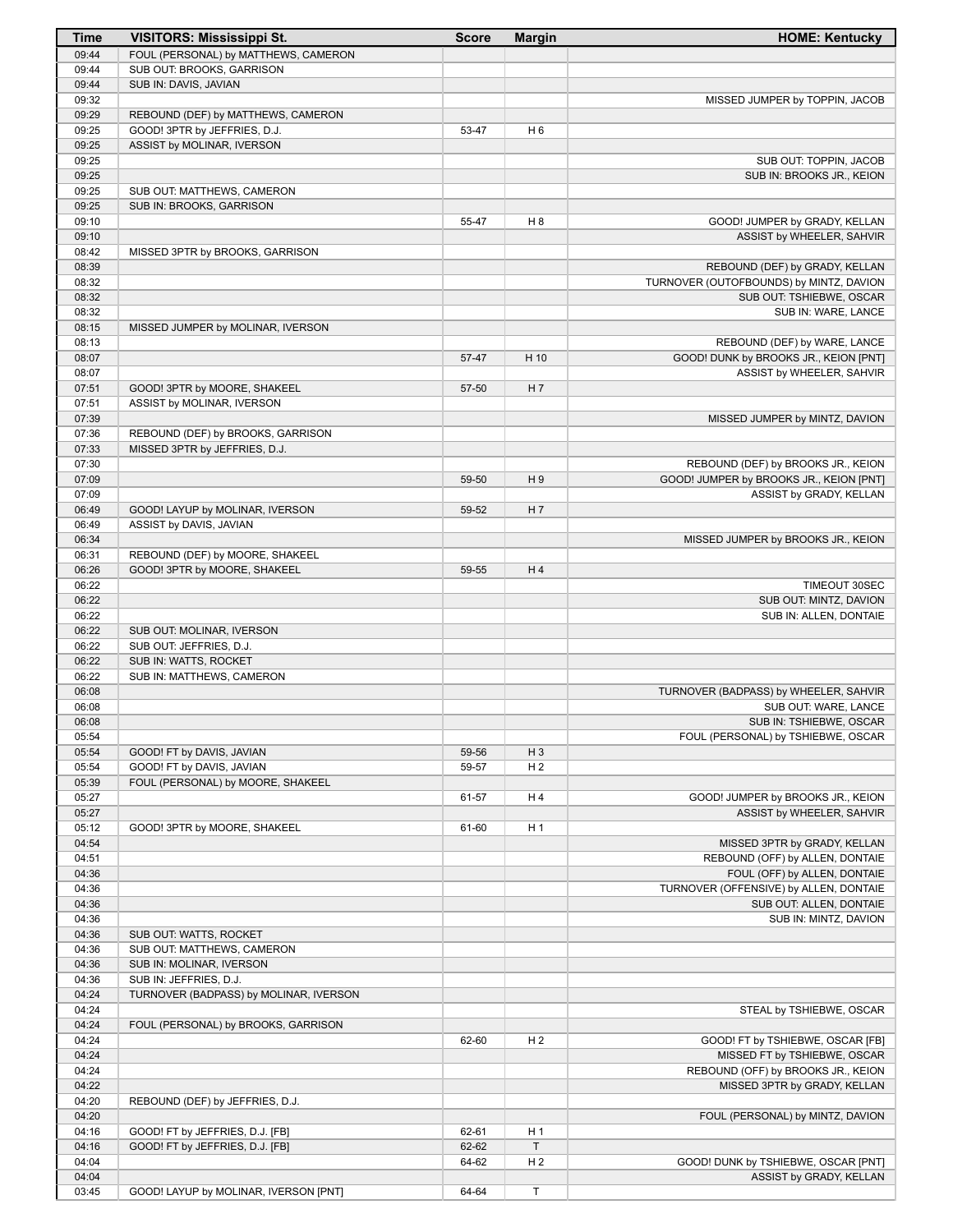| <b>Time</b> | <b>VISITORS: Mississippi St.</b>       | <b>Score</b> | <b>Margin</b>  | <b>HOME: Kentucky</b>                |
|-------------|----------------------------------------|--------------|----------------|--------------------------------------|
| 03:45       | ASSIST by MOORE, SHAKEEL               |              |                |                                      |
| 03:25       |                                        | 66-64        | H <sub>2</sub> | GOOD! LAYUP by TSHIEBWE, OSCAR [PNT] |
| 03:25       | FOUL (PERSONAL) by DAVIS, JAVIAN       |              |                |                                      |
| 03:24       |                                        |              |                |                                      |
| 03:24       |                                        | 67-64        | $H_3$          | GOOD! FT by TSHIEBWE, OSCAR          |
| 03:13       | FOUL (OFF) by DAVIS, JAVIAN            |              |                |                                      |
| 03:13       | TURNOVER (OFFENSIVE) by DAVIS, JAVIAN  |              |                |                                      |
| 03:13       | SUB OUT: DAVIS, JAVIAN                 |              |                |                                      |
| 03:13       | SUB IN: MATTHEWS, CAMERON              |              |                |                                      |
| 02:49       |                                        | 69-64        | H <sub>5</sub> | GOOD! LAYUP by WHEELER, SAHVIR [PNT] |
| 02:33       | GOOD! JUMPER by MOLINAR, IVERSON [PNT] | 69-66        | $H_3$          |                                      |
| 02:32       | <b>TIMEOUT TEAM</b>                    |              |                |                                      |
| 02:10       |                                        |              |                | MISSED JUMPER by BROOKS JR., KEION   |
| 02:07       | REBOUND (DEF) by MATTHEWS, CAMERON     |              |                |                                      |
| 01:43       | GOOD! JUMPER by MOLINAR, IVERSON       | 69-68        | H <sub>1</sub> |                                      |
| 01:18       | FOUL (PERSONAL) by MOLINAR, IVERSON    |              |                |                                      |
| 01:18       |                                        | 70-68        | H <sub>2</sub> | GOOD! FT by WHEELER, SAHVIR          |
| 01:18       |                                        | 71-68        | $H_3$          | GOOD! FT by WHEELER, SAHVIR          |
| 00:58       | GOOD! LAYUP by MOLINAR, IVERSON [PNT]  | 71-70        | H <sub>1</sub> |                                      |
| 00:58       | ASSIST by MOORE, SHAKEEL               |              |                |                                      |
| 00:34       |                                        |              |                | MISSED LAYUP by WHEELER, SAHVIR      |
| 00:33       |                                        |              |                | REBOUND (OFF) by TSHIEBWE, OSCAR     |
| 00:33       | FOUL (PERSONAL) by MOORE, SHAKEEL      |              |                |                                      |
| 00:33       |                                        |              |                | MISSED FT by TSHIEBWE, OSCAR         |
| 00:33       |                                        |              |                | REBOUND (OFF) by TEAM                |
| 00:33       |                                        | 72-70        | H <sub>2</sub> | GOOD! FT by TSHIEBWE, OSCAR          |
| 00:22       |                                        |              |                | FOUL (PERSONAL) by GRADY, KELLAN     |
| 00:22       | GOOD! FT by MOLINAR, IVERSON           | 72-71        | H <sub>1</sub> |                                      |
| 00:22       | GOOD! FT by MOLINAR, IVERSON           | 72-72        | $\mathsf{T}$   |                                      |
| 00:22       | SUB OUT: BROOKS, GARRISON              |              |                |                                      |
| 00:22       | SUB IN: DAVIS, JAVIAN                  |              |                |                                      |
| 00:01       |                                        |              |                | MISSED 3PTR by GRADY, KELLAN         |
| 00:00       | REBOUND (DEF) by MATTHEWS, CAMERON     |              |                |                                      |

### **Mississippi St. 72, Kentucky 72**

| <b>Points (This Period)</b> | <b>MSU</b>    | <b>UKY</b>     |
|-----------------------------|---------------|----------------|
| In the Paint                | 24            | 18             |
| Off Turns                   |               |                |
| 2nd Chance                  |               |                |
| <b>Fast Break</b>           |               |                |
| Bench                       |               |                |
| Per Poss                    | 1412<br>22/34 | 1.000<br>17/35 |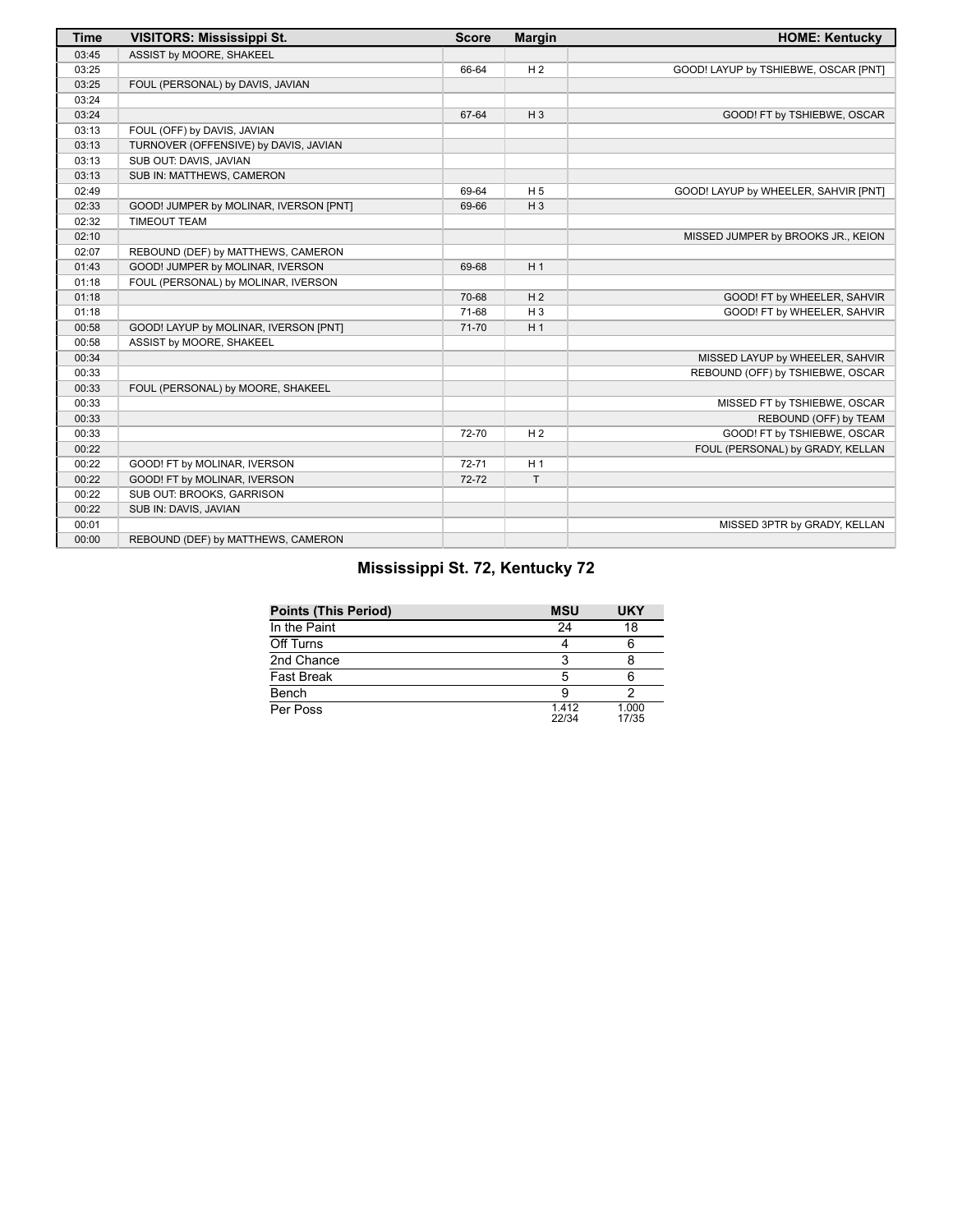**Official Play-By-Play Mississippi St. vs Kentucky Overtime January 25, 2022 at Rupp Arena (Cawood Court) - Lexington**

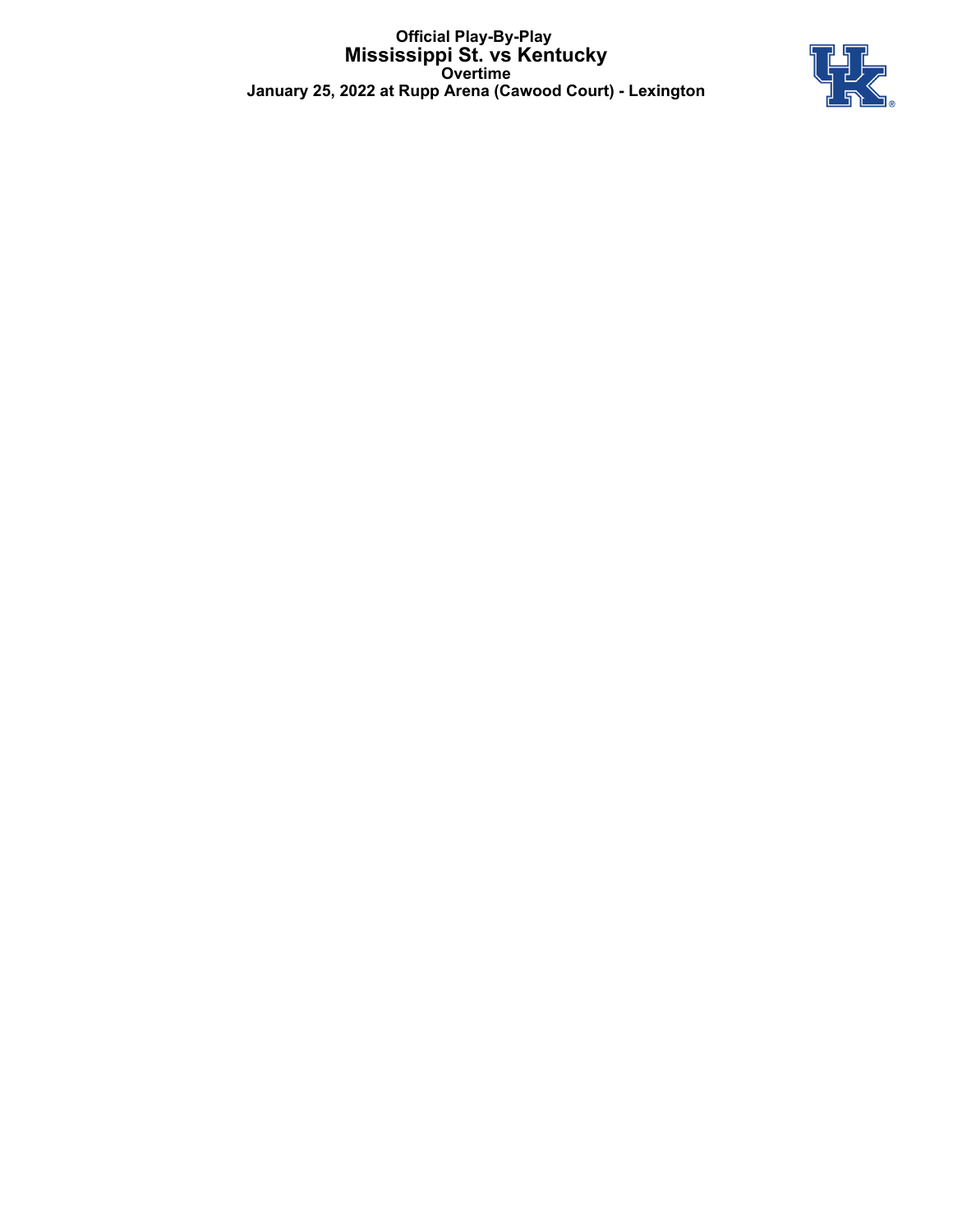### **Period 3**

<mark>Starters:</mark><br>Mississippi St.: 1 MOLINAR,IVERSON (G); 3 MOORE,SHAKEEL (G); 4 MATTHEWS,CAMERON (F); 10 BROOKS,GARRISON (F); 13 JEFFRIES,D.J. (F);<br>**Kentucky**: 2 WHEELER,SAHVIR (G); 10 MINTZ,DAVION (G); 12 BROOKS JR.,KEION (F);

| <b>Time</b> | <b>VISITORS: Mississippi St.</b>        | <b>Score</b> | <b>Margin</b>  | <b>HOME: Kentucky</b>              |
|-------------|-----------------------------------------|--------------|----------------|------------------------------------|
| 04:35       |                                         |              |                | MISSED JUMPER by WHEELER, SAHVIR   |
| 04:32       | REBOUND (DEF) by MOORE, SHAKEEL         |              |                |                                    |
| 04:26       | MISSED LAYUP by JEFFRIES, D.J.          |              |                |                                    |
| 04:23       |                                         |              |                | REBOUND (DEF) by TSHIEBWE, OSCAR   |
| 04:13       |                                         |              |                | MISSED 3PTR by GRADY, KELLAN       |
| 04:09       | REBOUND (DEF) by MOLINAR, IVERSON       |              |                |                                    |
| 03:42       | MISSED 3PTR by MOLINAR, IVERSON         |              |                |                                    |
| 03:39       | REBOUND (OFF) by DAVIS, JAVIAN          |              |                |                                    |
| 03:38       | MISSED LAYUP by DAVIS, JAVIAN           |              |                |                                    |
| 03:34       |                                         |              |                | REBOUND (DEF) by BROOKS JR., KEION |
| 03:09       |                                         | 74-72        | H <sub>2</sub> | GOOD! LAYUP by GRADY, KELLAN [PNT] |
| 02:43       | GOOD! LAYUP by MOLINAR, IVERSON [PNT]   | 74-74        | T.             |                                    |
| 02:23       |                                         | 77-74        | $H_3$          | GOOD! 3PTR by GRADY, KELLAN        |
| 02:23       |                                         |              |                | ASSIST by WHEELER, SAHVIR          |
| 01:52       | MISSED 3PTR by MATTHEWS, CAMERON        |              |                |                                    |
| 01:48       | REBOUND (OFF) by DAVIS, JAVIAN          |              |                |                                    |
| 01:44       | MISSED 3PTR by JEFFRIES, D.J.           |              |                |                                    |
| 01:42       |                                         |              |                | REBOUND (DEF) by MINTZ, DAVION     |
| 01:13       |                                         | 80-74        | H <sub>6</sub> | GOOD! 3PTR by GRADY, KELLAN        |
| 01:13       |                                         |              |                | ASSIST by WHEELER, SAHVIR          |
| 01:12       |                                         |              |                |                                    |
| 01:12       |                                         |              |                | TIMEOUT 30SEC                      |
| 01:12       |                                         |              |                | SUB OUT: MINTZ, DAVION             |
| 01:12       |                                         |              |                | SUB IN: TOPPIN, JACOB              |
| 01:09       | SUB OUT: DAVIS, JAVIAN                  |              |                |                                    |
| 01:09       | SUB OUT: JEFFRIES, D.J.                 |              |                |                                    |
| 01:09       | SUB IN: WATTS, ROCKET                   |              |                |                                    |
| 01:09       | SUB IN: BROOKS, GARRISON                |              |                |                                    |
| 00:59       | TURNOVER (LOSTBALL) by BROOKS, GARRISON |              |                |                                    |
| 00:59       |                                         |              |                | STEAL by WHEELER, SAHVIR           |
| 00:38       | FOUL (PERSONAL) by MATTHEWS, CAMERON    |              |                |                                    |
| 00:38       |                                         | 81-74        | H <sub>7</sub> | GOOD! FT by WHEELER, SAHVIR        |
| 00:38       |                                         |              |                | MISSED FT by WHEELER, SAHVIR       |
| 00:38       |                                         |              |                | REBOUND (OFF) by TSHIEBWE, OSCAR   |
| 00:29       | FOUL (PERSONAL) by MATTHEWS, CAMERON    |              |                |                                    |
| 00:29       | SUB OUT: MATTHEWS, CAMERON              |              |                |                                    |
| 00:29       | SUB IN: DAVIS, JAVIAN                   |              |                |                                    |
| 00:29       |                                         | 82-74        | H <sub>8</sub> | GOOD! FT by WHEELER, SAHVIR        |
| 00:29       |                                         |              |                | MISSED FT by WHEELER, SAHVIR       |
| 00:29       | REBOUND (DEF) by TEAM                   |              |                |                                    |
| 00:19       | MISSED LAYUP by MOLINAR, IVERSON        |              |                |                                    |
| 00:16       |                                         |              |                | REBOUND (DEF) by TSHIEBWE, OSCAR   |

### **Mississippi St. 74, Kentucky 82**

| Points (This Period) | <b>MSU</b>   | <b>UKY</b>   |
|----------------------|--------------|--------------|
| In the Paint         |              |              |
| Off Turns            |              |              |
| 2nd Chance           |              |              |
| Fast Break           |              |              |
| Bench                |              |              |
| Per Poss             | 0.333<br>1/6 | 1.667<br>4/6 |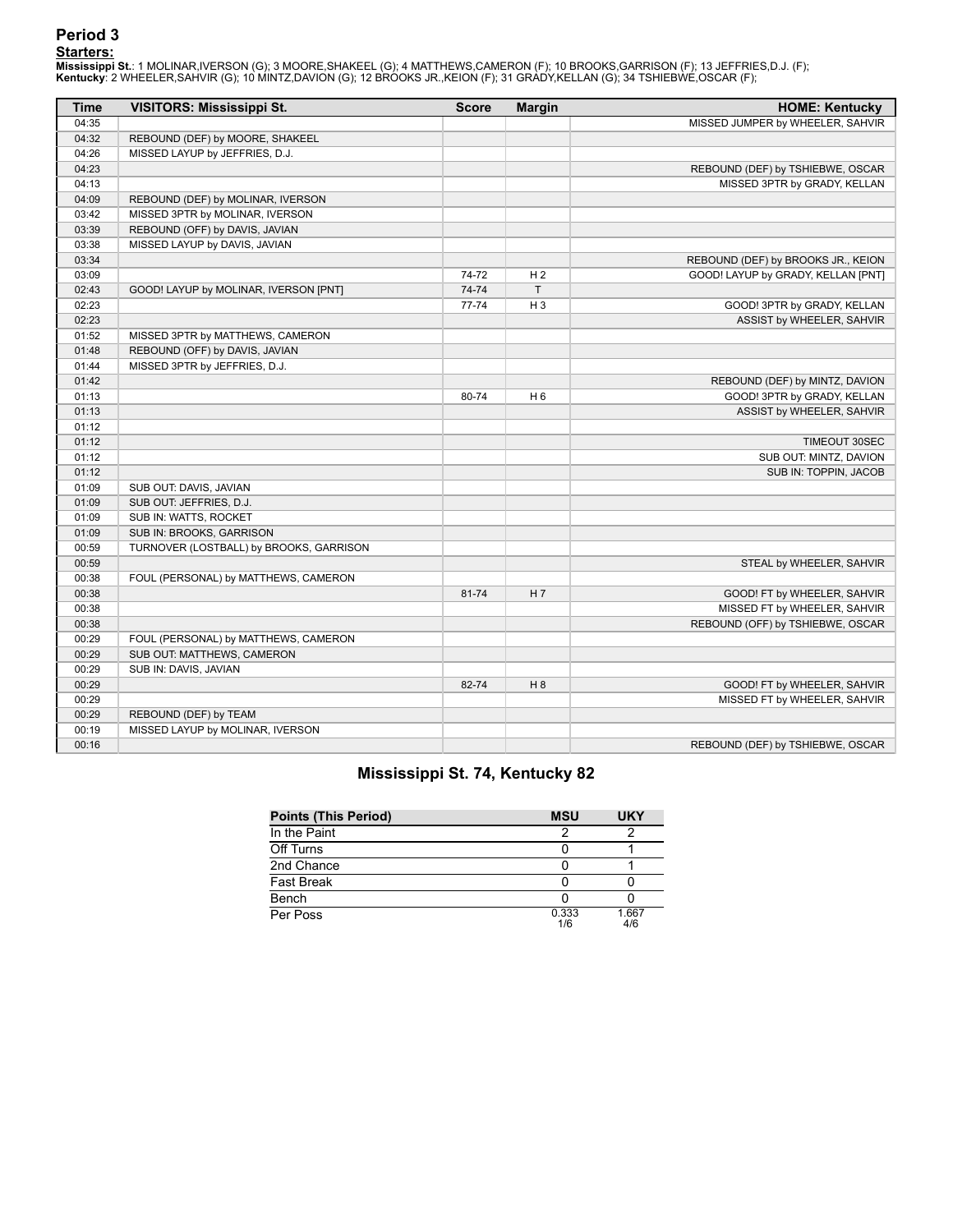### **Official Scoring/Possession Reference Chart Mississippi St. vs Kentucky Period 1 January 25, 2022 at Rupp Arena (Cawood Court) - Lexington**



#### **Period 1**

#### **Starters:**

Mississippi St.: 1 MOLINAR,IVERSON (G); 3 MOORE,SHAKEEL (G); 4 MATTHEWS,CAMERON (F); 10 BROOKS,GARRISON (F); 13 JEFFRIES,D.J. (F);<br>Kentucky: 2 WHEELER,SAHVIR (G); 10 MINTZ,DAVION (G); 12 BROOKS JR.,KEION (F); 31 GRADY,KELL

| <b>Time</b> | <b>VISITORS: Mississippi St.</b>         | <b>Score</b> | <b>Margin</b>  | <b>HOME: Kentucky</b>                   |
|-------------|------------------------------------------|--------------|----------------|-----------------------------------------|
| 19:39       |                                          | $2 - 0$      | H <sub>2</sub> | GOOD! JUMPER by BROOKS JR., KEION       |
| 19:11       |                                          | $4 - 0$      | H <sub>4</sub> | GOOD! LAYUP by WHEELER, SAHVIR [FB]     |
| 18:52       | GOOD! 3PTR by BROOKS, GARRISON           | $4 - 3$      | H <sub>1</sub> |                                         |
| 18:17       | GOOD! FT by MATTHEWS, CAMERON            | $4 - 4$      | $\mathsf{T}$   |                                         |
| 17:35       | GOOD! LAYUP by MOLINAR, IVERSON [FB]     | $4-6$        | V <sub>2</sub> |                                         |
| 17:27       |                                          | $6-6$        | $\mathsf{T}$   | GOOD! LAYUP by BROOKS JR., KEION [PNT]  |
| 16:52       |                                          | $9-6$        | $H_3$          | GOOD! 3PTR by GRADY, KELLAN             |
| 16:12       |                                          | $11 - 6$     | H <sub>5</sub> | GOOD! LAYUP by WHEELER, SAHVIR [FB/PNT] |
| 16:12       |                                          | $12-6$       | H <sub>6</sub> | GOOD! FT by WHEELER, SAHVIR [FB]        |
| 16:04       | GOOD! LAYUP by BROOKS, GARRISON [PNT]    | $12 - 8$     | H <sub>4</sub> |                                         |
| 16:04       | GOOD! FT by BROOKS, GARRISON             | $12-9$       | H <sub>3</sub> |                                         |
| 15:35       |                                          | $13-9$       | H 4            | GOOD! FT by TSHIEBWE, OSCAR             |
| 15:35       |                                          | $14-9$       | H <sub>5</sub> | GOOD! FT by TSHIEBWE, OSCAR             |
| 14:03       |                                          | $16-9$       | H <sub>7</sub> | GOOD! JUMPER by TSHIEBWE, OSCAR         |
| 13:40       | GOOD! FT by WATTS, ROCKET                | $16 - 10$    | H <sub>6</sub> |                                         |
| 13:40       | GOOD! FT by WATTS, ROCKET                | $16-11$      | H <sub>5</sub> |                                         |
| 12:12       |                                          | $18-11$      | H <sub>7</sub> | GOOD! JUMPER by MINTZ, DAVION [FB]      |
| 11:42       | GOOD! JUMPER by WATTS, ROCKET            | 18-13        | H <sub>5</sub> |                                         |
| 10:22       |                                          | $20-13$      | H <sub>7</sub> | GOOD! DUNK by TSHIEBWE, OSCAR [PNT]     |
| 09:51       |                                          | $22 - 13$    | H 9            | GOOD! JUMPER by MINTZ, DAVION           |
| 09:21       |                                          | 23-13        | H 10           | GOOD! FT by TSHIEBWE, OSCAR             |
| 07:54       |                                          | $25-13$      | H 12           | GOOD! DUNK by ALLEN, DONTAIE            |
| 07:50       | GOOD! FT by MOLINAR, IVERSON             | $25 - 14$    | H 11           |                                         |
| 07:50       | GOOD! FT by MOLINAR, IVERSON             | $25 - 15$    | H 10           |                                         |
| 06:13       |                                          | $27-15$      | H 12           | GOOD! LAYUP by TSHIEBWE, OSCAR [PNT]    |
| 05:50       | GOOD! FT by MATTHEWS, CAMERON            | $27-16$      | H 11           |                                         |
| 04:39       |                                          | $30 - 16$    | H 14           | GOOD! 3PTR by TOPPIN, JACOB             |
| 03:32       | GOOD! LAYUP by MOLINAR, IVERSON [FB/PNT] | $30 - 18$    | H 12           |                                         |
| 02:18       | GOOD! LAYUP by DAVIS, JAVIAN [PNT]       | 30-20        | H 10           |                                         |
| 01:55       |                                          | 32-20        | H 12           | GOOD! LAYUP by GRADY, KELLAN [PNT]      |
| 01:29       |                                          | 35-20        | H 15           | GOOD! 3PTR by ALLEN, DONTAIE            |
| 01:04       | GOOD! LAYUP by MOLINAR, IVERSON [PNT]    | 35-22        | H 13           |                                         |
| 00:43       | GOOD! DUNK by MATTHEWS, CAMERON [FB/PNT] | 35-24        | H 11           |                                         |
| 00:04       |                                          | 37-24        | H 13           | GOOD! DUNK by HOPKINS, BRYCE [PNT]      |

**Mississippi St. 24, Kentucky 37**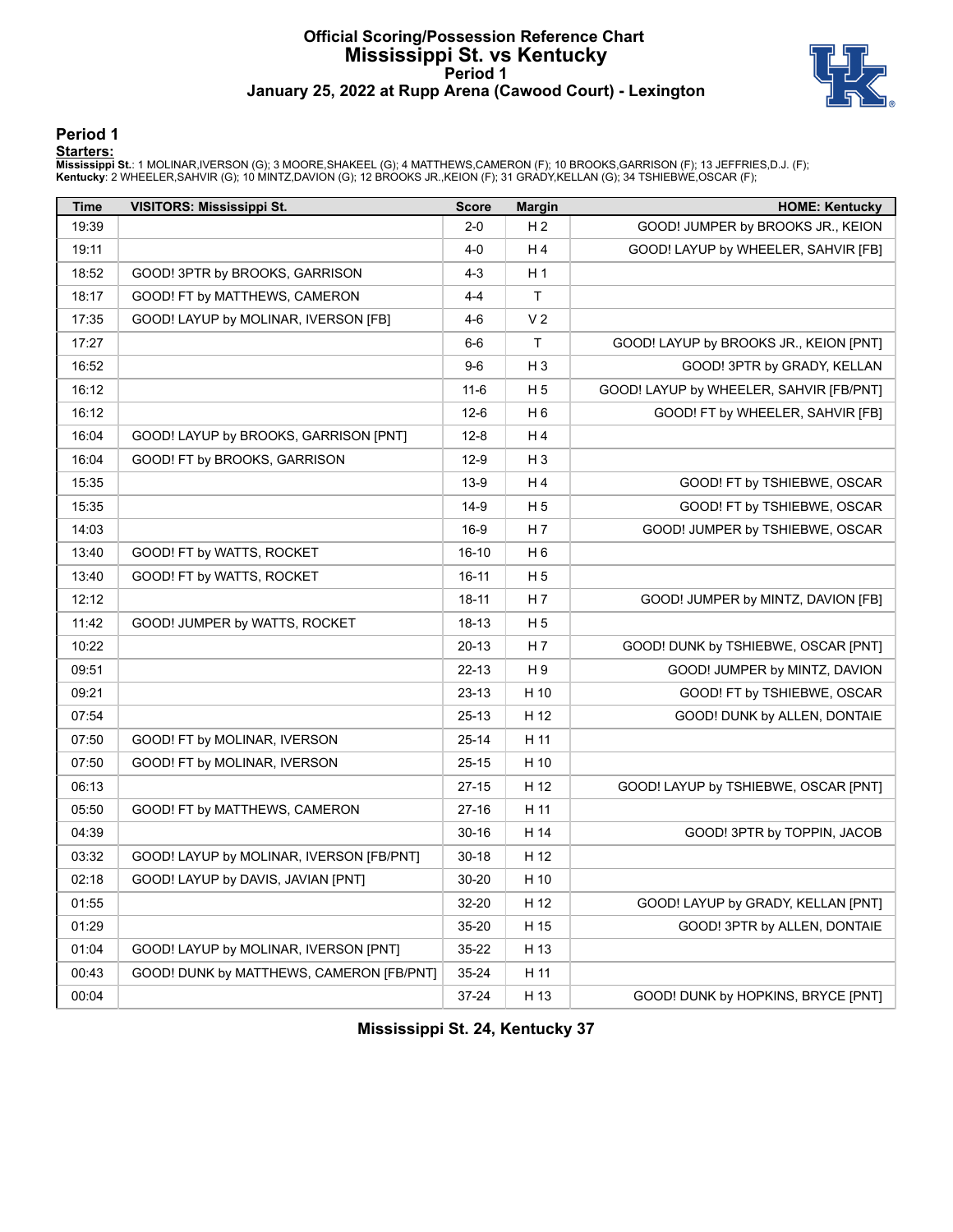### **Official Scoring/Possession Reference Chart Mississippi St. vs Kentucky Period 2 January 25, 2022 at Rupp Arena (Cawood Court) - Lexington**



#### **Period 2**

#### **Starters:**

Mississippi St.: 1 MOLINAR,IVERSON (G); 3 MOORE,SHAKEEL (G); 4 MATTHEWS,CAMERON (F); 10 BROOKS,GARRISON (F); 13 JEFFRIES,D.J. (F);<br>Kentucky: 2 WHEELER,SAHVIR (G); 10 MINTZ,DAVION (G); 12 BROOKS JR.,KEION (F); 31 GRADY,KELL

| Time  | <b>VISITORS: Mississippi St.</b>         | <b>Score</b> | <b>Margin</b>  | <b>HOME: Kentucky</b>                   |
|-------|------------------------------------------|--------------|----------------|-----------------------------------------|
| 19:44 | GOOD! FT by BROOKS, GARRISON [FB]        | 37-25        | H 12           |                                         |
| 19:17 |                                          | 39-25        | H 14           | GOOD! LAYUP by WHEELER, SAHVIR [PNT]    |
| 18:57 |                                          | 40-25        | H 15           | GOOD! FT by TSHIEBWE, OSCAR [FB]        |
| 18:18 | GOOD! LAYUP by BROOKS, GARRISON [PNT]    | 40-27        | H 13           |                                         |
| 18:04 |                                          | 42-27        | H 15           | GOOD! DUNK by WARE, LANCE [FB]          |
| 17:03 | GOOD! LAYUP by MOLINAR, IVERSON [FB/PNT] | 42-29        | H 13           |                                         |
| 16:50 |                                          | 45-29        | H 16           | GOOD! 3PTR by GRADY, KELLAN             |
| 16:32 | GOOD! LAYUP by MOLINAR, IVERSON [PNT]    | 45-31        | H 14           |                                         |
| 15:42 | GOOD! DUNK by DAVIS, JAVIAN [PNT]        | 45-33        | H 12           |                                         |
| 15:24 |                                          | 46-33        | H 13           | GOOD! FT by BROOKS JR., KEION           |
| 15:24 |                                          | 47-33        | H 14           | GOOD! FT by BROOKS JR., KEION           |
| 14:57 | GOOD! 3PTR by WATTS, ROCKET              | 47-36        | H 11           |                                         |
| 13:47 | GOOD! LAYUP by MOLINAR, IVERSON [PNT]    | 47-38        | H 9            |                                         |
| 13:26 |                                          | 49-38        | H 11           | GOOD! LAYUP by TSHIEBWE, OSCAR [PNT]    |
| 12:49 |                                          | 51-38        | H 13           | GOOD! LAYUP by TSHIEBWE, OSCAR          |
| 12:25 |                                          | 53-38        | H 15           | GOOD! JUMPER by WHEELER, SAHVIR [FB]    |
| 12:07 | GOOD! LAYUP by MOLINAR, IVERSON [PNT]    | 53-40        | H 13           |                                         |
| 11:09 | GOOD! LAYUP by WATTS, ROCKET             | 53-42        | H 11           |                                         |
| 10:14 | GOOD! JUMPER by BROOKS, GARRISON [PNT]   | 53-44        | H9             |                                         |
| 09:25 | GOOD! 3PTR by JEFFRIES, D.J.             | 53-47        | H <sub>6</sub> |                                         |
| 09:10 |                                          | 55-47        | H <sub>8</sub> | GOOD! JUMPER by GRADY, KELLAN           |
| 08:07 |                                          | 57-47        | H 10           | GOOD! DUNK by BROOKS JR., KEION [PNT]   |
| 07:51 | GOOD! 3PTR by MOORE, SHAKEEL             | 57-50        | H 7            |                                         |
| 07:09 |                                          | 59-50        | H9             | GOOD! JUMPER by BROOKS JR., KEION [PNT] |
| 06:49 | GOOD! LAYUP by MOLINAR, IVERSON          | 59-52        | H 7            |                                         |
| 06:26 | GOOD! 3PTR by MOORE, SHAKEEL             | 59-55        | H 4            |                                         |
| 05:54 | GOOD! FT by DAVIS, JAVIAN                | 59-56        | $H_3$          |                                         |
| 05:54 | GOOD! FT by DAVIS, JAVIAN                | 59-57        | H <sub>2</sub> |                                         |
| 05:27 |                                          | 61-57        | H 4            | GOOD! JUMPER by BROOKS JR., KEION       |
| 05:12 | GOOD! 3PTR by MOORE, SHAKEEL             | 61-60        | H <sub>1</sub> |                                         |
| 04:24 |                                          | 62-60        | H <sub>2</sub> | GOOD! FT by TSHIEBWE, OSCAR [FB]        |
| 04:16 | GOOD! FT by JEFFRIES, D.J. [FB]          | 62-61        | H <sub>1</sub> |                                         |
| 04:16 | GOOD! FT by JEFFRIES, D.J. [FB]          | 62-62        | $\mathsf T$    |                                         |
| 04:04 |                                          | 64-62        | H <sub>2</sub> | GOOD! DUNK by TSHIEBWE, OSCAR [PNT]     |
| 03:45 | GOOD! LAYUP by MOLINAR, IVERSON [PNT]    | 64-64        | $\mathsf T$    |                                         |
| 03:25 |                                          | 66-64        | H <sub>2</sub> | GOOD! LAYUP by TSHIEBWE, OSCAR [PNT]    |
| 03:24 |                                          | 67-64        | $H_3$          | GOOD! FT by TSHIEBWE, OSCAR             |
| 02:49 |                                          | 69-64        | H <sub>5</sub> | GOOD! LAYUP by WHEELER, SAHVIR [PNT]    |
| 02:33 | GOOD! JUMPER by MOLINAR, IVERSON [PNT]   | 69-66        | $H_3$          |                                         |
| 01:43 | GOOD! JUMPER by MOLINAR, IVERSON         | 69-68        | H <sub>1</sub> |                                         |
| 01:18 |                                          | 70-68        | H <sub>2</sub> | GOOD! FT by WHEELER, SAHVIR             |
| 01:18 |                                          | 71-68        | H <sub>3</sub> | GOOD! FT by WHEELER, SAHVIR             |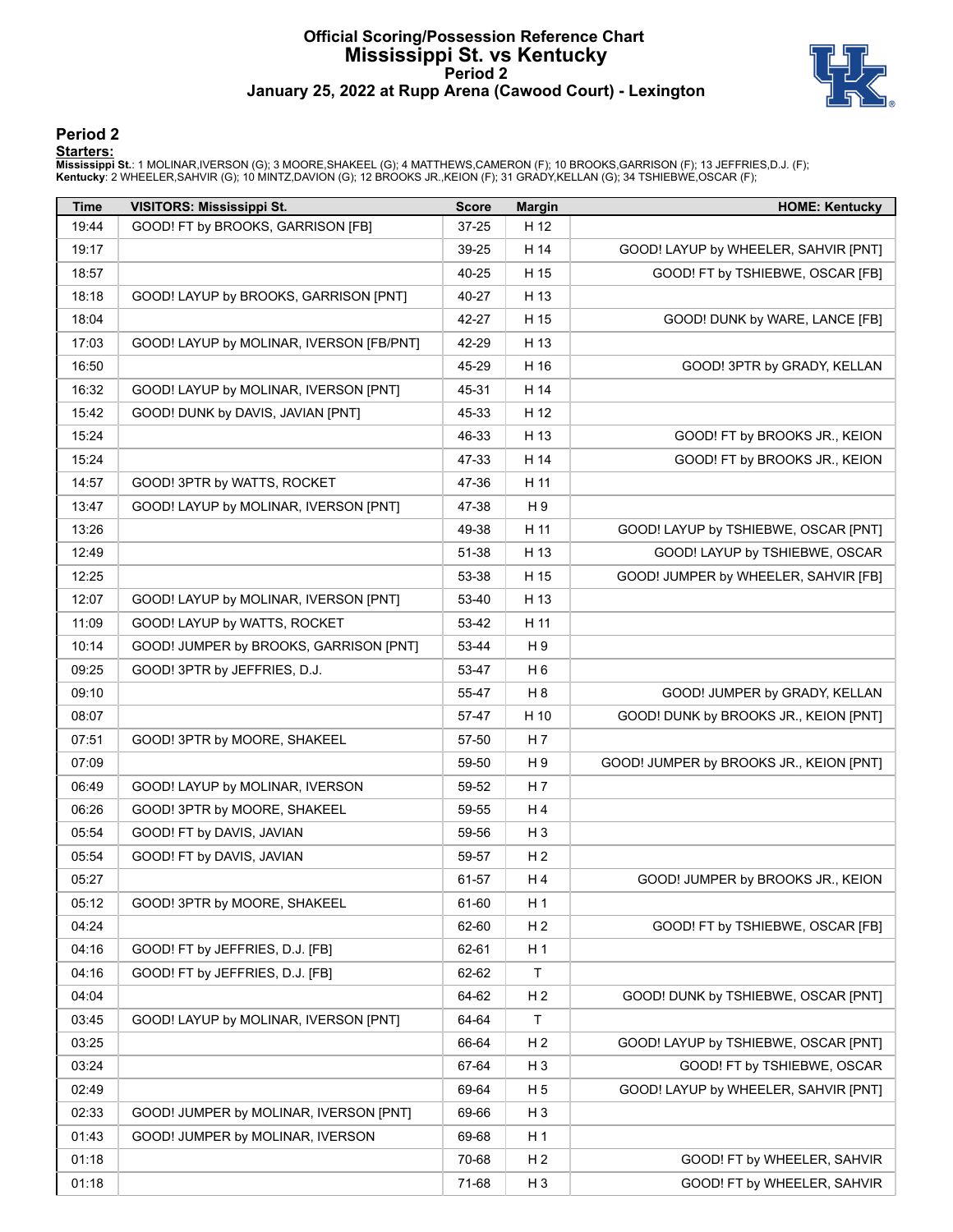| <b>Time</b> | <b>VISITORS: Mississippi St.</b>      | <b>Score</b> | <b>Margin</b>  | <b>HOME: Kentucky</b>       |
|-------------|---------------------------------------|--------------|----------------|-----------------------------|
| 00:58       | GOOD! LAYUP by MOLINAR, IVERSON [PNT] | 71-70        | н.             |                             |
| 00:33       |                                       | 72-70        | H <sub>2</sub> | GOOD! FT by TSHIEBWE, OSCAR |
| 00:22       | GOOD! FT by MOLINAR, IVERSON          | 72-71        | $H^+$          |                             |
| 00:22       | GOOD! FT by MOLINAR, IVERSON          | 72-72        |                |                             |

## **Mississippi St. 72, Kentucky 72**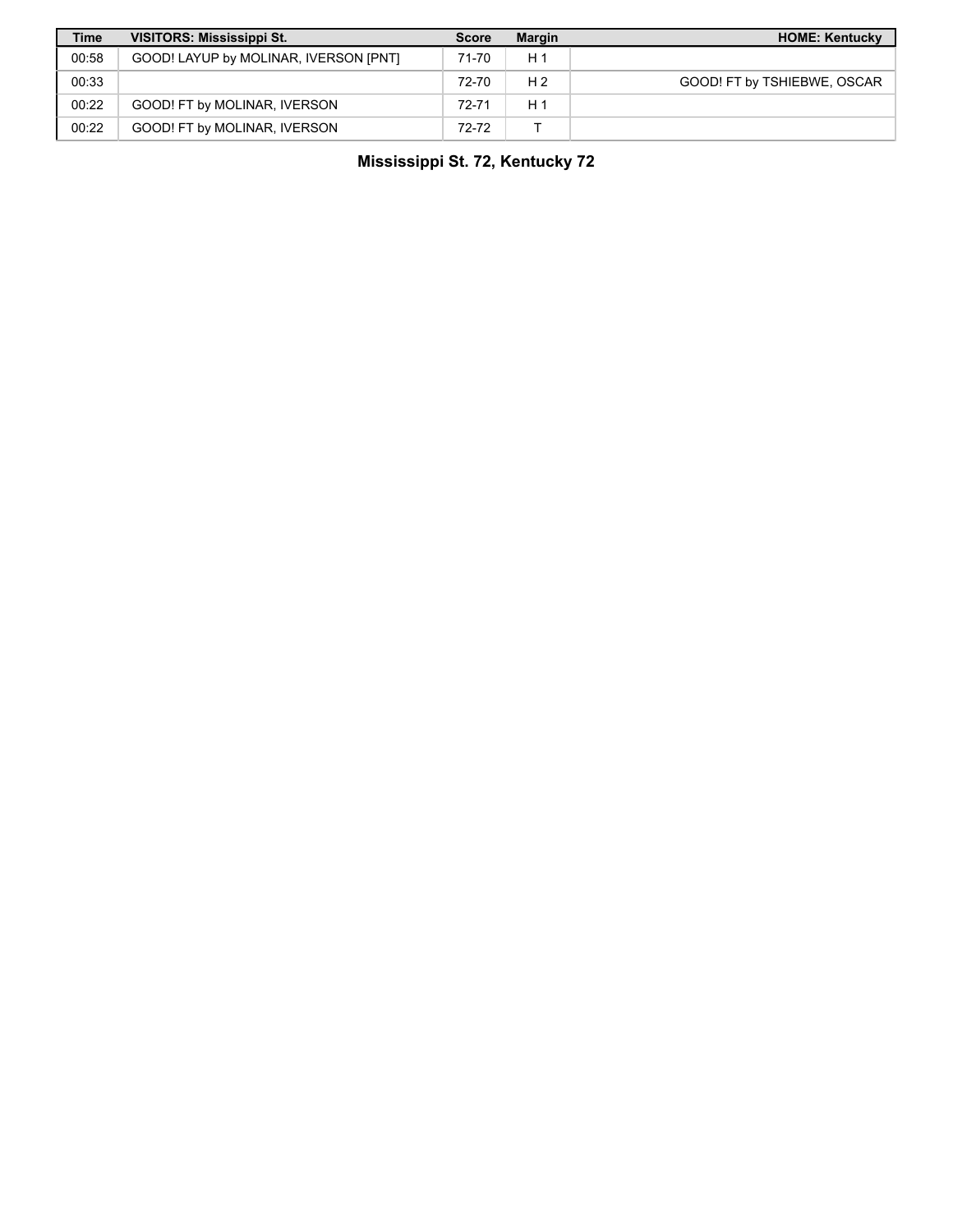### **Official Scoring/Possession Reference Chart Mississippi St. vs Kentucky Period 3 January 25, 2022 at Rupp Arena (Cawood Court) - Lexington**



**Period 3**

#### **Starters:**

Mississippi St.: 1 MOLINAR,IVERSON (G); 3 MOORE,SHAKEEL (G); 4 MATTHEWS,CAMERON (F); 10 BROOKS,GARRISON (F); 13 JEFFRIES,D.J. (F);<br>Kentucky: 2 WHEELER,SAHVIR (G); 10 MINTZ,DAVION (G); 12 BROOKS JR.,KEION (F); 31 GRADY,KELL

| <b>Time</b> | <b>VISITORS: Mississippi St.</b>      | <b>Score</b> | <b>Margin</b>  | <b>HOME: Kentucky</b>              |
|-------------|---------------------------------------|--------------|----------------|------------------------------------|
| 03:09       |                                       | 74-72        | H <sub>2</sub> | GOOD! LAYUP by GRADY, KELLAN [PNT] |
| 02:43       | GOOD! LAYUP by MOLINAR, IVERSON [PNT] | 74-74        |                |                                    |
| 02:23       |                                       | 77-74        | $H_3$          | GOOD! 3PTR by GRADY, KELLAN        |
| 01:13       |                                       | 80-74        | H 6            | GOOD! 3PTR by GRADY, KELLAN        |
| 00:38       |                                       | 81-74        | H <sub>7</sub> | GOOD! FT by WHEELER, SAHVIR        |
| 00:29       |                                       | 82-74        | $H_8$          | GOOD! FT by WHEELER, SAHVIR        |

**Mississippi St. 74, Kentucky 82**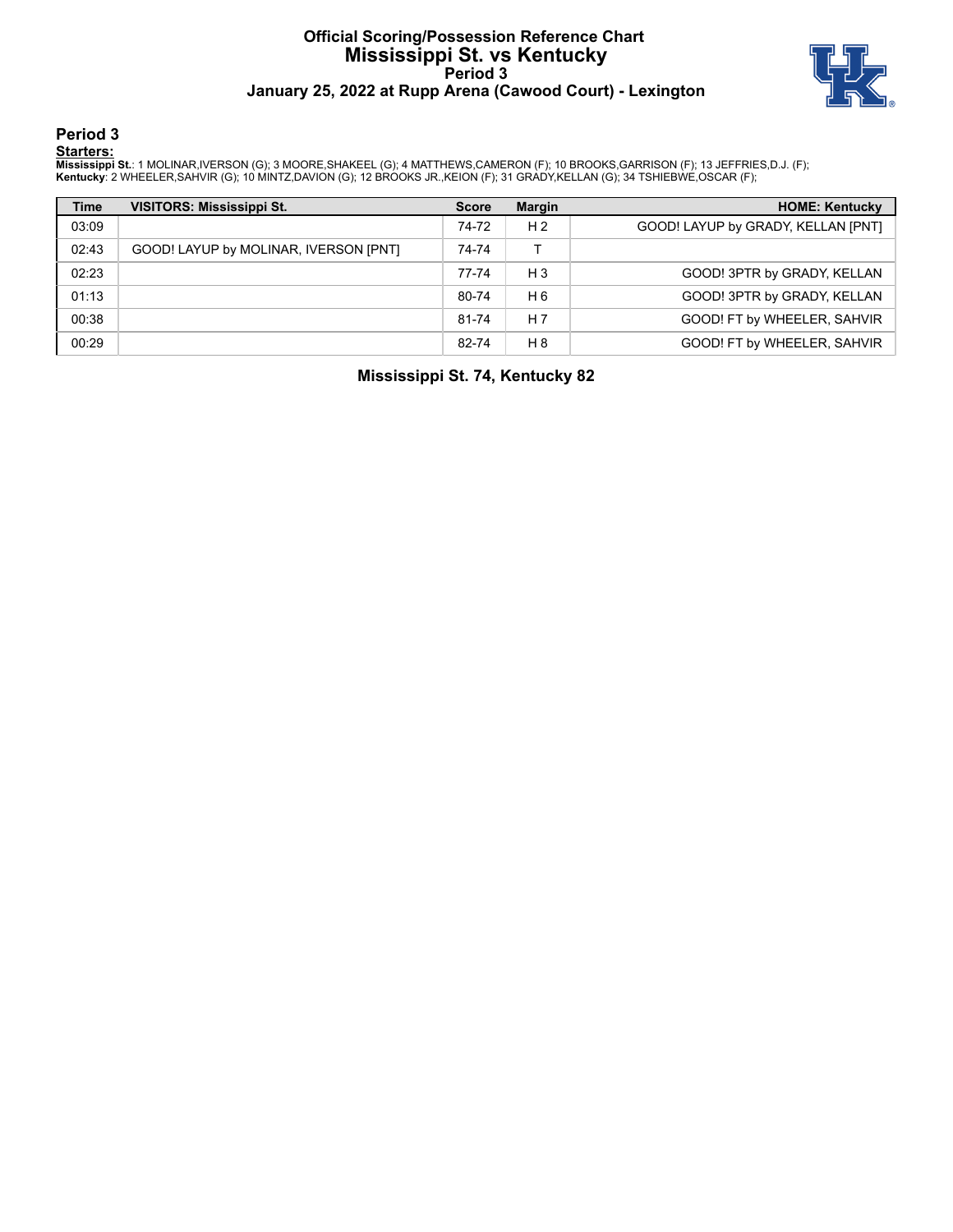#### **Official Substitutions Log Mississippi St. vs Kentucky Period 1 January 25, 2022 at Rupp Arena (Cawood Court) - Lexington**



| January 25, 2022 at Rupp Arena (Cawood Court) - Lexingtor |  |  |
|-----------------------------------------------------------|--|--|
|-----------------------------------------------------------|--|--|

| <b>VISITORS: Mississippi St.</b>                          | <b>Time</b>    | <b>Score</b> | <b>HOME: Kentucky</b>                                |
|-----------------------------------------------------------|----------------|--------------|------------------------------------------------------|
| 1 MOLINAR, IVERSON                                        |                |              | 2 WHEELER, SAHVIR                                    |
| 3 MOORE, SHAKEEL                                          |                |              | 10 MINTZ, DAVION                                     |
| 4 MATTHEWS, CAMERON                                       |                |              | 12 BROOKS JR., KEION                                 |
| 10 BROOKS, GARRISON                                       |                |              | 31 GRADY, KELLAN                                     |
| 13 JEFFRIES, D.J.                                         |                |              | 34 TSHIEBWE, OSCAR                                   |
| SUB OUT: 3 MOORE, SHAKEEL                                 | 15:09          | $9 - 14$     |                                                      |
| SUB OUT: 10 BROOKS, GARRISON                              | 15:09          |              |                                                      |
| SUB OUT: 13 JEFFRIES, D.J.<br>SUB IN: 0 WATTS, ROCKET     | 15:09<br>15:09 |              |                                                      |
| SUB IN: 2 DAVIS, JAVIAN                                   | 15:09          |              |                                                      |
| SUB IN: 11 GARCIA, ANDERSSON                              | 15:09          |              |                                                      |
|                                                           | 13:40          | $10 - 16$    | SUB OUT: WHEELER, SAHVIR                             |
|                                                           | 13:40          |              | SUB IN: HOPKINS, BRYCE                               |
| SUB OUT: 1 MOLINAR, IVERSON                               | 13:40          |              |                                                      |
| SUB OUT: 4 MATTHEWS, CAMERON                              | 13:40          |              |                                                      |
| SUB IN: 3 MOORE, SHAKEEL                                  | 13:40          |              |                                                      |
| SUB IN: 10 BROOKS, GARRISON                               | 13:40          |              |                                                      |
|                                                           | 13:13          | $11 - 16$    | SUB OUT: BROOKS JR., KEION                           |
|                                                           | 13:13          |              | SUB IN: TOPPIN, JACOB                                |
|                                                           | 11:09          | $13 - 18$    | SUB OUT: TOPPIN, JACOB                               |
|                                                           | 11:09<br>11:09 |              | SUB OUT: TSHIEBWE, OSCAR<br>SUB IN: COLLINS, DAIMION |
|                                                           | 11:09          |              | SUB IN: WARE, LANCE                                  |
| SUB OUT: 11 GARCIA, ANDERSSON                             | 11:09          |              |                                                      |
| SUB IN: 13 JEFFRIES, D.J.                                 | 11:09          |              |                                                      |
|                                                           | 10:30          | $13 - 18$    | SUB OUT: COLLINS, DAIMION                            |
|                                                           | 10:30          |              | SUB OUT: HOPKINS, BRYCE                              |
|                                                           | 10:30          |              | SUB OUT: WARE, LANCE                                 |
|                                                           | 10:30          |              | SUB IN: ALLEN, DONTAIE                               |
|                                                           | 10:30          |              | SUB IN: BROOKS JR., KEION                            |
|                                                           | 10:30          |              | SUB IN: TSHIEBWE, OSCAR                              |
| SUB OUT: 0 WATTS, ROCKET                                  | 09:49          | 13-22        |                                                      |
| SUB OUT: 2 DAVIS, JAVIAN                                  | 09:49          |              |                                                      |
| SUB IN: 1 MOLINAR, IVERSON<br>SUB IN: 4 MATTHEWS, CAMERON | 09:49<br>09:49 |              |                                                      |
| SUB OUT: 10 BROOKS, GARRISON                              | 09:21          | 13-23        |                                                      |
| SUB IN: 2 DAVIS, JAVIAN                                   | 09:21          |              |                                                      |
| SUB OUT: 3 MOORE, SHAKEEL                                 | 07:50          | 13-25        |                                                      |
| SUB OUT: 13 JEFFRIES, D.J.                                | 07:50          |              |                                                      |
| SUB IN: 0 WATTS, ROCKET                                   | 07:50          |              |                                                      |
| SUB IN: 11 GARCIA, ANDERSSON                              | 07:50          |              |                                                      |
|                                                           | 07:44          | $15 - 25$    | SUB OUT: MINTZ, DAVION                               |
|                                                           | 07:44          |              | SUB IN: WHEELER, SAHVIR                              |
|                                                           | 06:41          | 15-25        | SUB OUT: WHEELER, SAHVIR                             |
|                                                           | 06:41          |              | SUB IN: MINTZ, DAVION                                |
|                                                           | 05:50          | 15-27        | SUB OUT: BROOKS JR., KEION<br>SUB IN: TOPPIN, JACOB  |
| SUB OUT: 1 MOLINAR, IVERSON                               | 05:50<br>05:50 |              |                                                      |
| SUB OUT: 2 DAVIS, JAVIAN                                  | 05:50          |              |                                                      |
| SUB OUT: 11 GARCIA, ANDERSSON                             | 05:50          |              |                                                      |
| SUB IN: 3 MOORE, SHAKEEL                                  | 05:50          |              |                                                      |
| SUB IN: 10 BROOKS, GARRISON                               | 05:50          |              |                                                      |
| SUB IN: 13 JEFFRIES, D.J.                                 | 05:50          |              |                                                      |
| SUB OUT: 4 MATTHEWS, CAMERON                              | 05:19          | 16-27        |                                                      |
| SUB IN: 20 FOUNTAIN, DEREK                                | 05:19          |              |                                                      |
| SUB OUT: 0 WATTS, ROCKET                                  | 04:03          | 16-30        |                                                      |
| SUB OUT: 10 BROOKS, GARRISON                              | 04:03          |              |                                                      |
| SUB OUT: 20 FOUNTAIN, DEREK                               | 04:03          |              |                                                      |
| SUB IN: 1 MOLINAR, IVERSON                                | 04:03          |              |                                                      |
| SUB IN: 2 DAVIS, JAVIAN                                   | 04:03          |              |                                                      |
| SUB IN: 4 MATTHEWS, CAMERON                               | 04:03<br>02:29 | 18-30        | SUB OUT: TOPPIN, JACOB                               |
|                                                           | 02:29          |              | SUB IN: BROOKS JR., KEION                            |
|                                                           | 02:18          | 20-30        | SUB OUT: MINTZ, DAVION                               |
|                                                           | 02:18          |              | SUB OUT: TSHIEBWE, OSCAR                             |
|                                                           | 02:18          |              | SUB IN: HOPKINS, BRYCE                               |
|                                                           | 02:18          |              | SUB IN: WARE, LANCE                                  |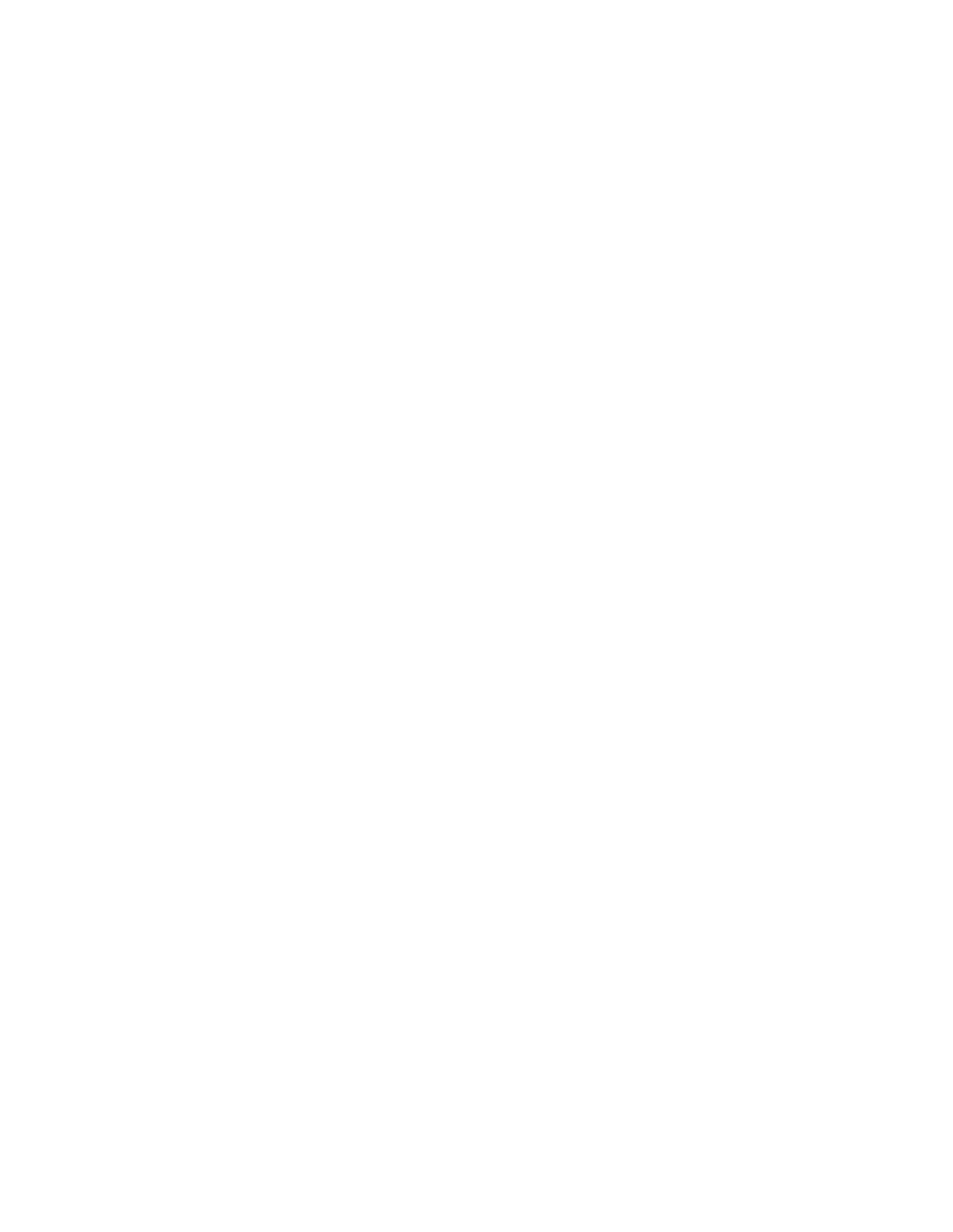### **Official Substitutions Log Mississippi St. vs Kentucky Period 2 January 25, 2022 at Rupp Arena (Cawood Court) - Lexington**



| <b>VISITORS: Mississippi St.</b> | Time           | <b>Score</b>             | <b>HOME: Kentucky</b>      |
|----------------------------------|----------------|--------------------------|----------------------------|
| 1 MOLINAR, IVERSON               |                |                          | 2 WHEELER, SAHVIR          |
| 3 MOORE, SHAKEEL                 |                |                          | 10 MINTZ, DAVION           |
| 4 MATTHEWS, CAMERON              |                |                          | 12 BROOKS JR., KEION       |
| 10 BROOKS, GARRISON              |                |                          | 31 GRADY, KELLAN           |
| 13 JEFFRIES.D.J.                 |                |                          | 34 TSHIEBWE, OSCAR         |
|                                  | 20:00          |                          | SUB OUT: ALLEN, DONTAIE    |
|                                  | 20:00          |                          | SUB OUT: HOPKINS, BRYCE    |
|                                  | 20:00          |                          | SUB OUT: WARE, LANCE       |
|                                  | 20:00          |                          | SUB IN: WHEELER, SAHVIR    |
|                                  | 20:00          |                          | SUB IN: MINTZ, DAVION      |
|                                  | 20:00          |                          | SUB IN: TSHIEBWE, OSCAR    |
| SUB OUT: 2 DAVIS, JAVIAN         | 20:00          |                          |                            |
| SUB IN: 10 BROOKS, GARRISON      | 20:00          |                          |                            |
|                                  | 19:44          | $\overline{\phantom{a}}$ | SUB OUT: BROOKS JR., KEION |
|                                  | 19:44          |                          | SUB IN: TOPPIN, JACOB      |
|                                  | 18:18          | $27 - 40$                | SUB OUT: TSHIEBWE, OSCAR   |
|                                  | 18:18          |                          | SUB IN: WARE, LANCE        |
| SUB OUT: 13 JEFFRIES,D.J.        | 17:18          | $27 - 42$                |                            |
| SUB IN: 11 GARCIA, ANDERSSON     | 17:18          |                          |                            |
|                                  | 16:10          | 31-45                    | SUB OUT: TOPPIN, JACOB     |
|                                  | 16:10          |                          | SUB OUT: MINTZ, DAVION     |
|                                  | 16:10          |                          | SUB OUT: WARE, LANCE       |
|                                  | 16:10          |                          | SUB IN: ALLEN, DONTAIE     |
|                                  | 16:10          |                          | SUB IN: BROOKS JR., KEION  |
|                                  | 16:10          |                          | SUB IN: TSHIEBWE, OSCAR    |
| SUB OUT: 1 MOLINAR, IVERSON      | 16:10          |                          |                            |
| SUB OUT: 10 BROOKS, GARRISON     | 16:10          |                          |                            |
| SUB IN: 0 WATTS, ROCKET          | 16:10          |                          |                            |
| SUB IN: 2 DAVIS, JAVIAN          | 16:10          |                          |                            |
|                                  | 14:47          | 36-47                    | SUB OUT: BROOKS JR., KEION |
|                                  | 14:47          |                          | SUB IN: TOPPIN, JACOB      |
| SUB OUT: 3 MOORE,SHAKEEL         | 14:47          |                          |                            |
| SUB OUT: 4 MATTHEWS,CAMERON      | 14:47          |                          |                            |
| SUB IN: 1 MOLINAR, IVERSON       | 14:47          |                          |                            |
| SUB IN: 10 BROOKS, GARRISON      | 14:47          |                          |                            |
|                                  | 14:18          | 36-47                    | SUB OUT: GRADY, KELLAN     |
|                                  | 14:18          |                          | SUB IN: MINTZ, DAVION      |
| SUB OUT: 11 GARCIA, ANDERSSON    | 14:18          |                          |                            |
| SUB IN: 13 JEFFRIES, D.J.        | 14:18          |                          |                            |
|                                  | 12:23          | 38-53                    | SUB OUT: MINTZ, DAVION     |
|                                  | 12:23          |                          | SUB IN: GRADY, KELLAN      |
| SUB OUT: 2 DAVIS, JAVIAN         | 12:23          |                          |                            |
| SUB IN: 4 MATTHEWS,CAMERON       | 12:23          |                          |                            |
|                                  | 10:55          | 42-53                    | SUB OUT: ALLEN, DONTAIE    |
|                                  | 10:55          |                          | SUB IN: MINTZ, DAVION      |
| SUB OUT: 0 WATTS, ROCKET         | 10:55          |                          |                            |
| SUB IN: 3 MOORE,SHAKEEL          | 10:55          |                          |                            |
| SUB OUT: 10 BROOKS, GARRISON     | 09:44          | 44-53                    |                            |
| SUB IN: 2 DAVIS, JAVIAN          |                |                          |                            |
|                                  | 09:44<br>09:25 | 47-53                    | SUB OUT: TOPPIN, JACOB     |
|                                  | 09:25          |                          | SUB IN: BROOKS JR., KEION  |
| SUB OUT: 4 MATTHEWS,CAMERON      | 09:25          |                          |                            |
| SUB IN: 10 BROOKS.GARRISON       | 09:25          |                          |                            |
|                                  | 08:32          |                          |                            |
|                                  |                | 47-55                    | SUB OUT: TSHIEBWE, OSCAR   |

| SUB IN: IU BRUUNS, GARRISUN  | UY.ZO |       |                          |
|------------------------------|-------|-------|--------------------------|
|                              | 08:32 | 47-55 | SUB OUT: TSHIEBWE, OSCAR |
|                              | 08:32 |       | SUB IN: WARE, LANCE      |
|                              | 06:22 | 55-59 | SUB OUT: MINTZ, DAVION   |
|                              | 06:22 |       | SUB IN: ALLEN, DONTAIE   |
| SUB OUT: 1 MOLINAR, IVERSON  | 06:22 |       |                          |
| SUB OUT: 13 JEFFRIES, D.J.   | 06:22 |       |                          |
| SUB IN: 0 WATTS, ROCKET      | 06:22 |       |                          |
| SUB IN: 4 MATTHEWS, CAMERON  | 06:22 |       |                          |
|                              | 06:08 | 55-59 | SUB OUT: WARE, LANCE     |
|                              | 06:08 |       | SUB IN: TSHIEBWE, OSCAR  |
|                              | 04:36 | 60-61 | SUB OUT: ALLEN.DONTAIE   |
|                              | 04:36 |       | SUB IN: MINTZ, DAVION    |
| SUB OUT: 0 WATTS.ROCKET      | 04:36 |       |                          |
| SUB OUT: 4 MATTHEWS, CAMERON | 04:36 |       |                          |
| SUB IN: 1 MOLINAR, IVERSON   | 04:36 |       |                          |
| SUB IN: 13 JEFFRIES, D.J.    | 04:36 |       |                          |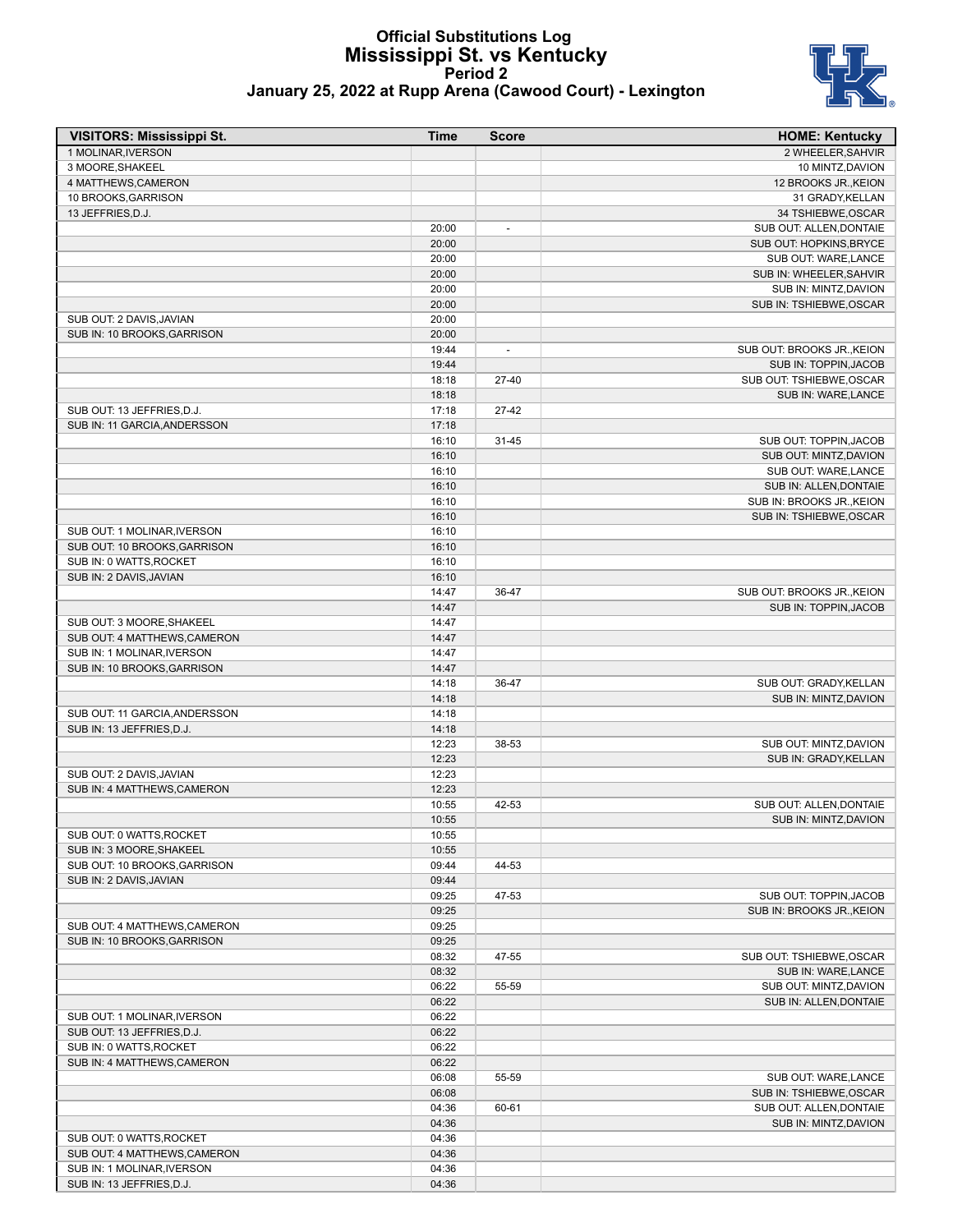| VISITORS: Mississippi St.   | Time  | <b>Score</b> | <b>HOME: Kentucky</b> |
|-----------------------------|-------|--------------|-----------------------|
| SUB OUT: 2 DAVIS.JAVIAN     | 03:13 | 64-67        |                       |
| SUB IN: 4 MATTHEWS.CAMERON  | 03:13 |              |                       |
| SUB OUT: 10 BROOKS.GARRISON | 00:22 | 72-72        |                       |
| SUB IN: 2 DAVIS, JAVIAN     | 00:22 |              |                       |

**Mississippi St. 72, Kentucky 72**